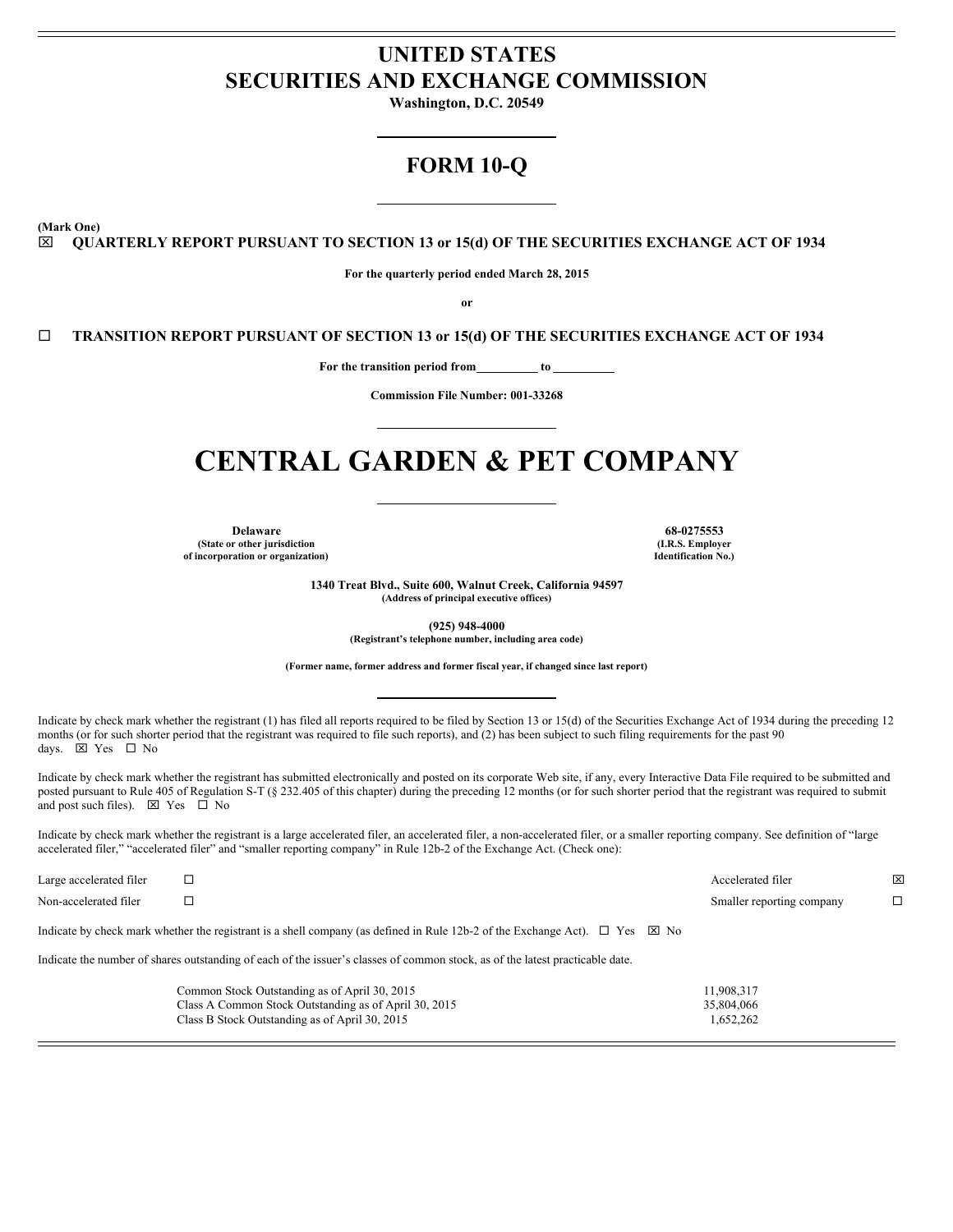| Item 1.  | <b>PART I. FINANCIAL INFORMATION</b><br><b>Financial Statements</b>                                                    | 4              |
|----------|------------------------------------------------------------------------------------------------------------------------|----------------|
|          | Condensed Consolidated Balance Sheets as of March 28, 2015, March 29, 2014, and September 27, 2014                     | $\overline{4}$ |
|          | Condensed Consolidated Statements of Operations Three and Six Months Ended March 28, 2015 and March 29, 2014           | 5              |
|          | Condensed Consolidated Statements of Comprehensive Income Three and Six Months Ended March 28, 2015 and March 29, 2014 | 6              |
|          | Condensed Consolidated Statements of Cash Flows Six Months Ended March 28, 2015 and March 29, 2014                     | $\tau$         |
|          | <b>Notes to Condensed Consolidated Financial Statements</b>                                                            | 8              |
| Item 2.  | <u>Management's Discussion and Analysis of Financial Condition and Results of Operations</u>                           | 31             |
| Item 3.  | Quantitative and Qualitative Disclosures About Market Risk                                                             | 38             |
| Item 4.  | <b>Controls and Procedures</b>                                                                                         | 38             |
|          | <b>PART II. OTHER INFORMATION</b>                                                                                      |                |
| Item 1.  | <b>Legal Proceedings</b>                                                                                               | 38             |
| Item 1A. | <b>Risk Factors</b>                                                                                                    | 38             |
| Item 2.  | Unregistered Sales of Equity Securities and Use of Proceeds                                                            | 38             |
| Item 3.  | <b>Defaults Upon Senior Securities</b>                                                                                 | 39             |
| Item 4.  | <b>Mine Safety Disclosures</b>                                                                                         | 39             |
| Item 5.  | <b>Other Information</b>                                                                                               | 39             |
| Item 6.  | Exhibits                                                                                                               | 39             |
|          |                                                                                                                        |                |

#### **Safe Harbor Statement under the Private Securities Litigation Reform Act of 1995**

This Form 10-Q includes ''forward-looking statements.'' Forward-looking statements include statements concerning our plans, objectives, goals, strategies, future events, future revenues or performance, projected cost savings, capital expenditures, financing needs, plans or intentions relating to acquisitions, our competitive strengths and weaknesses, our business strategy and the trends we anticipate in the industries in which we operate and other information that is not historical information. When used in this Form 10-Q, the words "estimates," "expects," "anticipates," "projects," "plans," "intends," "believes" and variations of such words or similar expressions are intended to identify forward-looking statements. All forward-looking statements, including, without limitation, our examination of historical operating trends, are based upon our current expectations and various assumptions. Our expectations, beliefs and projections are expressed in good faith, and we believe there is a reasonable basis for them, but we cannot assure you that our expectations, beliefs and projections will be realized.

There are a number of risks and uncertainties that could cause our actual results to differ materially from the forward-looking statements contained in thisForm 10-Q. Important factors that could cause our actual results to differ materially from the forward-looking statements we make in this Form 10-Q are set forth in theForm 10-K for the fiscal year ended September 27, 2014, including the factors described in the section entitled "Item 1A - Risk Factors." If any of these risks or uncertainties materializes, or if any of our underlying assumptions is incorrect, our actual results may differ significantly from the results that we express in or imply by any of our forward-looking statements. We do not undertake any obligation to revise these forward-looking statements to reflect future events or circumstances. Presently known risk factors include, but are not limited to, the following factors:

- seasonality and fluctuations in our operating results and cash flow;
- fluctuations in market prices for seeds and grains and other raw materials;
- our inability to pass through cost increases in a timely manner;
- risks associated with new product introductions, including the risk that our new products will not produce sufficient sales to recoup our investment;
- declines in consumer spending during economic downturns;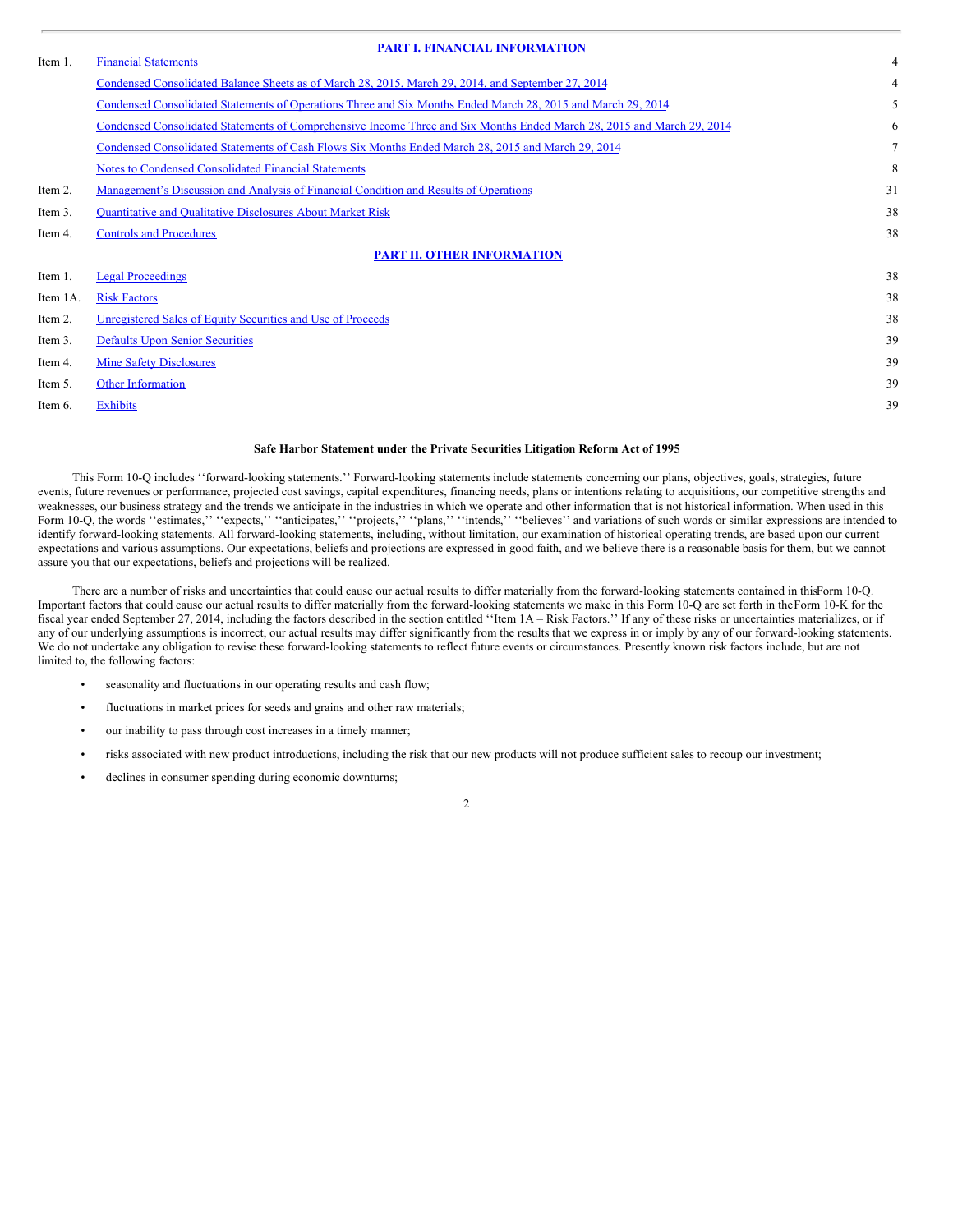- inflation, deflation and other adverse macro-economic conditions;
- supply shortages in small animals and pet birds;
- adverse weather conditions;
- fluctuations in energy prices, fuel and related petrochemical costs;
- access to and cost of additional capital;
- dependence on a small number of customers for a significant portion of our business;
- consolidation trends in the retail industry;
- competition in our industries;
- risks associated with our acquisition strategy;
- potential goodwill or intangible asset impairment;
- dependence upon our key executives;
- continuing implementation of a new enterprise resource planning information technology system;
- our ability to protect our intellectual property rights;
- potential environmental liabilities;
- risk associated with international sourcing;
- litigation and product liability claims;
- regulatory issues;
- the impact of product recalls;
- potential costs and risks associated with actual or anticipated cyber attacks;
- the voting power associated with our Class B stock; and
- potential dilution from issuance of authorized shares.
- 3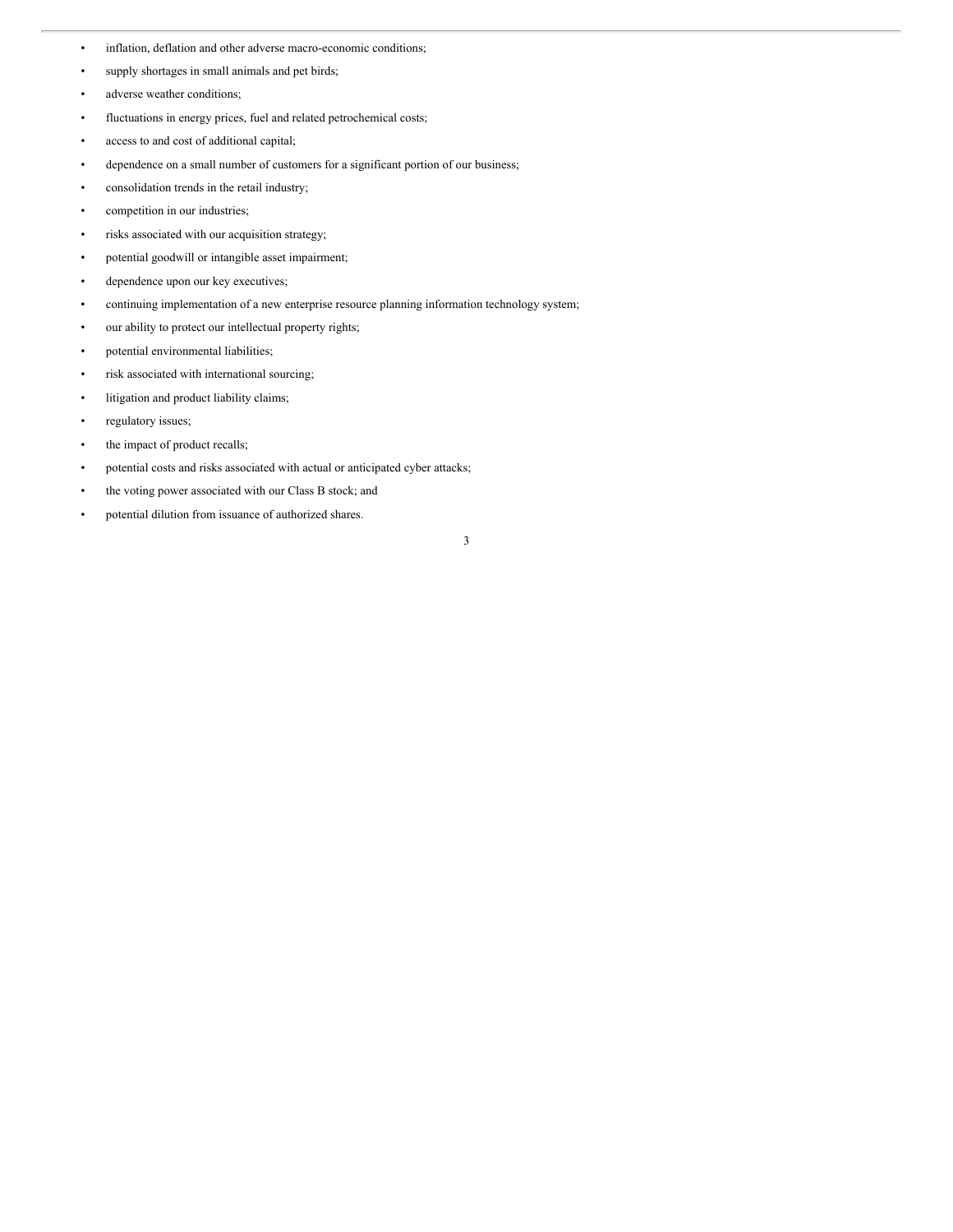# <span id="page-3-0"></span>**PART I. FINANCIAL INFORMATION**

<span id="page-3-1"></span>**Item 1. Financial Statements**

# <span id="page-3-2"></span>**CENTRAL GARDEN & PET COMPANY CONDENSED CONSOLIDATED BALANCE SHEETS (in thousands, except share and per share amounts) Unaudited**

|                                                                                                                       | March 28,<br>2015      | March 29,<br>2014      | September 27,<br>2014  |
|-----------------------------------------------------------------------------------------------------------------------|------------------------|------------------------|------------------------|
| <b>ASSETS</b>                                                                                                         |                        |                        |                        |
| Current assets:                                                                                                       |                        |                        |                        |
| Cash and cash equivalents                                                                                             | $\mathbf{s}$<br>11.943 | $\mathbb{S}$<br>16,748 | $\mathbb{S}$<br>78,676 |
| Restricted cash                                                                                                       | 12,583                 | $\theta$               | 14,283                 |
| Short term investments                                                                                                | $\Omega$               | 14.220                 | 9.990                  |
| Accounts receivable (less allowance for doubtful accounts of \$20,813, \$24,771 and \$25,212)                         | 321.765                | 323,183                | 193,729                |
| Inventories                                                                                                           | 382,328                | 402,720                | 326,386                |
| Prepaid expenses and other                                                                                            | 58,251                 | 55,882                 | 48,488                 |
| Total current assets                                                                                                  | 786,870                | 812,753                | 671,552                |
| Land, buildings, improvements and equipment—net                                                                       | 163,207                | 185,354                | 166,849                |
| Goodwill                                                                                                              | 209,089                | 205,756                | 208,233                |
| Other intangible assets-net                                                                                           | 85,185                 | 77,895                 | 87,997                 |
| Deferred income taxes and other assets                                                                                | 28,657                 | 12,589                 | 14,096                 |
| Total                                                                                                                 | \$1,273,008            | \$1,294,347            | \$1,148,727            |
| <b>LIABILITIES AND EQUITY</b>                                                                                         |                        |                        |                        |
| Current liabilities:                                                                                                  |                        |                        |                        |
| Accounts payable                                                                                                      | \$139,821              | \$142,152              | $\mathbb{S}$<br>88,428 |
| Accrued expenses                                                                                                      | 83,442                 | 80,886                 | 84,379                 |
| Current portion of long-term debt                                                                                     | 289                    | 303                    | 291                    |
| Total current liabilities                                                                                             | 223,552                | 223,341                | 173,098                |
| Long-term debt                                                                                                        | 514,924                | 545,032                | 449,948                |
| Other long-term obligations                                                                                           | 44,549                 | 40,470                 | 39,228                 |
| Equity:                                                                                                               |                        |                        |                        |
| Common stock, \$.01 par value: 11,919,749, 12,308,802, and 12,437,307 shares outstanding at March 28, 2015, March 29, |                        |                        |                        |
| 2014 and September 27, 2014                                                                                           | 119                    | 123                    | 124                    |
| Class A common stock, \$.01 par value: 35,765,091, 36,417,849 and 36,887,311 shares outstanding at March 28,          |                        |                        |                        |
| 2015, March 29, 2014 and September 27, 2014                                                                           | 357<br>16              | 364<br>16              | 369                    |
| Class B stock, \$.01 par value: 1,652,262 shares outstanding                                                          | 387,074                |                        | 16                     |
| Additional paid-in capital                                                                                            |                        | 396,490                | 396,586                |
| Accumulated earnings                                                                                                  | 101,556                | 85,779                 | 86,396                 |
| Accumulated other comprehensive income                                                                                | 64                     | 1,529                  | 1,232                  |
| Total Central Garden & Pet Company shareholders' equity                                                               | 489,186                | 484,301                | 484,723                |
| Noncontrolling interest                                                                                               | 797                    | 1,203                  | 1,730                  |
| Total equity                                                                                                          | 489,983                | 485,504                | 486,453                |
| Total                                                                                                                 | \$1,273,008            | \$1,294,347            | \$1.148,727            |

See notes to condensed consolidated financial statements.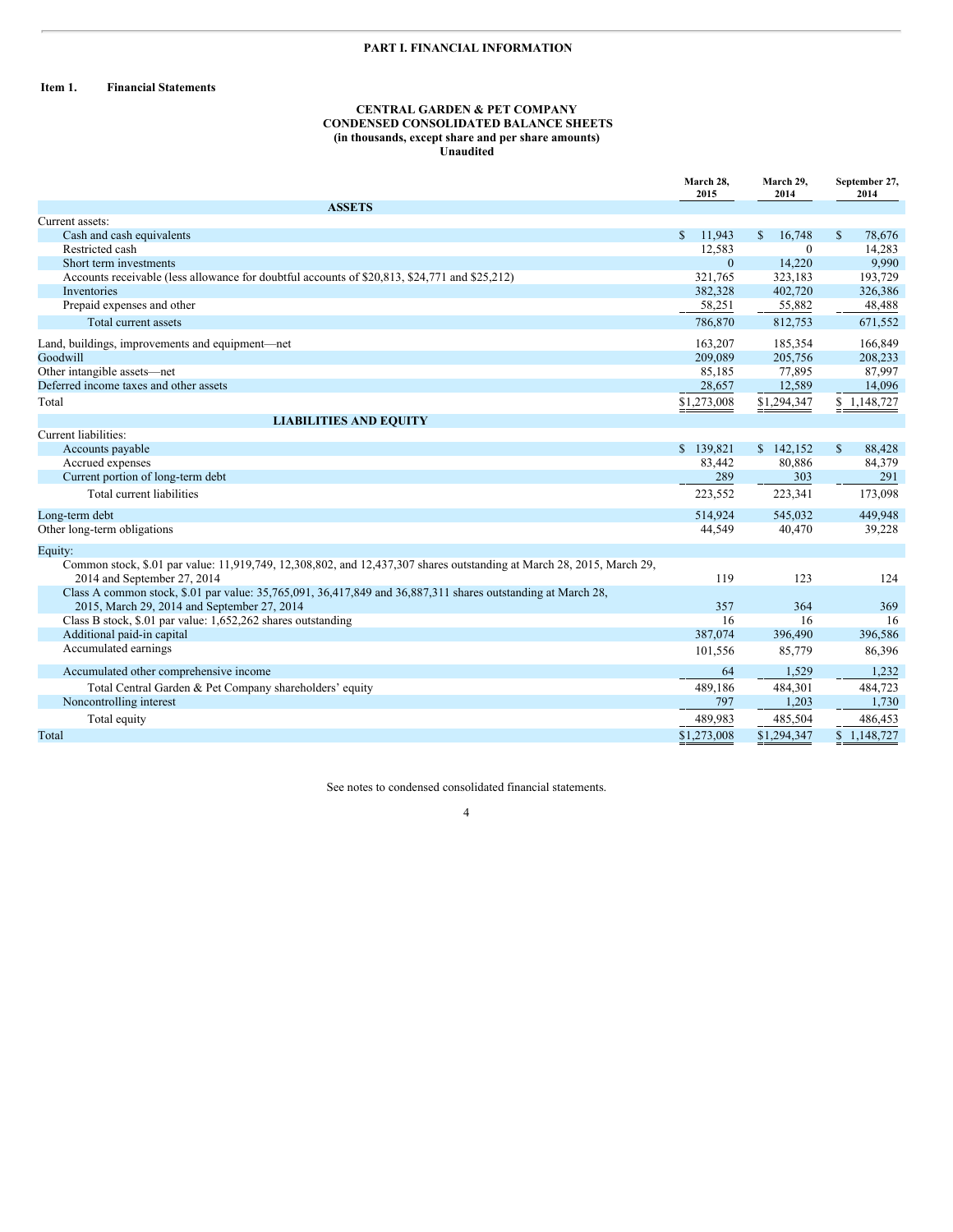## <span id="page-4-0"></span>**CENTRAL GARDEN & PET COMPANY CONDENSED CONSOLIDATED STATEMENTS OF OPERATIONS (in thousands, except per share amounts) (unaudited)**

|                                                                             |            | <b>Three Months Ended</b>       |                                 | <b>Six Months Ended</b> |  |
|-----------------------------------------------------------------------------|------------|---------------------------------|---------------------------------|-------------------------|--|
|                                                                             | March 28,  | March 29.                       | March 28,                       | March 29.               |  |
|                                                                             | 2015       | 2014                            | 2015                            | 2014                    |  |
| Net sales                                                                   | \$497,602  | \$501,611                       | \$804,922                       | \$792,132               |  |
| Cost of goods sold and occupancy                                            | 347,540    | 354,015                         | 566,879                         | 564,795                 |  |
| Gross profit                                                                | 150,062    | 147,596                         | 238,043                         | 227,337                 |  |
| Selling, general and administrative expenses                                | 100,091    | 102,827                         | 186,934                         | 190,923                 |  |
| Income from operations                                                      | 49,971     | 44,769                          | 51,109                          | 36,414                  |  |
| Interest expense                                                            | (11, 876)  | (10, 405)                       | (22, 379)                       | (22, 622)               |  |
| Interest income                                                             | 18         | 16                              | 89                              | 29                      |  |
| Other income (expense)                                                      | (121)      | 108                             | (489)                           | (60)                    |  |
| Income before income taxes and noncontrolling interest                      | 37,992     | 34,488                          | 28,330                          | 13,761                  |  |
| Income taxes                                                                | 14,012     | 12,999                          | 10,043                          | 5,084                   |  |
| Income including noncontrolling interest                                    | 23,980     | 21,489                          | 18,287                          | 8,677                   |  |
| Net income attributable to noncontrolling interest                          | 743        | 594                             | 747                             | 490                     |  |
| Net income attributable to Central Garden & Pet Company                     | \$23,237   | \$20,895                        | \$17,540                        | 8,187<br>$\mathbb{S}^-$ |  |
| Net income per share attributable to Central Garden & Pet Company:          |            |                                 |                                 |                         |  |
| Basic                                                                       | \$<br>0.48 | $\overline{\mathbb{S}}$<br>0.43 | $\overline{\mathbb{Z}}$<br>0.36 | 0.17<br>\$              |  |
| Diluted                                                                     | 0.47       | \$<br>0.43                      | 0.35<br>\$                      | 0.17                    |  |
| Weighted average shares used in the computation of net income per<br>share: |            |                                 |                                 |                         |  |
| Basic                                                                       | 48,384     | 48,688                          | 48,882                          | 48,523                  |  |
| Diluted                                                                     | 49,439     | 49,116                          | 49,689                          | 48,963                  |  |

See notes to condensed consolidated financial statements.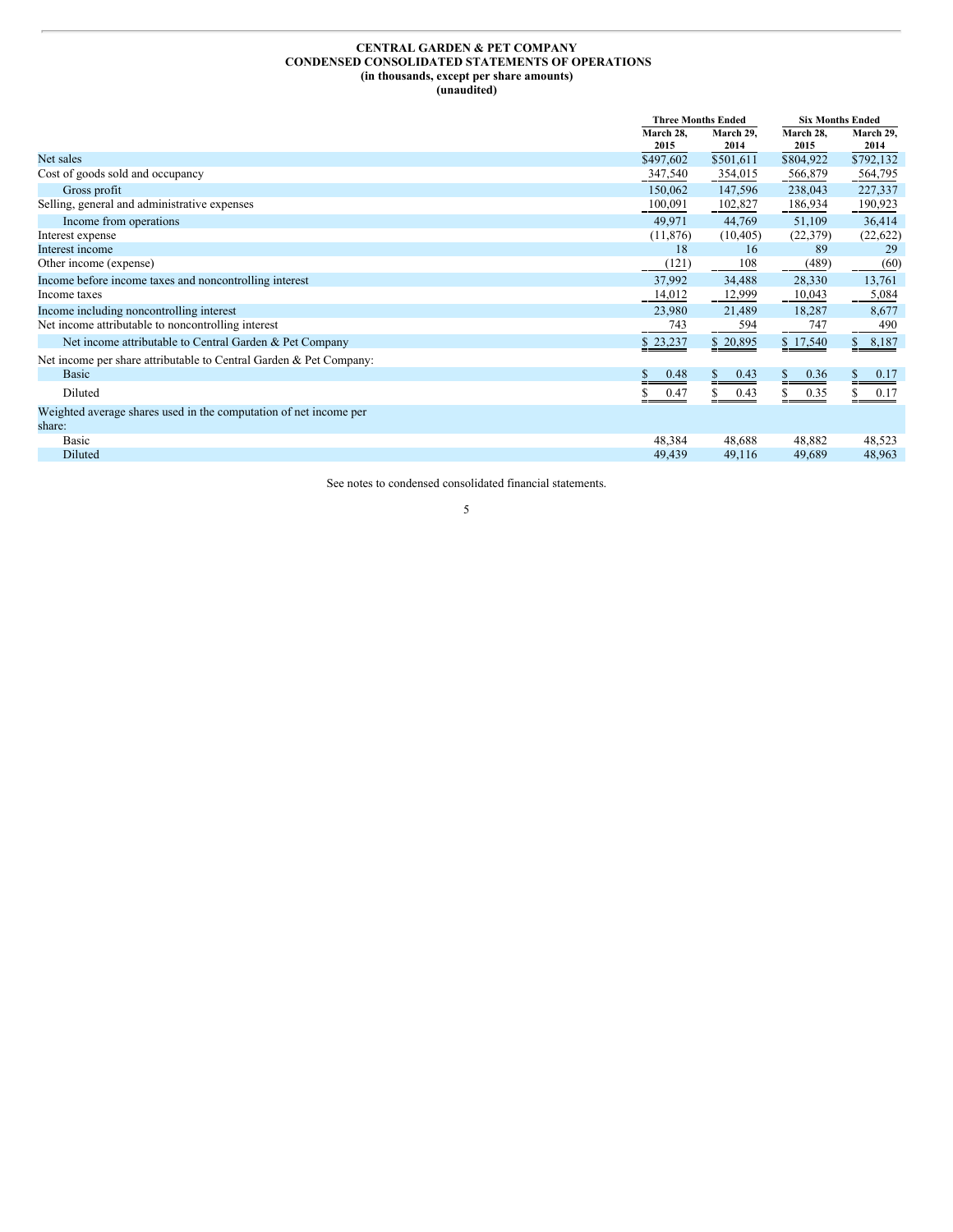# <span id="page-5-0"></span>**CENTRAL GARDEN & PET COMPANY CONDENSED CONSOLIDATED STATEMENTS OF COMPREHENSIVE INCOME (in thousands, except per share amounts)**

**(unaudited)**

|                                                                        | <b>Three Months Ended</b> |                   | <b>Six Months Ended</b> |                   |
|------------------------------------------------------------------------|---------------------------|-------------------|-------------------------|-------------------|
|                                                                        | March 28.<br>2015         | March 29.<br>2014 | March 28,<br>2015       | March 29,<br>2014 |
| Net income                                                             | \$23,980                  | \$21,489          | \$18,287                | \$8,677           |
| Other comprehensive income (loss):                                     |                           |                   |                         |                   |
| Unrealized loss on securities                                          | (20)                      | $\theta$          | (10)                    | $\Omega$          |
| Reclassification of realized loss on securities included in net income | 20                        |                   | 20                      |                   |
| Foreign currency translation                                           | (626)                     |                   | (1,178)                 | 87                |
| Total comprehensive income                                             | 23,354                    | 21.491            | 17,119                  | 8,764             |
| Comprehensive income attributable to noncontrolling interests          | 743                       | 594               | 747                     | 490               |
| Comprehensive income attributable to Central Garden & Pet Company      | \$22,611                  | \$20,897          | \$16,372                | \$8,274           |

See notes to condensed consolidated financial statements.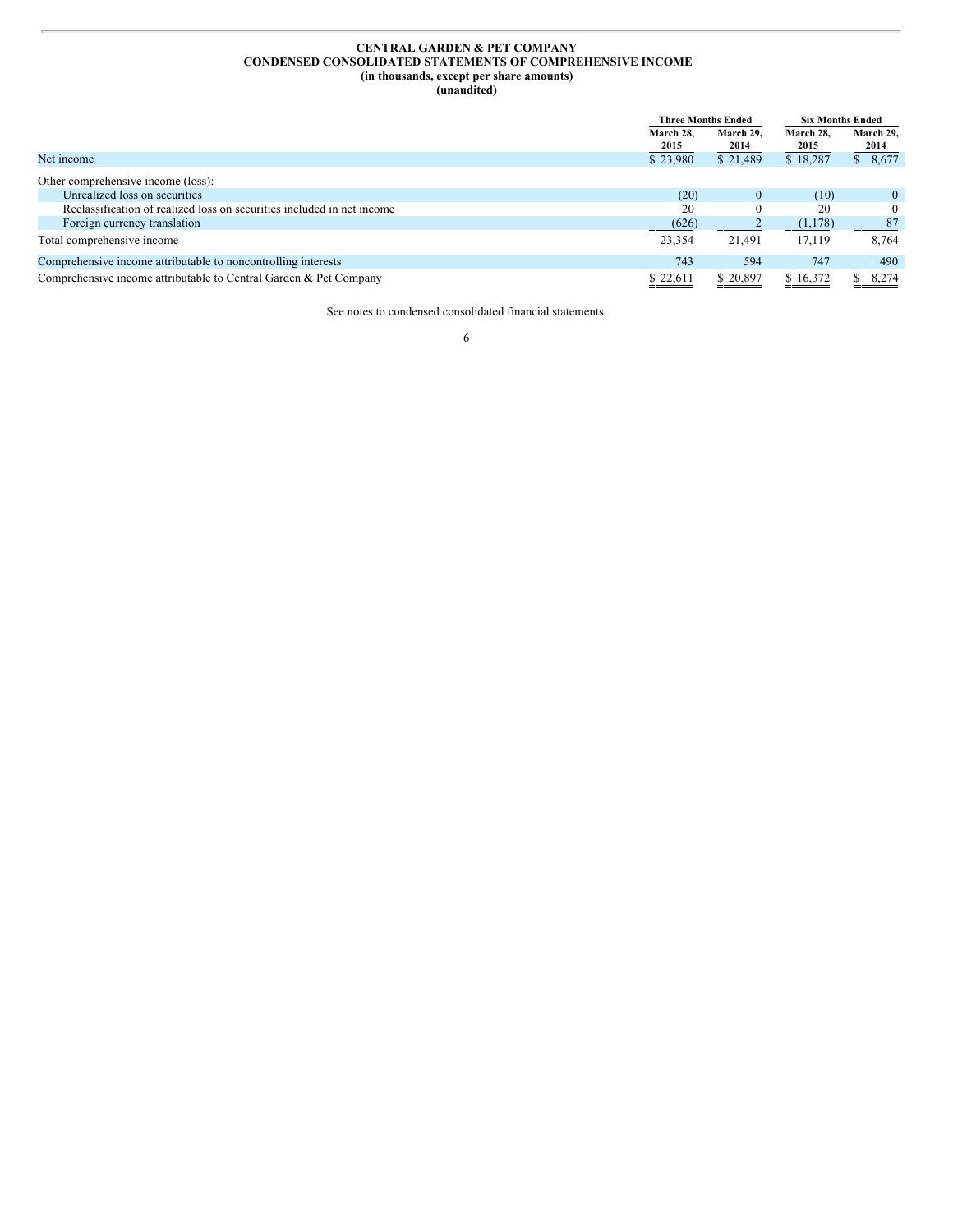#### <span id="page-6-0"></span>**CENTRAL GARDEN & PET COMPANY CONDENSED CONSOLIDATED STATEMENTS OF CASH FLOWS (in thousands) (unaudited)**

|                                                                                   | <b>Six Months Ended</b> |                   |  |
|-----------------------------------------------------------------------------------|-------------------------|-------------------|--|
|                                                                                   | March 28,<br>2015       | March 29,<br>2014 |  |
| Cash flows from operating activities:                                             |                         |                   |  |
| Net income                                                                        | \$18,287                | 8,677<br>\$       |  |
| Adjustments to reconcile net income to net cash provided by operating activities: |                         |                   |  |
| Depreciation and amortization                                                     | 16,814                  | 17,512            |  |
| Stock-based compensation                                                          | 3,684                   | 4,578             |  |
| Excess tax benefits from stock-based awards                                       | (351)                   | (321)             |  |
| Deferred income taxes                                                             | 4,467                   | 5,064             |  |
| Write-off of deferred financing costs                                             | 537                     | 1,731             |  |
| Loss on sale of property and equipment                                            | 115                     | 74                |  |
| Other                                                                             | (51)                    | $\theta$          |  |
| Change in assets and liabilities:                                                 |                         |                   |  |
| Accounts receivable                                                               | (128, 623)              | (128, 803)        |  |
| Inventories                                                                       | (56,740)                | (10, 587)         |  |
| Prepaid expenses and other assets                                                 | (6,794)                 | 406               |  |
| Accounts payable                                                                  | 51,474                  | 38,334            |  |
| Accrued expenses                                                                  | (1,245)                 | 5,163             |  |
| Other long-term obligations                                                       | (95)                    | (1,871)           |  |
| Net cash used in operating activities                                             | (98, 521)               | (60, 043)         |  |
| Cash flows from investing activities:                                             |                         |                   |  |
| Additions to property and equipment                                               | (11, 025)               | (10,024)          |  |
| Payments to acquire companies, net of cash acquired                               | (16,000)                | $\theta$          |  |
| Proceeds from short term investments                                              | 9,997                   | 3,600             |  |
| Investments in short term investments                                             | (17)                    | $\mathbf{0}$      |  |
| Change in restricted cash                                                         | 1,700                   | $\mathbf{0}$      |  |
| Other investing activities                                                        | (331)                   | $\mathbf{0}$      |  |
| Net cash used in investing activities                                             | (15,676)                | (6, 424)          |  |
| Cash flows from financing activities:                                             |                         |                   |  |
| Repayments of long-term debt                                                      | (50, 141)               | (203)             |  |
| Borrowings under revolving line of credit                                         | 186,000                 | 188,000           |  |
| Repayments on revolving line of credit                                            | (71,000)                | (116,000)         |  |
| Proceeds from issuance of common stock                                            | 1,220                   | 461               |  |
| Repurchase of common stock                                                        | (17, 164)               | (924)             |  |
| Distribution to noncontrolling interest                                           |                         |                   |  |
|                                                                                   | (1,680)                 | (633)             |  |
| Payment of financing costs                                                        | $\mathbf{0}$            | (3,087)           |  |
| Excess tax benefits from stock-based awards                                       | 351                     | 321               |  |
| Net cash provided by financing activities                                         | 47,586                  | 67,935            |  |
| Effect of exchange rate changes on cash and cash equivalents                      | (122)                   | 124               |  |
| Net increase (decrease) in cash and cash equivalents                              | (66, 733)               | 1,592             |  |
| Cash and equivalents at beginning of period                                       | 78,676                  | 15,156            |  |
| Cash and equivalents at end of period                                             | \$<br>11,943            | \$<br>16,748      |  |
| Supplemental information:                                                         |                         |                   |  |
| Cash paid for interest                                                            | \$21,448                | 20,804<br>S.      |  |

See notes to condensed consolidated financial statements.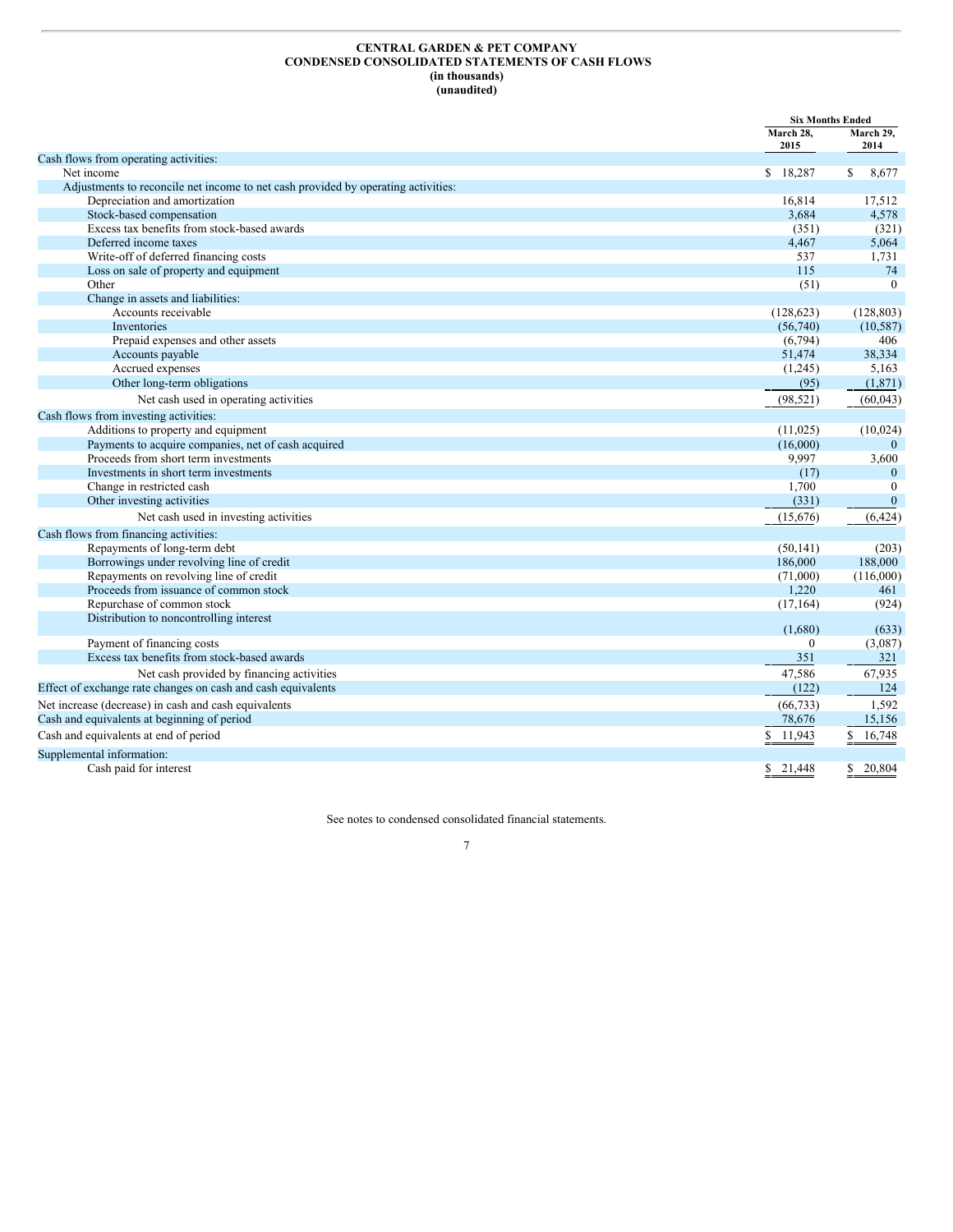#### <span id="page-7-0"></span>**CENTRAL GARDEN & PET COMPANY NOTES TO CONDENSED CONSOLIDATED FINANCIAL STATEMENTS Three and Six Months Ended March 28, 2015 (unaudited)**

#### **1. Basis of Presentation**

The condensed consolidated balance sheets of Central Garden & Pet Company and subsidiaries (the "Company" or "Central") as of March 28, 2015 and March 29, 2014, the condensed consolidated statements of operations for the three months and six months ended March 28, 2015 and March 29, 2014, the condensed consolidated statements of comprehensive income for the three months and six months ended March 28, 2015 and March 29, 2014 and the condensed consolidated statements of cash flows for the six months ended March 28, 2015 and March 29, 2014 have been prepared by the Company, without audit. In the opinion of management, the interim financial statements include all normal recurring adjustments necessary for a fair statement of the results for the interim periods presented.

For the Company's foreign business in the UK, the local currency is the functional currency. Assets and liabilities are translated using the exchange rate in effect at the balance sheet date. Income and expenses are translated at the average exchange rate for the period. Deferred taxes are not provided on translation gains and losses because the Company expects earnings of its foreign subsidiary to be permanently reinvested. Transaction gains and losses are included in results of operations. See Note 8, Supplemental Equity Information, for further detail.

Due to the seasonal nature of the Company's garden business, the results of operations for the three and six month periods ended March 28, 2015 are not indicative of the operating results that may be expected for the entire fiscal year. These interim financial statements should be read in conjunction with the annual audited financial statements, accounting policies and financial notes thereto, included in the Company's 2014 Annual Report on Form 10-K, which has previously been filed with the Securities and Exchange Commission. The September 27, 2014 balance sheet presented herein was derived from the audited statements.

## *Noncontrolling Interest*

Noncontrolling interest in the Company's condensed consolidated financial statements represents the 20% interest not owned by Central in a consolidated subsidiary. Since the Company controls this subsidiary, its financial statements are consolidated with those of the Company, and the noncontrolling owner's 20% share of the subsidiary's net assets and results of operations is deducted and reported as noncontrolling interest on the consolidated balance sheets and as net income (loss) attributable to noncontrolling interest in the consolidated statements of operations. See Note 8, Supplemental Equity Information, for additional information.

#### *Derivative Instruments*

The Company principally uses a combination of purchase orders and various short and long-term supply arrangements in connection with the purchase of raw materials, including certain commodities. The Company also enters into commodity futures, options and swap contracts to reduce the volatility of price fluctuations of corn, which impacts the cost of raw materials. The Company's primary objective when entering into these derivative contracts is to achieve greater certainty with regard to the future price of commodities purchased for use in its supply chain. These derivative contracts are entered into for periods consistent with the related underlying exposures and do not constitute positions independent of those exposures. The Company does not enter into derivative contracts for speculative purposes and does not use leveraged instruments.

The Company does not perform the assessments required to achieve hedge accounting for commodity derivative positions. Accordingly, the changes in the values of these derivatives are recorded currently in other income (expense) in its condensed consolidated statements of operations. As of March 28, 2015 and March 29, 2014, the Company had no outstanding derivative instruments.

#### *Recent Accounting Pronouncements*

#### *Discontinued Operations*

In April 2014, the FASB issued Accounting Standards Update No. 2014-08 (ASU 2014-08), Presentation of Financial Statements (Topic 205) and Property, Plant and Equipment (Topic 360): Reporting Discontinued Operations and Disclosures of Disposals of Components of an Entity. ASU 2014-08 provides amended guidance for reporting discontinued operations and disclosures of disposals of components. The amended guidance raises the threshold for disposals to qualify as discontinued operations and permits significant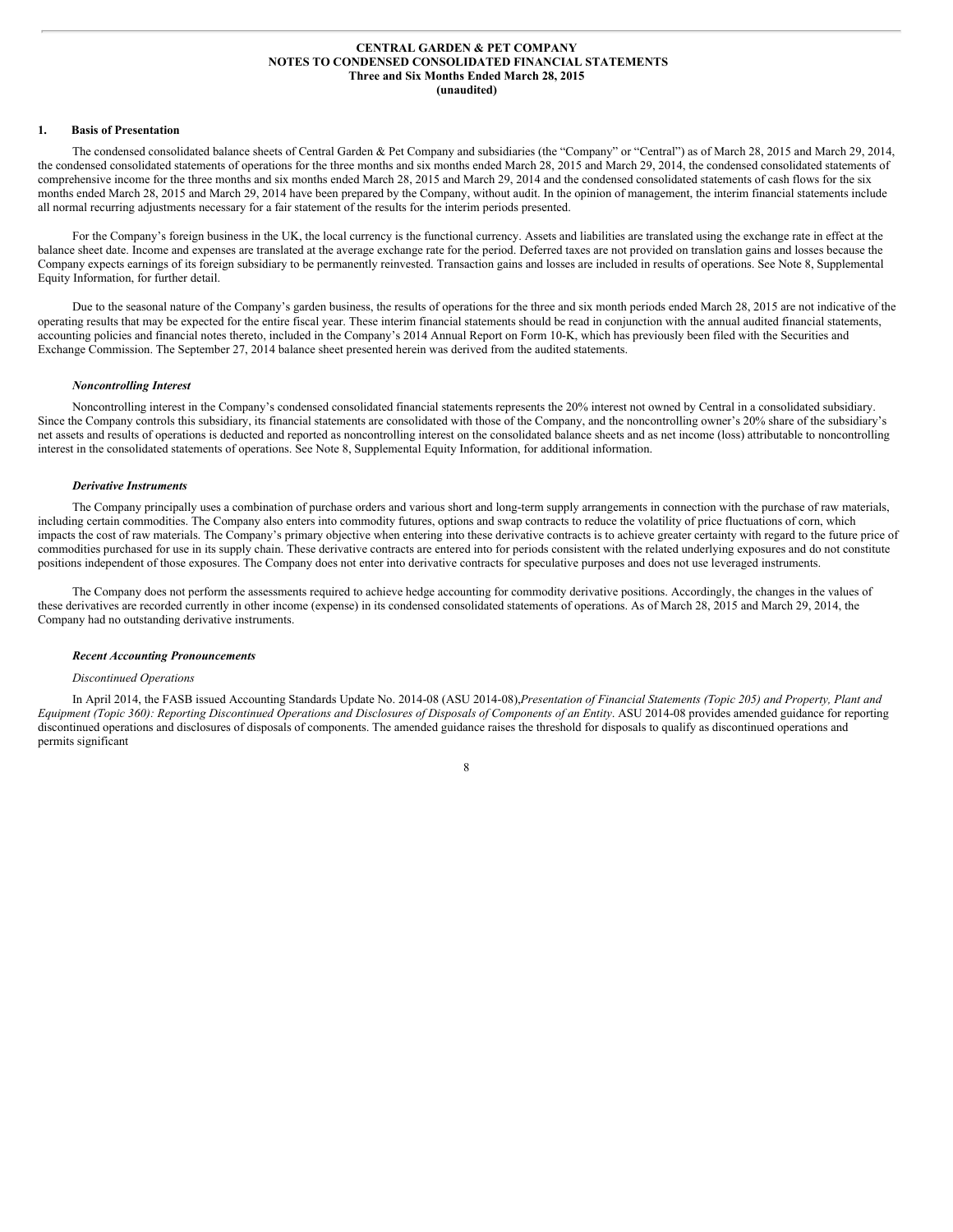continuing involvement and continuing cash flows with the discontinued operation. In addition, the amended guidance requires additional disclosures for discontinued operations and new disclosures for individually material disposal transactions that do not meet the definition of a discontinued operation. The amended guidance became effective for the Company during the first quarter of fiscal 2015. The adoption of the applicable sections of this ASC may have an impact on the accounting for any future discontinued operations the Company may have.

#### *Revenue Recognition*

In May 2014, the FASB issued Accounting Standards Update No. 2014-09 (ASU 2014-09), Revenue from Contracts with Customers. This update was issued as Accounting Standards Codification Topic 606. The core principle of this amendment is that an entity should recognize revenue to depict the transfer of promised goods or services to customers in an amount that reflects the consideration to which the entity expects to be entitled in exchange for those goods or services. On April 1, 2015 the FASB voted to defer the effective date of ASU 2014-09 for one year. ASU 2014-09 is now effective for the Company in the first quarter of its fiscal year ending September 28, 2019. Early adoption is not permitted. The guidance permits two implementation approaches, one requiring retrospective application of the new standard with restatement of prior years and one requiring prospective application of the new standard with disclosure of results under old standards. The adoption of this guidance is not expected to have a significant impact on the Company's consolidated financial statements.

#### *Stock Based Compensation*

In June 2014, the FASB issued ASU No. 2014-12 (ASU 2014-12), Compensation - Stock Compensation (Topic 718): Accounting for Share-Based Payments When the Terms of an Award Provide That a Performance Target Could Be Achieved after the Requisite Service Period. ASU 2014-12 requires that a performance target that affects vesting and that could be achieved after the requisite service period should be treated as a performance condition. A reporting entity should apply existing guidance in Topic 718 as it relates to awards with performance conditions that affect vesting to account for such awards. As such, the performance target should not be reflected in estimating the grant-date fair value of the award. ASU 2014-12 is effective for annual periods and interim periods within those annual periods beginning after December 15, 2015. Earlier adoption is permitted. The Company is currently evaluating the impact that the adoption of this standard will have on its consolidated financial statements.

#### *Consolidation*

In February 2015, the FASB issued ASU 2015-02 (ASU 2015-02),*Amendments to the Consolidation Analysis to ASC Topic 810, Consolidation*. ASU 2015-02 modifies the evaluation of whether limited partnerships and similar legal entities are VIEs or voting interest entities, eliminates the presumption that a general partner should consolidate a limited partnership and affects the consolidation analysis of reporting entities that are involved with VIEs, particularly those that have fee arrangements and related party relationships. ASU 2015-02 is effective for fiscal years that begin after December 15, 2015. The Company is currently evaluating the impact the adoption of ASU 2015-02 will have on its consolidated financial statements.

#### *Debt Issuance Costs*

In April 2015, the FASB issued ASU No. 2015-03(ASU 2015-03), Interest - Imputation of Interest (Subtopic 835-30): Simplifying the Presentation of Debt Issuance *Costs*. This standard amends the existing guidance to require that debt issuance costs be presented in the balance sheet as a deduction from the carrying amount of the related debt liability instead of as a deferred charge. ASU 2015-03 is effective on a retrospective basis for annual and interim reporting periods beginning after December 15, 2015, but early adoption is permitted. As of March 28, 2015, the Company has approximately \$6.1 million of net deferred financing costs that would be reclassified from a long-term asset to a reduction in the carrying amount of its debt.

#### *Cloud Computing Costs*

In April 2015, the FASB issued ASU No. 2015-05(ASU 2015-05),*Intangibles—Goodwill and Other—Internal-Use Software (Subtopic 350-40): Customer's Accounting for Fees Paid in a Cloud Computing Arrangement*. This standard clarifies the circumstances under which a cloud computing customer would account for the arrangement as a license of internal-use software under ASC 350-40. ASU 2015-05 is effective for public entities for annual and interim periods therein beginning after December 15, 2015. Early adoption is permitted. Entities may adopt the guidance either retrospectively or prospectively to arrangements entered into, or materially modified after the effective date. The Company is currently evaluating the impact the adoption of ASU 2015-05 will have on its consolidated financial statements.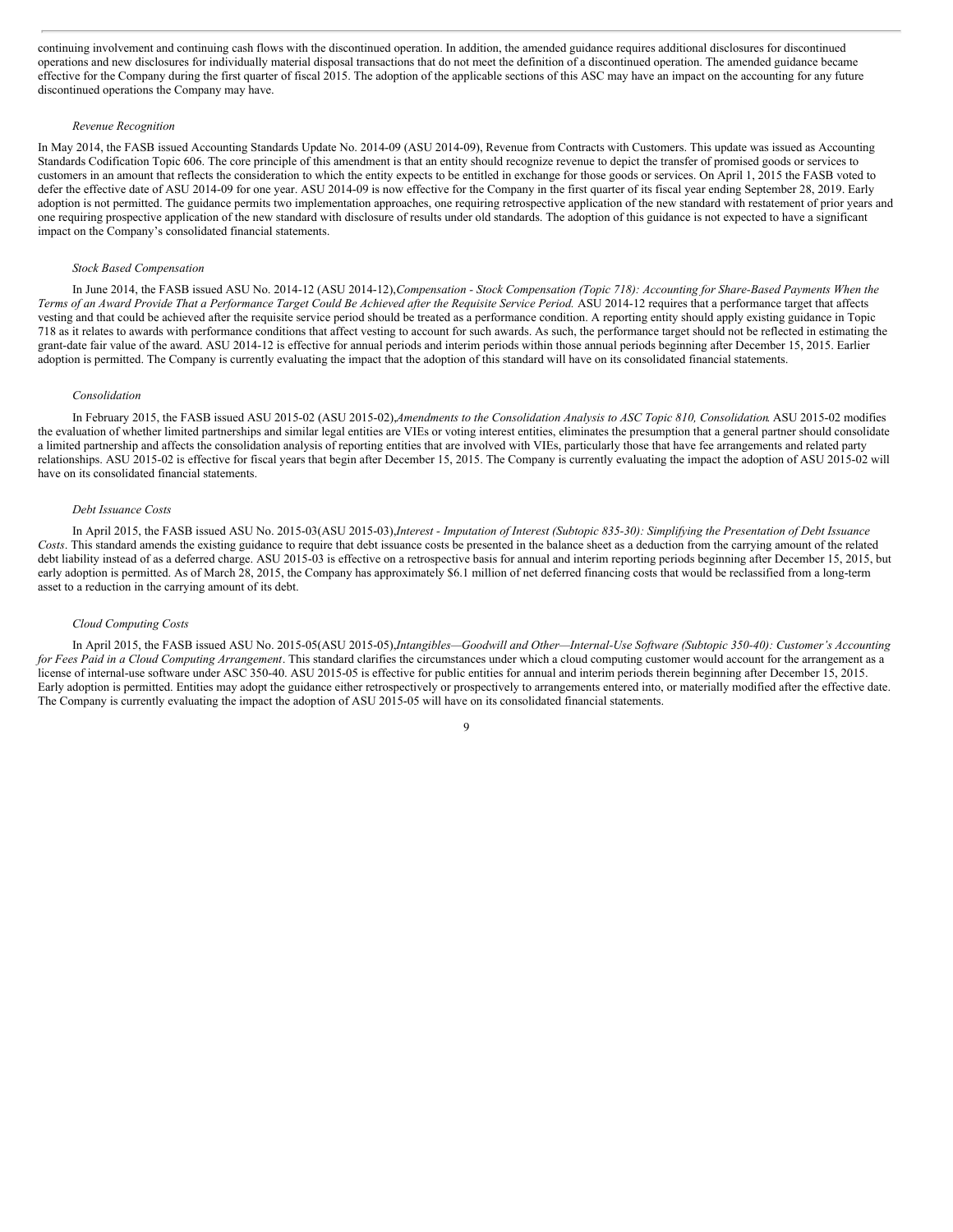#### **2. Fair Value Measurements**

ASC 820 establishes a single authoritative definition of fair value, a framework for measuring fair value and expands disclosure of fair value measurements. ASC 820 requires financial assets and liabilities to be categorized based on the inputs used to calculate their fair values as follows:

Level 1 - Quoted prices in active markets for identical assets or liabilities.

Level 2 - Inputs other than quoted prices included within Level 1 that are observable for the asset or liability, either directly or indirectly.

Level 3 - Unobservable inputs for the asset or liability, which reflect the Company's own assumptions about the assumptions that market participants would use in pricing the asset or liability (including assumptions about risk).

The Company's financial instruments include cash and equivalents, short term investments consisting of bank certificates of deposit, accounts receivable and payable, derivative instruments, short-term borrowings, and accrued liabilities. The carrying amount of these instruments approximates fair value because of their short-term nature.

#### *Assets and Liabilities Measured at Fair Value on a Recurring Basis*

The following table presents the Company's financial assets and liabilities measured at fair value on a recurring basis based upon the level within the fair value hierarchy in which the fair value measurements fall, as of March 28, 2015 (in thousands):

|                                            | <b>Level</b> 1                                      | <b>Level 2</b> | Level 3                                                                                                                                                                                                                                         | <b>Total</b>                                           |
|--------------------------------------------|-----------------------------------------------------|----------------|-------------------------------------------------------------------------------------------------------------------------------------------------------------------------------------------------------------------------------------------------|--------------------------------------------------------|
| <b>Liabilities:</b>                        |                                                     |                |                                                                                                                                                                                                                                                 |                                                        |
| Liability for contingent consideration (b) | <u> The Common Section of the Common Section of</u> |                | \$4,343                                                                                                                                                                                                                                         | \$4,343                                                |
| <b>Total liabilities</b>                   | $ -$                                                |                | \$4.343<br><u> The Common Section of the Common Section of the Common Section of the Common Section of the Common Section of the Common Section of the Common Section of the Common Section of the Common Section of the Common Section of </u> | \$4,343<br><u>e station and the station of the sta</u> |

The following table presents the Company's financial assets and liabilities measured at fair value on a recurring basis based upon the level within the fair value hierarchy in which the fair value measurements fall, as of March 29, 2014 (in thousands):

|                                            | Level 1         | Level 2  | Level 3                           | <b>Total</b>      |
|--------------------------------------------|-----------------|----------|-----------------------------------|-------------------|
| Assets:                                    |                 |          |                                   |                   |
| Certificates of deposit (c)                |                 | \$14,220 |                                   | \$14,220          |
| Total assets                               | $\mathbf{0}$    | \$14,220 | <sup>\$</sup><br>$\theta$<br>____ | \$14,220          |
| Liabilities:                               |                 |          |                                   |                   |
| Liability for contingent consideration (b) | $\mathbf{0}$    |          | \$4,414                           | \$4,414           |
| Total liabilities                          | $\Omega$<br>___ |          | $\frac{$4,414}{}$                 | $\frac{$4,414}{}$ |

The following table presents our financial assets and liabilities at fair value on a recurring basis based upon the level within the fair value hierarchy in which the fair value measurements fall, as of September 27, 2014:

|                                            | Level 1 | Level 2  | Level 3  | Total   |
|--------------------------------------------|---------|----------|----------|---------|
| Assets:                                    |         |          |          |         |
| Short-term investments (a)                 | \$9,990 |          |          | \$9,990 |
| Total assets                               | \$9,990 |          | $\theta$ | \$9,990 |
| Liabilities:                               |         |          |          |         |
| Liability for contingent consideration (b) |         | $\theta$ | \$4,414  | \$4,414 |
| Total liabilities                          |         |          | \$4,414  | \$4,414 |

10

(a) The fair value of short-term investments is based on quoted prices in active markets for identical assets.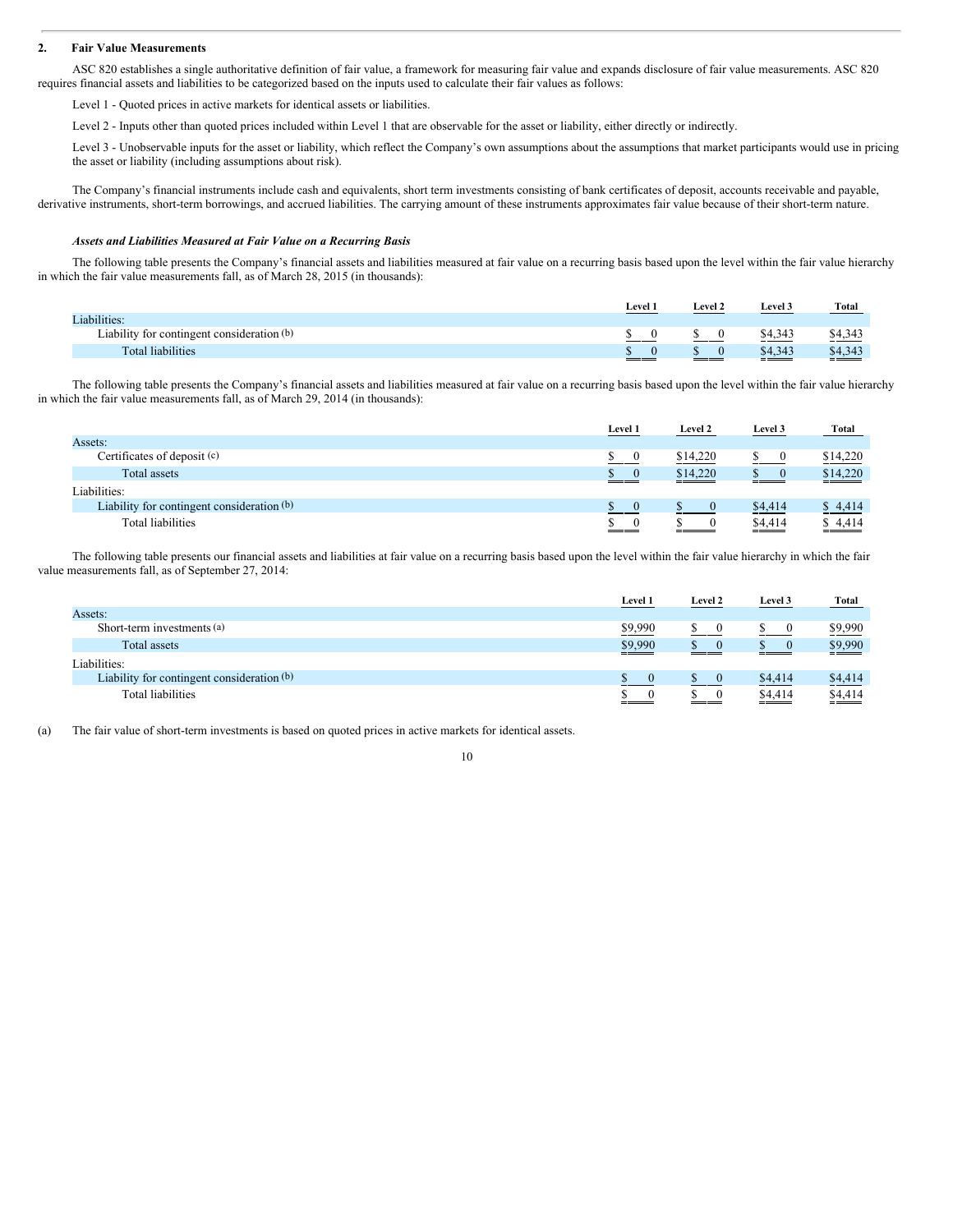- (b) The liability for contingent consideration relates to an earn-out for B2E, acquired in December 2012. The fair value of the contingent consideration arrangement is determined based on the Company's evaluation as to the probability and amount of any earn-out that will be achieved based on expected future performance by the acquired entity. This is presented as part of long-term liabilities in our consolidated balance sheets.
- (c) The fair value of the Company's time deposits is based on the most recent observable inputs for similar instruments in active markets or quoted prices for identical or similar instruments in markets that are not active or are directly or indirectly observable. These are presented as short term investments in the Company's consolidated balance sheets.

The following table provides a summary of changes in fair value of our Level 3 financial instruments for the periods ended March 28, 2015 and March 29, 2014 (in thousands):

|                                                                                                              | Amount          |
|--------------------------------------------------------------------------------------------------------------|-----------------|
| Balance as of September 27, 2014                                                                             | \$4,414         |
| Changes in the fair value of contingent performance-based payments established at the time of<br>acquisition | (71)            |
| Balance as of March 28, 2015                                                                                 | \$4,343         |
|                                                                                                              | Amount          |
| Balance as of September 28, 2013                                                                             | \$4,165         |
| Changes in the fair value of contingent performance-based payments established at the time of                |                 |
| acquisition                                                                                                  | $\frac{249}{2}$ |
| Balance as of March 29, 2014                                                                                 | \$4,414         |
|                                                                                                              |                 |

#### *Assets and Liabilities Measured at Fair Value on a Non-Recurring Basis*

The Company measures certain non-financial assets and liabilities, including long-lived assets, goodwill and intangible assets, at fair value on a non-recurring basis. Fair value measurements of non-financial assets and non-financial liabilities are used primarily in the impairment analyses of long-lived assets, goodwill and other intangible assets. During the periods ended March 28, 2015 and March 29, 2014, the Company was not required to measure any significant non-financial assets and liabilities at fair value.

#### *Fair Value of Other Financial Instruments*

In January 2015, the Company called \$50 million aggregate principal amount of the 2018 Notes for redemption on March 1, 2015 at a price of 102.063%. The estimated fair value of the Company's \$400.0 million remaining aggregate principal amount of the 2018 Notes as of March 28, 2015 was \$409.5 million, compared to a carrying value of \$399.6 million. The estimated fair value of the Company's \$450 million principal amount of 2018 Notes as of March 29, 2014 and September 27, 2014, was \$464.9 million and \$459.5 million, respectively, compared to a carrying value of \$449.5 million and \$449.5 million, respectively. The estimated fair value is based on quoted market prices for these notes, which are Level 1 inputs within the fair value hierarchy.

#### **3. Acquisitions**

## *Envincio LLC*

On April 1, 2014, the Company purchased certain assets of Envincio LLC, including brands, EPA registrations, inventory and trade receivables, for approximately \$20.3 million. The purchase price exceeded the fair value of the net tangible and intangible assets acquired by approximately \$3.3 million, which is recorded in goodwill. Financial results for Envincio have been included in the results of operations within the Pet segment since the date of acquisition. This acquisition is expected to enable the Company to be a key supplier and product innovator in the growing natural insecticides product market, often characterized as EPA-exempt products, and expand its offerings in traditional pesticides.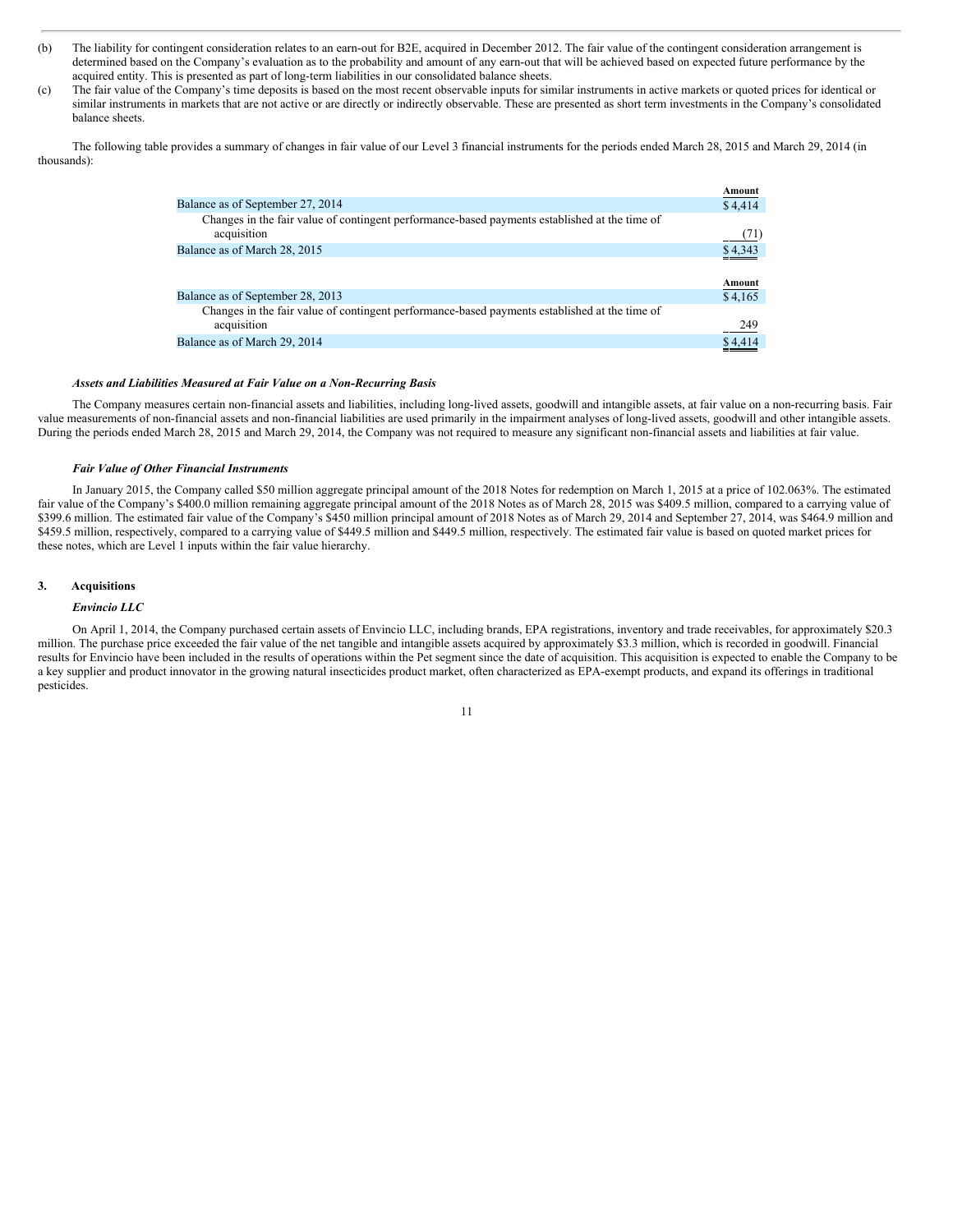The following table summarizes the preliminary recording of the fair values of the assets acquired and liabilities assumed as of the acquisition date and subsequent adjustments:

|                                                           |            | <b>Amounts</b>             |                    |  | <b>Amounts</b>          |  |
|-----------------------------------------------------------|------------|----------------------------|--------------------|--|-------------------------|--|
|                                                           | Previously |                            | Measurement        |  | Recognized as of        |  |
|                                                           |            | Recognized as of           | Period             |  | <b>Acquisition Date</b> |  |
| (In thousands)                                            |            | <b>Acquisition Date(1)</b> | <b>Adjustments</b> |  | (as Adjusted)           |  |
| Current assets, net of cash and cash equivalents acquired |            | 6.650                      | v                  |  | 6.650                   |  |
| Fixed assets                                              |            | 20                         |                    |  | 20                      |  |
| Goodwill                                                  |            | 2.477                      | 856                |  | 3,333                   |  |
| Intangible assets                                         |            | 12,306                     | (856)              |  | 11.450                  |  |
| Current liabilities                                       |            | (1,170)                    |                    |  | (1,170)                 |  |
| Net assets acquired, less cash and cash equivalents       |            | 20,283                     |                    |  | 20,283                  |  |

# (1) As previously reported in our Form 10-K for the period ended September 27, 2014.

During fiscal 2015 the fair value measurements of assets acquired and liabilities assumed of Envincio LLC as of the acquisition date were finalized. This refinement did not have a significant impact on the Company's condensed consolidated statements of operations, balance sheets or cash flows in any period and, therefore, the Company has not retrospectively adjusted its financial statements. Financial results for Envincio LLC have been included in the results of operations within the Pet segment since the date of acquisition.

#### *Investment in Joint Ventures*

On December 30, 2014, the Company invested \$16 million in cash for a 50% interest in two newly formed entities. The two entities own rights to commercialize products which incorporate features covered by certain patents, technology and associated intellectual property rights in the fields of animal health and pesticide applications. The investment is being accounted for under the equity method of accounting and is not expected to contribute to earnings in the near future.

## **4. Inventories, net**

Inventories, net of allowance for obsolescence, consist of the following (in thousands):

|                        | March 28, 2015 | March 29, 2014 | September 27, 2014 |
|------------------------|----------------|----------------|--------------------|
| Raw materials          | 99.490         | 101.783        | 93,678             |
| Work in progress       | 15.601         | 16.267         | 13,397             |
| Finished goods         | 252,104        | 269,870        | 207,818            |
| Supplies               | 15,133         | 14.800         | 11.493             |
| Total inventories, net | 382,328        | 402,720        | 326,386            |

### **5. Goodwill**

The Company accounts for goodwill in accordance with ASC 350, "Intangibles – Goodwill and Other," and tests goodwill for impairment annually, or whenever events occur or circumstances change that would more likely than not reduce the fair value of a reporting unit below its carrying amount. This assessment involves the use of significant accounting judgments and estimates as to future operating results and discount rates. Changes in estimates or use of different assumptions could produce significantly different results. An impairment loss is generally recognized when the carrying amount of the reporting unit's net assets exceeds the estimated fair value of the reporting unit. The Company uses discounted cash flow analysis to estimate the fair value of our reporting units. The Company's goodwill impairment analysis also includes a comparison of the aggregate estimated fair value of its reporting units to the Company's total market capitalization.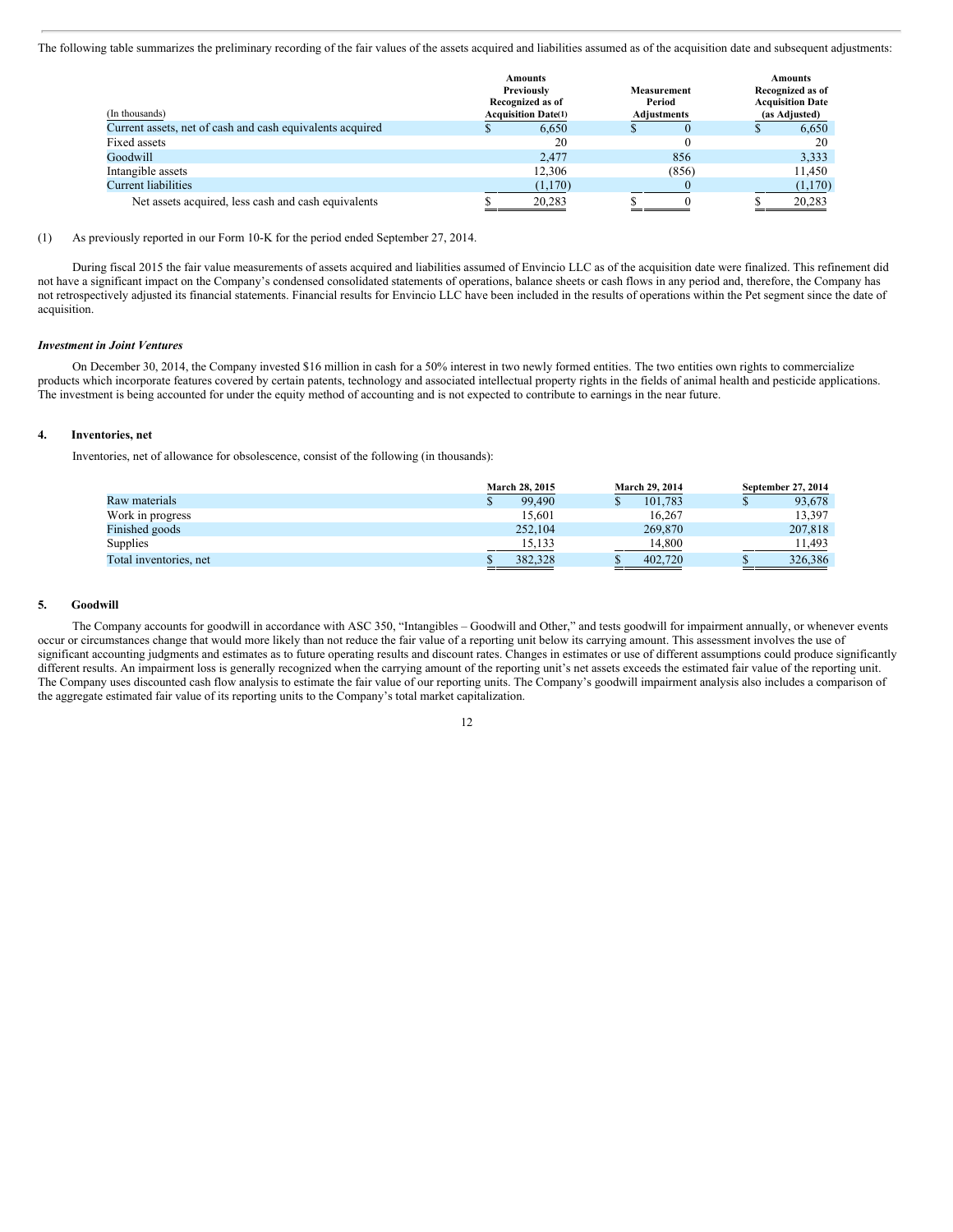# **6. Other Intangible Assets**

The following table summarizes the components of gross and net acquired intangible assets:

|                                                      | <b>Gross</b> | Accumulated<br>Amortization<br>(in millions) | Impairment | тег<br>Carrying<br>Value |  |
|------------------------------------------------------|--------------|----------------------------------------------|------------|--------------------------|--|
| March 28, 2015                                       |              |                                              |            |                          |  |
| Marketing-related intangible assets – amortizable    | \$14.1       | S<br>(10.2)                                  | S          | 3.9                      |  |
| Marketing-related intangible assets - nonamortizable | 59.6         |                                              | (16.9)     | 42.7                     |  |
| Total                                                | <u>73.7</u>  | (10.2)                                       | (16.9)     | 46.6                     |  |
| Customer-related intangible assets – amortizable     | 43.3         | (21.2)                                       |            | 22.1                     |  |
| Other acquired intangible assets - amortizable       | 19.3         | (9.4)                                        |            | 9.9                      |  |
| Other acquired intangible assets – nonamortizable    | 7.8          |                                              | (1.2)      | 6.6                      |  |
| Total                                                | 27.1         | (9.4)                                        | (1.2)      | 16.5                     |  |
| Total other intangible assets                        | \$144.1      | (40.8)                                       | (18.1)     | 85.2                     |  |

**Net**

**Net**

|                                                      | Gross   | Accumulated<br>Amortization<br>(in millions) | Impairment | Carrying<br>Value |  |  |
|------------------------------------------------------|---------|----------------------------------------------|------------|-------------------|--|--|
| March 29, 2014                                       |         |                                              |            |                   |  |  |
| Marketing-related intangible assets – amortizable    | \$12.5  | S<br>(9.4)                                   | S          | 3.1               |  |  |
| Marketing-related intangible assets – nonamortizable | 59.6    |                                              | (16.9)     | 42.7              |  |  |
| Total                                                | 72.1    | (9.4)                                        | (16.9)     | 45.8              |  |  |
| Customer-related intangible assets – amortizable     | 42.8    | (19.0)                                       |            | 23.8              |  |  |
| Other acquired intangible assets – amortizable       | 16.6    | (8.3)                                        |            | 8.3               |  |  |
| Other acquired intangible assets – nonamortizable    |         |                                              | (1.2)      |                   |  |  |
| Total                                                | 17.8    | (8.3)                                        | (1.2)      | 8.3               |  |  |
| Total other intangible assets                        | \$132.7 | (36.7)                                       | (18.1)     | 77.9              |  |  |

|                                                      | Gross          | Accumulated<br>Amortization<br>(in millions) | Impairment | <b>Net</b><br>Carrying<br>Value |  |
|------------------------------------------------------|----------------|----------------------------------------------|------------|---------------------------------|--|
| September 27, 2014                                   |                |                                              |            |                                 |  |
| Marketing-related intangible assets – amortizable    | \$15.5         | (9.9)<br>S                                   |            | 5.6                             |  |
| Marketing-related intangible assets – nonamortizable | 59.6           |                                              | (16.9)     | 42.7                            |  |
| Total                                                | 75.1           | (9.9)                                        | (16.9)     | 48.3                            |  |
| Customer-related intangible assets – amortizable     | 42.8           | (20.2)                                       |            | 22.6                            |  |
| Other acquired intangible assets – amortizable       | 19.4           | (8.8)                                        | $\Omega$   | 10.6                            |  |
| Other acquired intangible assets - nonamortizable    | 7.7            |                                              | (1.2)      | 6.5                             |  |
| Total                                                | 27.1           | (8.8)                                        | (1.2)      | 17.1                            |  |
| Total other intangible assets                        | \$145.0<br>=== | (38.9)                                       | (18.1)     | 88.0                            |  |

Other acquired intangible assets include contract-based and technology-based intangible assets.

The Company evaluates long-lived assets, including amortizable and indefinite-lived intangible assets, for impairment whenever events or changes in circumstances indicate the carrying value may not be recoverable. The Company evaluates indefinite-lived intangible assets on an annual basis. In fiscal 2014, the Company tested its indefinite-lived intangible assets and no impairment was indicated. Other factors indicating the carrying value of the Company's amortizable intangible assets may not be recoverable were not present in fiscal 2014 or during the six months ended March 28, 2015, and accordingly, no impairment testing was performed on these assets.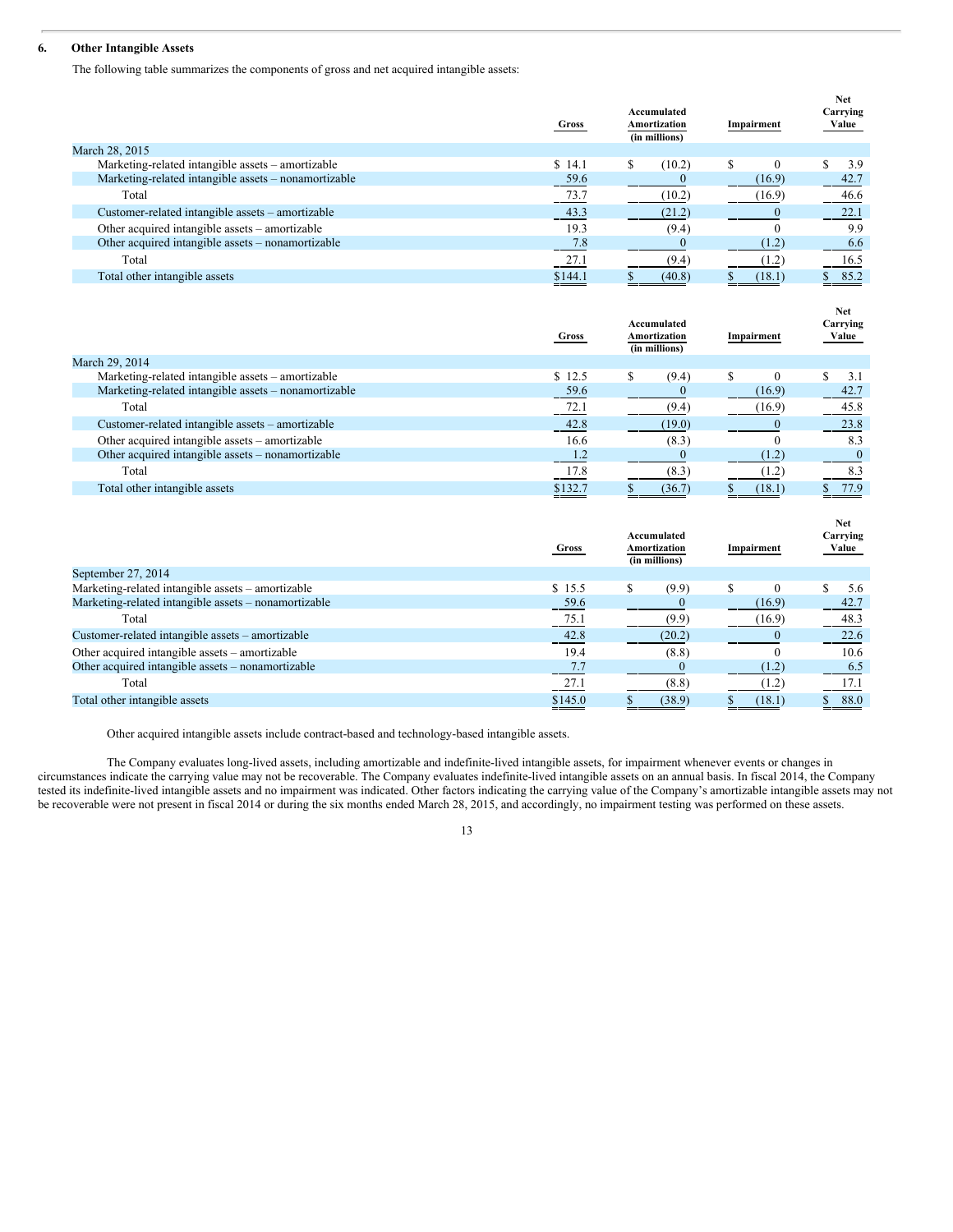The Company amortizes its acquired intangible assets with definite lives over periods ranging from 1 to 25 years; over weighted average remaining lives of eight years for marketing-related intangibles, 15 years for customer-related intangibles and 14 years for other acquired intangibles. Amortization expense for intangibles subject to amortization was approximately \$1.0 million for each of the three month periods ended March 28, 2015 and March 29, 2014, and \$1.9 million and \$2.0 million for the six months ended March 28, 2015 and March 29, 2014, respectively, and is classified within operating expenses in the condensed consolidated statements of operations. Estimated annual amortization expense related to acquired intangible assets in each of the succeeding five years is estimated to be approximately \$4 million to \$5 million per year from fiscal 2015 through fiscal 2019.

#### **7. Long-Term Debt**

Long-term debt consists of the following:

|                                                                                    | <b>March 28, 2015</b> |         | March 29, 2014 | September 27, 2014 |
|------------------------------------------------------------------------------------|-----------------------|---------|----------------|--------------------|
|                                                                                    |                       |         | (in thousands) |                    |
| Senior subordinated notes, net of unamortized discount $(1)$ , interest at 8.25%,  |                       |         |                |                    |
| payable semi-annually, principal due March 2018                                    |                       | 399.637 | 449,472        | 449.529            |
| Asset-based revolving credit facility, interest at LIBOR plus a margin of 1.25% to |                       |         |                |                    |
| 1.75% or Base Rate plus a margin of 0.25% to 0.75%, final maturity December        |                       |         |                |                    |
| 2018                                                                               |                       | 115,000 | 95,000         |                    |
| Other notes payable                                                                |                       | 576     | 863            | 710                |
| Total                                                                              |                       | 515.213 | 545.335        | 450,239            |
| Less current portion                                                               |                       | (289)   | (303)          | (291)              |
| Long-term portion                                                                  |                       | 514,924 | 545,032        | 449,948            |

(1) Represents unamortized original issue discount of \$363, \$528 and \$471 as of March 28, 2015, March 29, 2014 and September 27, 2014, respectively.

#### *Senior Subordinated Notes*

On March 8, 2010, the Company issued \$400 million aggregate principal amount of 8.25% senior subordinated notes due March 1, 2018 (the "2018 Notes"). On February 13, 2012, the Company issued an additional \$50 million aggregate principal amount of its 2018 Notes at a price of 98.501%, plus accrued interest from September 1, 2011, in a private placement. The Company used the net proceeds from the offering to pay a portion of the outstanding balance under its prior revolving credit facility.

The 2018 Notes require semiannual interest payments, which commenced on September 1, 2010. The 2018 Notes are unsecured senior subordinated obligations and are subordinated to all of the Company's existing and future senior debt, including the Company's Credit Facility. The obligations under the 2018 Notes are fully and unconditionally guaranteed on a senior subordinated basis by each of the Company's existing and future domestic restricted subsidiaries with certain exceptions. The guarantees are general unsecured senior subordinated obligations of the guarantors and are subordinated to all existing and future senior debt of the guarantors.

In March 2015, the Company redeemed \$50.0 million of its 8.25% senior subordinated notes due March 2018 (2018 Notes) at a price of 102.063% of the principal amount of the notes redeemed. In conjunction with this transaction, the Company recognized a charge of approximately \$1.6 million in its second fiscal quarter as part of interest expense related to the payment of the call premium and the non-cash write-off of unamortized financing costs.

The Company may redeem some or all of the remaining 2018 Notes at any time on or after March 1, 2015 for 102.063% and on or after March 1, 2016 for 100%, plus accrued and unpaid interest. The holders of the 2018 Notes have the right to require the Company to repurchase all or a portion of the 2018 Notes at a purchase price equal to 101% of the principal amount of the notes repurchased, plus accrued and unpaid interest upon the occurrence of a change of control.

The 2018 Notes contain customary high yield covenants, including covenants limiting debt incurrence and restricted payments, subject to certain baskets and exceptions. The Company was in compliance with all financial covenants in the 2018 Notes indenture as of March 28, 2015.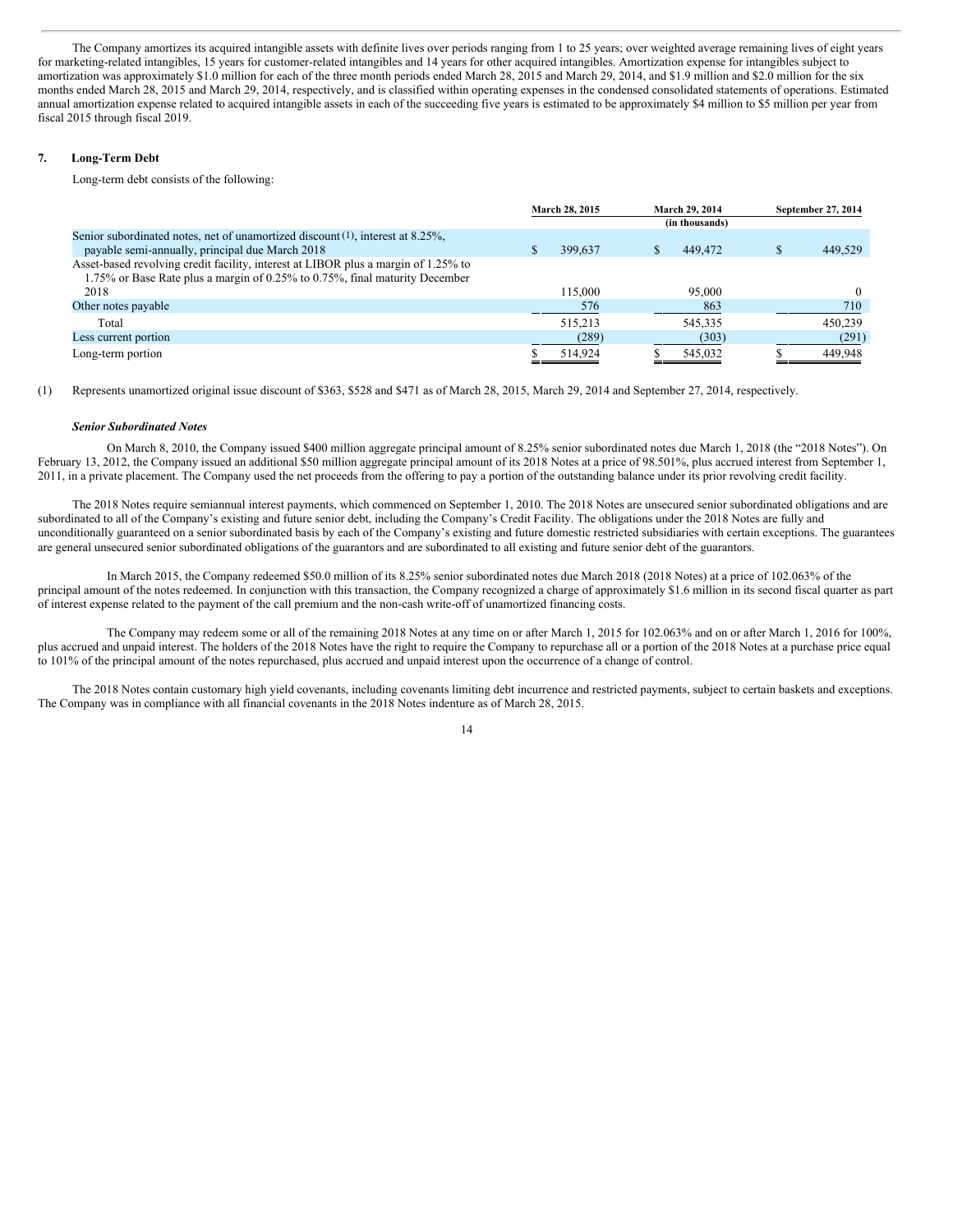#### *Asset Backed Loan Facility*

On December 5, 2013, the Company entered into a credit agreement which provides up to a \$390 million principal amount senior secured asset-based revolving credit facility, with up to an additional \$200 million principal amount available with the consent of the Lenders if the Company exercises the accordion feature set forth therein (collectively, the "Credit Facility"). The Credit Facility matures on December 5, 2018 and replaced the Company's prior revolving credit facility. The Company may borrow, repay and reborrow amounts under the Credit Facility until its maturity date, at which time all amounts outstanding under the Credit Facility must be repaid in full. As of March 28, 2015, there were borrowings of \$115 million outstanding and no letters of credit outstanding under the Credit Facility. There were other letters of credit of \$12.6 million outstanding as of March 28, 2015.

The Credit Facility is subject to a borrowing base, calculated using a formula based upon eligible receivables and inventory, minus certain reserves and subject to restrictions. The borrowing availability as of March 28, 2015 was \$165 million. Borrowings under the Credit Facility bear interest at an index based on LIBOR or, at the option of the Company, the Base Rate (defined as the highest of (a) the SunTrust prime rate, (b) the Federal Funds Rate plus 0.5% and (c) one-month LIBOR plus 1.00%), plus, in either case, an applicable margin based on the Company's total outstanding borrowings. Such applicable margin for LIBOR-based borrowings fluctuates between 1.25%-1.75% (and was 1.25% at March 28, 2015) and such applicable margin for Base Rate borrowings fluctuates between 0.25%-0.75% (and was 0.25% at March 28, 2015). As of March 28, 2015, the applicable interest rate related to Base Rate borrowings was 3.5%, and the applicable interest rate related to LIBOR-based borrowings was 1.4%.

The Credit Facility contains customary covenants, including financial covenants which require the Company to maintain a minimum fixed charge coverage ratio of 1.00:1.00 upon reaching certain borrowing levels. The Credit Facility is secured by substantially all assets of the Company. The Company was in compliance with all financial covenants under the Credit Facility during the period ended March 28, 2015.

The Company incurred approximately \$3.1 million of costs in conjunction with this transaction, which included banking fees and legal expenses. These costs are being amortized over the term of the Credit Facility.

The Company recorded a non-cash charge of \$1.7 million for the three month period ended December 28, 2013 as part of interest expense, related to the write-off of unamortized deferred financing costs under the prior revolving credit facility.

### **8. Supplemental Equity Information**

The following table provides a summary of the changes in the carrying amounts of equity attributable to controlling interest and noncontrolling interest for the six months ended March 28, 2015 and March 29, 2014:

|                                         |              |                          |                             | <b>Controlling Interest</b>  |                             |                                       |                    |                            |                    |
|-----------------------------------------|--------------|--------------------------|-----------------------------|------------------------------|-----------------------------|---------------------------------------|--------------------|----------------------------|--------------------|
| (in thousands)                          | Common       | <b>Class A</b><br>Common | Class B                     | <b>Additional</b><br>Paid In | Retained                    | Accumulated<br>Other<br>Comprehensive |                    | Noncontrolling<br>Interest |                    |
| <b>Balance September 27, 2014</b>       | Stock<br>124 | <b>Stock</b><br>369      | Stock<br>$\mathbb{S}$<br>16 | Capital<br>\$396,586         | <b>Earnings</b><br>\$86,396 | Income<br>1,232                       | Total<br>\$484,723 | 1,730                      | Total<br>\$486,453 |
| Comprehensive income                    |              |                          |                             |                              | 17,540                      | (1, 168)                              | 16,372             | 747                        | 17,119             |
| Stock based compensation                |              |                          |                             | 2,771                        |                             |                                       | 2,771              |                            | 2,771              |
| Restricted share activity               |              | (2)                      |                             | (638)                        |                             |                                       | (640)              |                            | (640)              |
| Issuance of common stock                |              | $\bigcap$                |                             | 730                          |                             |                                       | 732                |                            | 732                |
| Repurchase of common stock              | (5)          | (12)                     |                             | (12, 726)                    | (2,380)                     |                                       | (15, 123)          |                            | (15, 123)          |
| Tax benefit on stock option exercise    |              |                          |                             | 351                          |                             |                                       | 351                |                            | 351                |
| Distribution to Noncontrolling interest |              |                          |                             |                              |                             |                                       |                    | (1,680)                    | (1,680)            |
| <b>Balance March 28, 2015</b>           | 119          | 357                      | 16                          | \$387,074                    | \$101,556                   | 64                                    | \$489,186          | 797                        | \$489,983          |

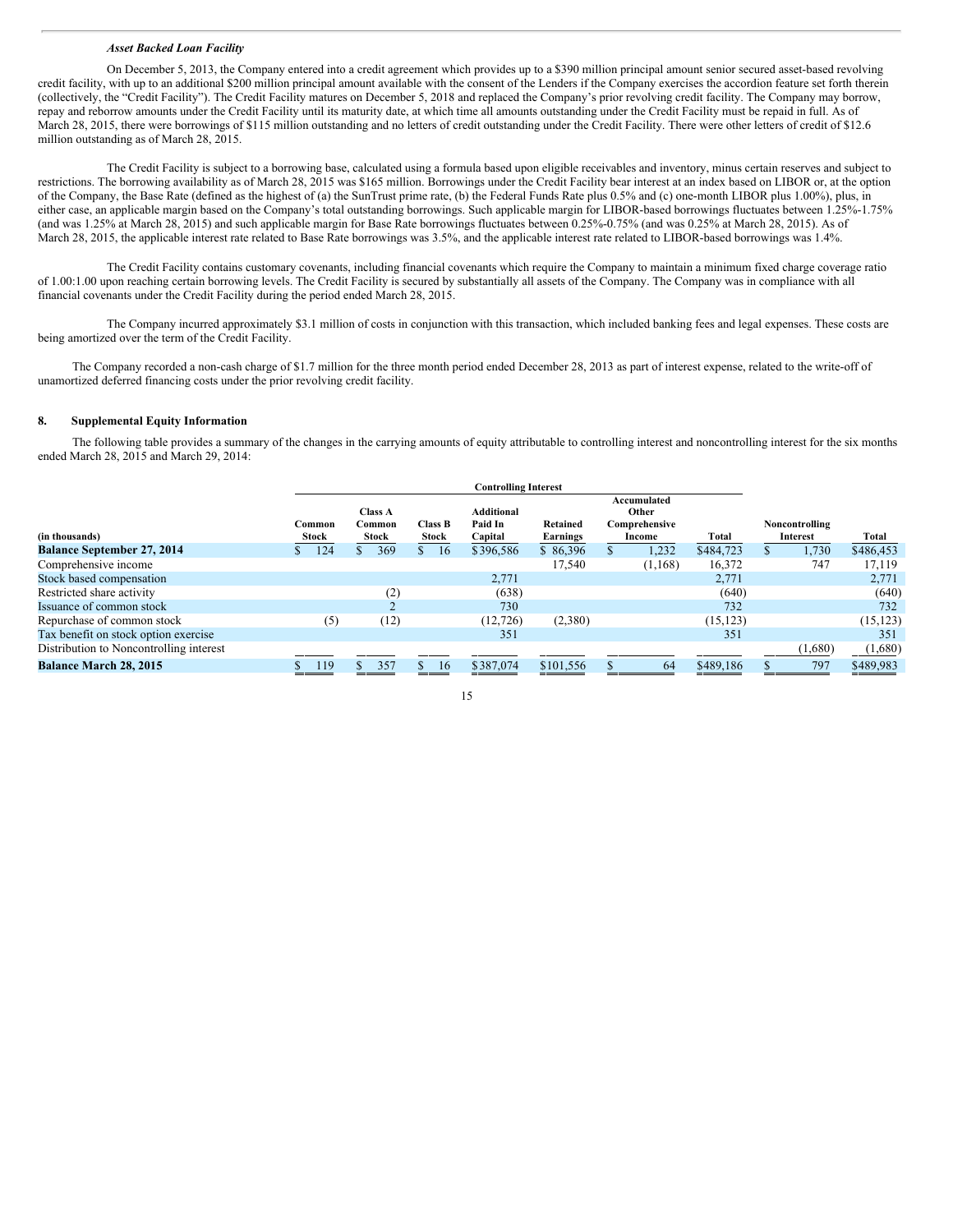|                                         | <b>Controlling Interest</b> |                 |  |                                   |                            |                                         |                      |  |                                                 |           |                            |           |
|-----------------------------------------|-----------------------------|-----------------|--|-----------------------------------|----------------------------|-----------------------------------------|----------------------|--|-------------------------------------------------|-----------|----------------------------|-----------|
| (in thousands)                          |                             | Common<br>Stock |  | <b>Class A</b><br>Common<br>Stock | <b>Class</b><br>в<br>Stock | <b>Additional</b><br>Paid In<br>Capital | Retained<br>Earnings |  | Accumulated<br>Other<br>Comprehensive<br>Income | Total     | Noncontrolling<br>Interest | Total     |
| <b>Balance September 28, 2013</b>       |                             | 122             |  | 353                               | \$16                       | \$389,153                               | \$77,592             |  | 1.442                                           | \$468,678 | 1,346                      | \$470,024 |
| Comprehensive income                    |                             |                 |  |                                   |                            |                                         | 8,187                |  | 87                                              | 8,274     | 490                        | 8,764     |
| Stock based compensation                |                             |                 |  |                                   |                            | 2,486                                   |                      |  |                                                 | 2,486     |                            | 2,486     |
| Restricted share activity               |                             |                 |  | Q                                 |                            | 3,968                                   |                      |  |                                                 | 3,977     |                            | 3,977     |
| Issuance of common stock                |                             |                 |  |                                   |                            | 562                                     |                      |  |                                                 | 565       |                            | 565       |
| Tax benefit on stock option exercise    |                             |                 |  |                                   |                            | 321                                     |                      |  |                                                 | 321       |                            | 321       |
| Distribution to Noncontrolling interest |                             |                 |  |                                   |                            |                                         |                      |  |                                                 |           | (633)                      | (633)     |
| Balance March 29, 2014                  |                             |                 |  | 364                               | \$16                       | \$396,490                               | \$85,779             |  | .529                                            | \$484,301 | .203                       | \$485,504 |

# **9. Stock-Based Compensation**

The Company recognized share-based compensation expense of \$3.7 million and \$4.6 million for the six month periods ended March 28, 2015 and March 29, 2014, respectively, as a component of selling, general and administrative expenses. The tax benefit associated with share-based compensation expense for the six month periods ended March 28, 2015 and March 29, 2014 was \$1.4 million and \$1.7 million, respectively.

# **10. Earnings Per Share**

The following is a reconciliation of the numerators and denominators of the basic and diluted per share computations for income from continuing operations.

|                                             |          | <b>Three Months Ended</b><br>March 28, 2015 |                                          |           |                                           | <b>Six Months Ended</b><br>March 28, 2015 |    |           |
|---------------------------------------------|----------|---------------------------------------------|------------------------------------------|-----------|-------------------------------------------|-------------------------------------------|----|-----------|
|                                             | Income   | <b>Shares</b>                               |                                          | Per Share | Income                                    | <b>Shares</b>                             |    | Per Share |
|                                             |          |                                             |                                          |           | (in thousands, except per share amounts)  |                                           |    |           |
| <b>Basic EPS:</b>                           |          |                                             |                                          |           |                                           |                                           |    |           |
| Net income available to common shareholders | \$23,237 | 48,384                                      | S.                                       | 0.48      | \$17,540                                  | 48,882                                    | S  | 0.36      |
| Effect of dilutive securities:              |          |                                             |                                          |           |                                           |                                           |    |           |
| Options to purchase common stock            |          | 457                                         |                                          | 0.00      |                                           | 251                                       |    | 0.00      |
| <b>Restricted shares</b>                    |          | 598                                         |                                          | (0.01)    |                                           | 556                                       |    | (0.01)    |
| Diluted EPS:                                |          |                                             |                                          |           |                                           |                                           |    |           |
| Net income available to common shareholders | \$23,237 | 49,439                                      | S.                                       | 0.47      | \$17,540                                  | 49,689                                    |    | 0.35      |
|                                             |          | <b>Three Months Ended</b><br>March 29, 2014 |                                          |           | <b>Six Months Ended</b><br>March 29, 2014 |                                           |    |           |
|                                             | Income   | <b>Shares</b>                               |                                          | Per Share | <b>Income</b>                             | <b>Shares</b>                             |    | Per Share |
|                                             |          |                                             | (in thousands, except per share amounts) |           |                                           |                                           |    |           |
| <b>Basic EPS:</b>                           |          |                                             |                                          |           |                                           |                                           |    |           |
| Net income available to common shareholders | \$20,895 | 48,688                                      | S.                                       | 0.43      | \$8,187                                   | 48,523                                    | S. | 0.17      |
| Effect of dilutive securities:              |          |                                             |                                          |           |                                           |                                           |    |           |
| Options to purchase common stock            |          | 23                                          |                                          | 0.00      |                                           | 50                                        |    | 0.00      |
| <b>Restricted shares</b>                    |          | 405                                         |                                          | 0.00      |                                           | 390                                       |    | 0.00      |
| Diluted EPS:                                |          |                                             |                                          |           |                                           |                                           |    |           |
| Net income available to common shareholders | \$20,895 | 49,116                                      |                                          | 0.43      | \$8,187                                   | 48,963                                    |    | 0.17      |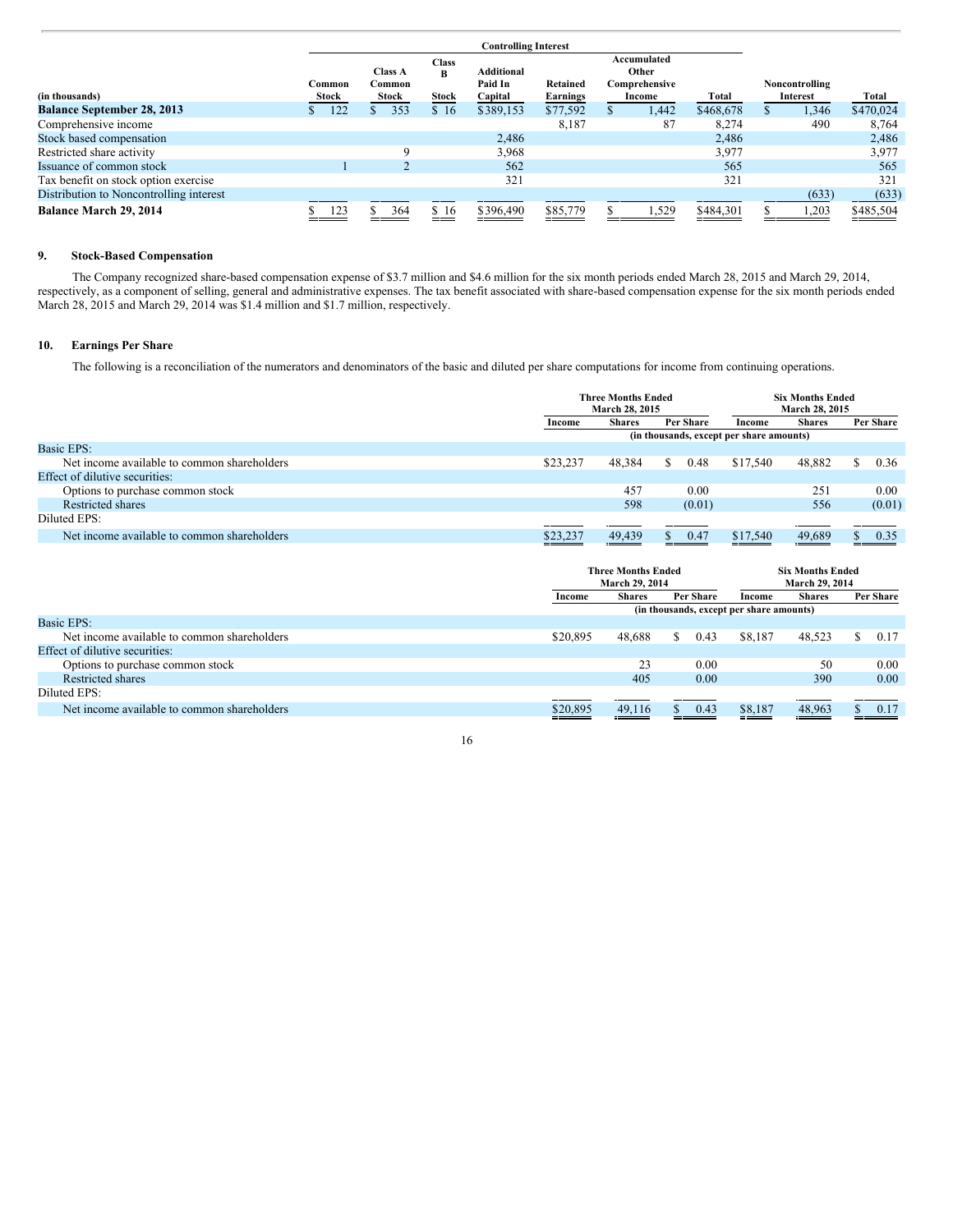Options to purchase 9.6 million shares of common stock at prices ranging from \$6.43 to \$15.00 per share were outstanding at March 28, 2015, and options to purchase 11.6 million shares of common stock at prices ranging from \$4.60 to \$16.23 per share were outstanding at March 29, 2014.

For the three month periods ended March 28, 2015 and March 29, 2014, options to purchase 3.4 million and 10.4 million shares of common stock, respectively, were outstanding but were not included in the computation of diluted earnings per share, because the option exercise prices were greater than the average market price of the common shares and, therefore, the effect would be anti-dilutive.

For the six month period ended March 28, 2015 and March 29, 2014, options to purchase 6.1 million and 10.4 million shares of common stock, respectively, were outstanding but were not included in the computation of diluted earnings per share, because the option exercise prices were greater than the average market price of the common shares and, therefore, the effect would be anti-dilutive.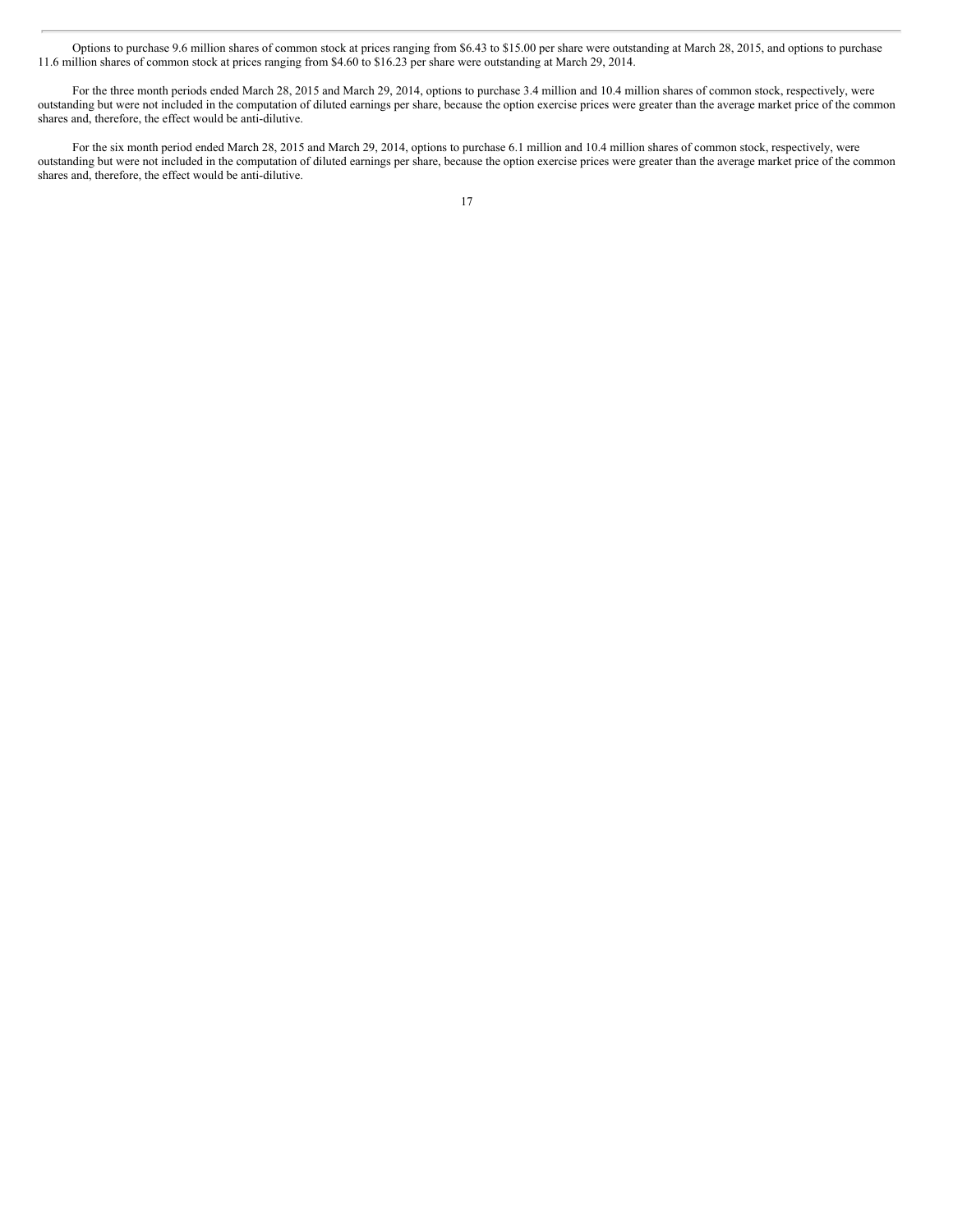# **11. Segment Information**

Management has determined that the Company has two operating segments which are also reportable segments based on the level at which the Chief Operating Decision Maker reviews the results of operations to make decisions regarding performance assessment and resource allocation. These operating segments are Pet segment and Garden segment and are presented in the table below (in thousands).

|                                                         | <b>Three Months Ended</b> |                       | <b>Six Months Ended</b> |                         |  |
|---------------------------------------------------------|---------------------------|-----------------------|-------------------------|-------------------------|--|
|                                                         | March 28,                 | March 29,             | March 28,               | March 29,               |  |
|                                                         | 2015                      | 2014                  | 2015                    | 2014                    |  |
| Net sales:                                              |                           |                       |                         |                         |  |
| Pet segment                                             | \$221,485                 | \$216,744             | \$420,805               | \$401,349               |  |
| Garden segment                                          | 276,117                   | 284,867               | 384,117                 | 390,783                 |  |
| Total net sales                                         | \$497,602                 | \$501,611             | \$804,922               | \$792,132               |  |
| Income (loss) from operations:                          |                           |                       |                         |                         |  |
| Pet segment                                             | 27,051                    | 24,193                | 47,626                  | 38,579                  |  |
| Garden segment                                          | 39,325                    | 36,799                | 35,790                  | 30,568                  |  |
| Corporate                                               | (16, 405)                 | (16,223)              | (32,307)                | (32, 733)               |  |
| Total income from operations                            | 49,971                    | 44,769                | 51,109                  | 36,414                  |  |
| Interest expense - net                                  | (11, 858)                 | (10, 389)             | (22,290)                | (22, 593)               |  |
| Other income (expense)                                  | (121)                     | 108                   | (489)                   | (60)                    |  |
| Income taxes                                            | 14,012                    | 12,999                | 10,043                  | 5,084                   |  |
| Income including noncontrolling interest                | 23,980                    | 21,489                | 18,287                  | 8,677                   |  |
| Net income attributable to noncontrolling interest      | 743                       | 594                   | 747                     | 490                     |  |
| Net income attributable to Central Garden & Pet Company | \$23,237                  | \$20,895              | \$17,540                | \$8,187                 |  |
| Depreciation and amortization:                          |                           |                       |                         |                         |  |
| Pet segment                                             | 3,878<br>\$.              | $\mathbb{S}$<br>4,484 | 7,819<br><sup>\$</sup>  | 8,370<br>$\mathbb{S}^-$ |  |
| Garden segment                                          | 1,483                     | 1,832                 | 3,049                   | 3,405                   |  |
| Corporate                                               | 2,989                     | 2,876                 | 5,946                   | 5,737                   |  |
| Total depreciation and amortization                     | 8,350                     | 9,192                 | \$16,814                | \$17,512                |  |

| Assets:                                        | March 28.<br>2015 | March 29.<br>2014 | September 27,<br>2014 |
|------------------------------------------------|-------------------|-------------------|-----------------------|
| Pet segment                                    | \$450,240         | \$434,059         | 414,279               |
| Garden segment                                 | 490.514           | 521,663           | 337,461               |
| Corporate                                      | 332,254           | 338,625           | 396,987               |
| Total assets                                   | \$1,273,008       | \$1,294,347       | \$1,148,727           |
| Goodwill (included in corporate assets above): |                   |                   |                       |
| Pet segment                                    | \$209,089         | \$ 205,756        | 208.233               |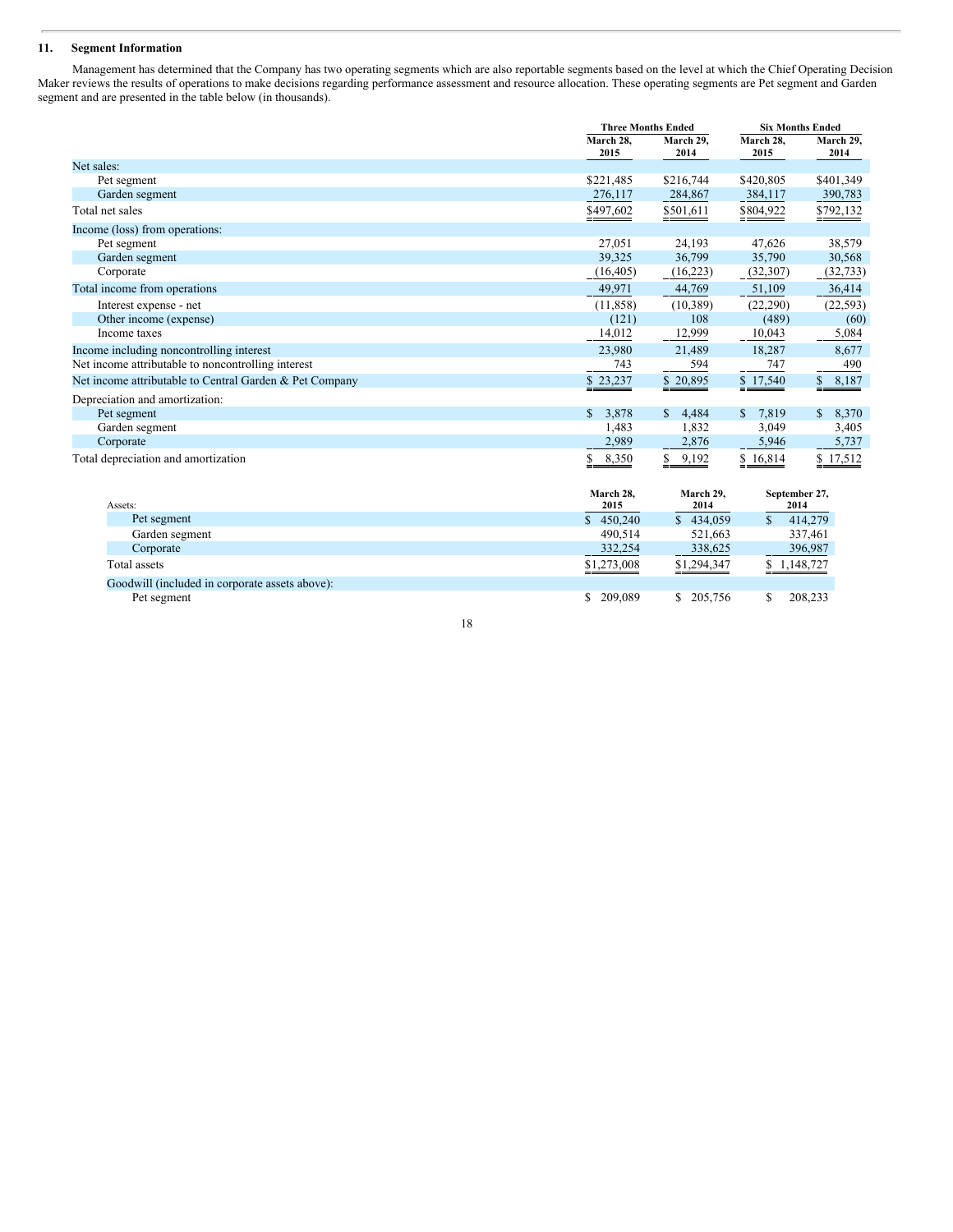#### **12. Consolidating Condensed Financial Information of Guarantor Subsidiaries**

Certain 100% wholly-owned subsidiaries of the Company (as listed below, collectively the "Guarantor Subsidiaries") have guaranteed fully and unconditionally, on a joint and several basis, the obligation to pay principal and interest on the Company's 2018 Notes. Certain subsidiaries and operating divisions are not guarantors of the Notes. Those subsidiaries that are guarantors and co-obligors of the Notes are as follows:

Farnam Companies, Inc. Four Paws Products Ltd. Gulfstream Home & Garden, Inc. Kaytee Products, Inc. Matson, LLC New England Pottery, LLC Pennington Seed, Inc. (including Gro Tec, Inc. and All-Glass Aquarium Co., Inc.) Pets International, Ltd. T.F.H. Publications, Inc. Wellmark International (including B2E Corporation and B2E Biotech LLC)

In lieu of providing separate audited financial statements for the Guarantor Subsidiaries, the Company has included the accompanying consolidating condensed financial statements based on the Company's understanding of the Securities and Exchange Commission's interpretation and application of Rule 3-10 of the Securities and Exchange Commission's Regulation S-X.

|                                                                 |           | <b>CONSOLIDATING CONDENSED STATEMENT OF OPERATIONS</b> |                     |                     |              |
|-----------------------------------------------------------------|-----------|--------------------------------------------------------|---------------------|---------------------|--------------|
|                                                                 |           | Three Months Ended March 28, 2015                      |                     |                     |              |
|                                                                 |           |                                                        |                     |                     |              |
|                                                                 |           | Non-                                                   |                     |                     |              |
|                                                                 |           | Guarantor                                              | Guarantor           |                     |              |
| Net sales                                                       | Parent    | <b>Subsidiaries</b>                                    | <b>Subsidiaries</b> | <b>Eliminations</b> | Consolidated |
|                                                                 | \$150,014 | 37,434                                                 | \$338,994           | (28, 840)           | 497,602      |
| Cost of goods sold and occupancy                                | 113,668   | 29,545                                                 | 231,403             | (27,076)            | 347,540      |
| Gross profit                                                    | 36,346    | 7,889                                                  | 107,591             | (1,764)             | 150,062      |
| Selling, general and administrative expenses                    | 30,843    | 5,339                                                  | 65,673              | (1,764)             | 100,091      |
| Income from operations                                          | 5,503     | 2,550                                                  | 41,918              | (0)                 | 49,971       |
| Interest expense                                                | (11, 815) | (61)                                                   | (0)                 | (0)                 | (11, 876)    |
| Interest income                                                 | 18        | $\theta$                                               | $\Omega$            |                     | 18           |
| Other income (expense)                                          | (347)     | (0)                                                    | 226                 | (0)                 | (121)        |
| Income (loss) before taxes and equity in earnings of affiliates | (6,641)   | 2,489                                                  | 42,144              | (0)                 | 37,992       |
| Income tax (benefit) expense                                    | (1,123)   | 952                                                    | 14,183              | (0)                 | 14,012       |
| Equity in earnings of affiliates                                | 28,755    | $\theta$                                               | 796                 | (29, 551)           |              |
| Net income including noncontrolling interest                    | 23,237    | 1,537                                                  | 28,757              | (29, 551)           | 23,980       |
| Net income attributable to noncontrolling interest              |           | 743                                                    |                     |                     | 743          |
| Net income attributable to Central Garden & Pet Company         | 23,237    | 794                                                    | 28,757              | (29, 551)           | 23,237       |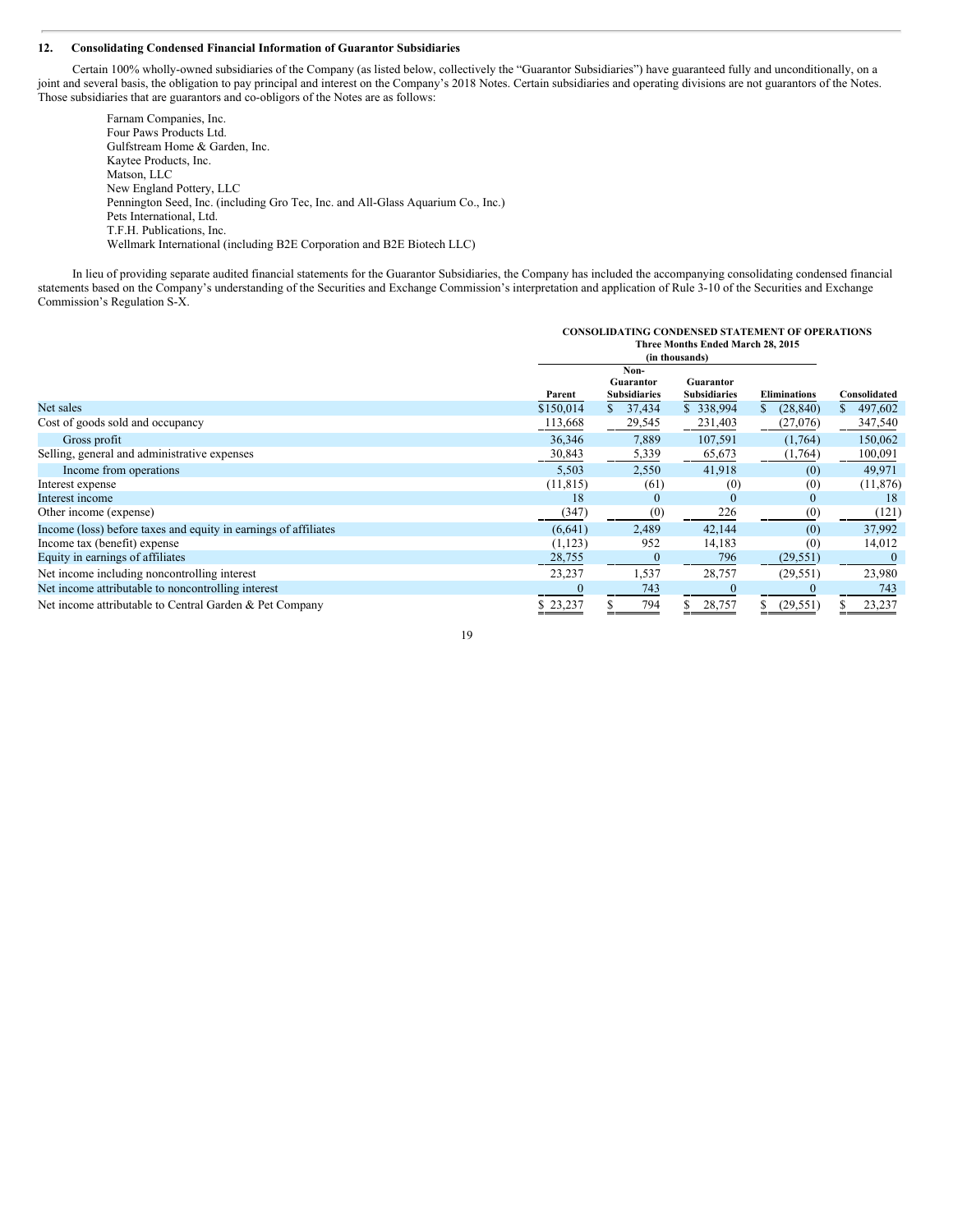|                                                                 |           |                                  |                                  | <b>CONSOLIDATING CONDENSED STATEMENT OF OPERATIONS</b><br>Three Months Ended March 29, 2014 (As Revised) |              |  |  |
|-----------------------------------------------------------------|-----------|----------------------------------|----------------------------------|----------------------------------------------------------------------------------------------------------|--------------|--|--|
|                                                                 |           | (in thousands)                   |                                  |                                                                                                          |              |  |  |
|                                                                 |           | Non-                             |                                  |                                                                                                          |              |  |  |
|                                                                 | Parent    | Guarantor<br><b>Subsidiaries</b> | Guarantor<br><b>Subsidiaries</b> | <b>Eliminations</b>                                                                                      | Consolidated |  |  |
| Net sales                                                       | \$146,049 | 40,409                           | \$ 340,660                       | (25, 507)                                                                                                | 501,611      |  |  |
| Cost of goods sold and occupancy                                | 109,458   | 30,652                           | 237,863                          | (23,958)                                                                                                 | 354,015      |  |  |
| Gross profit                                                    | 36,591    | 9,757                            | 102,797                          | (1, 549)                                                                                                 | 147,596      |  |  |
| Selling, general and administrative expenses                    | 29,798    | 6,595                            | 67,983                           | (1, 549)                                                                                                 | 102,827      |  |  |
| Income from operations                                          | 6,793     | 3,162                            | 34,814                           | $\theta$                                                                                                 | 44,769       |  |  |
| Interest expense                                                | (10, 375) | (25)                             | (5)                              |                                                                                                          | (10, 405)    |  |  |
| Interest income                                                 | 16        | $\theta$                         | $\theta$                         |                                                                                                          | 16           |  |  |
| Other income                                                    | 50        |                                  | 58                               |                                                                                                          | 108          |  |  |
| Income (loss) before taxes and equity in earnings of affiliates | (3,516)   | 3,137                            | 34,867                           |                                                                                                          | 34,488       |  |  |
| Income tax (benefit) expense                                    | (1,011)   | 1,226                            | 12,784                           |                                                                                                          | 12,999       |  |  |
| Equity in earnings of affiliates                                | 23,400    |                                  | 1,353                            | (24, 753)                                                                                                |              |  |  |
| Net income including noncontrolling interest                    | 20,895    | 1,911                            | 23,436                           | (24, 753)                                                                                                | 21,489       |  |  |
| Net income attributable to noncontrolling interest              |           | 594                              |                                  |                                                                                                          | 594          |  |  |
| Net income attributable to Central Garden & Pet Company         | \$20,895  | 1,317                            | 23,436                           | (24, 753)                                                                                                | 20,895       |  |  |

# **CONSOLIDATING CONDENSED STATEMENT OF OPERATIONS Six Months Ended March 28, 2015**

|                                                                 |           | Non-                |                     |                     |              |
|-----------------------------------------------------------------|-----------|---------------------|---------------------|---------------------|--------------|
|                                                                 |           | Guarantor           | Guarantor           |                     |              |
|                                                                 | Parent    | <b>Subsidiaries</b> | <b>Subsidiaries</b> | <b>Eliminations</b> | Consolidated |
| Net sales                                                       | \$246,976 | 54,757              | \$546,119           | (42, 930)           | 804,922      |
| Cost of goods sold and occupancy                                | 192,447   | 44,123              | 370,494             | (40, 185)           | 566,879      |
| Gross profit                                                    | 54,529    | 10,634              | 175,625             | (2,745)             | 238,043      |
| Selling, general and administrative expenses                    | 58,694    | 9,338               | 121,647             | (2,745)             | 186,934      |
| Income (loss) from operations                                   | (4,165)   | 1,296               | 53,978              | (0)                 | 51,109       |
| Interest expense                                                | (22,302)  | (76)                | [1]                 | (0)                 | (22, 379)    |
| Interest income                                                 | 88        |                     |                     |                     | 89           |
| Other income (expense)                                          | (677)     | (0)                 | 188                 | (0)                 | (489)        |
| Income (loss) before taxes and equity in earnings of affiliates | (27,056)  | 1,221               | 54,165              | (0)                 | 28,330       |
| Income tax (benefit) expense                                    | (9,580)   | 508                 | 19,115              | (0)                 | 10,043       |
| Equity in earnings of affiliates                                | 35,016    | $\theta$            | 209                 | (35, 225)           |              |
| Net income including noncontrolling interest                    | 17,540    | 713                 | 35,259              | (35, 225)           | 18,287       |
| Net income attributable to noncontrolling interest              |           | 747                 |                     |                     | 747          |
| Net income (loss) attributable to Central Garden & Pet Company  | \$17,540  | (34)                | 35,259              | (35, 225)           | 17,540       |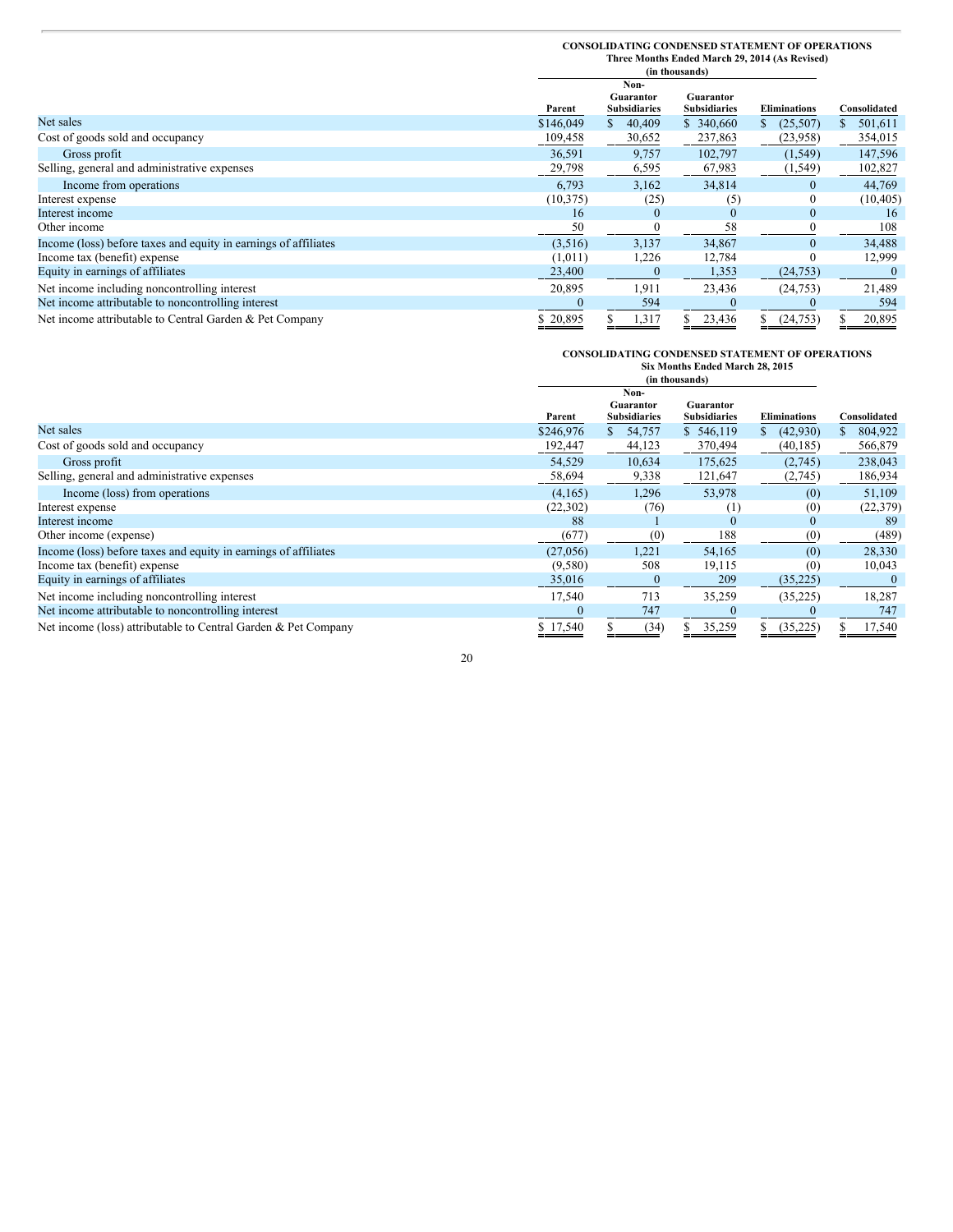# **CONSOLIDATING CONDENSED STATEMENT OF OPERATIONS Six Months Ended March 29, 2014 (As Revised)**

|                                                         |           |                                          | (in thousands)                   |                     |              |
|---------------------------------------------------------|-----------|------------------------------------------|----------------------------------|---------------------|--------------|
|                                                         | Parent    | Non-<br>Guarantor<br><b>Subsidiaries</b> | Guarantor<br><b>Subsidiaries</b> | <b>Eliminations</b> | Consolidated |
| Net sales                                               | 232,282   | 53,795                                   | 543,682                          | (37,627)            | 792,132      |
| Cost of goods sold and occupancy                        | 177,949   | 41,661                                   | 380,365                          | (35, 180)           | 564,795      |
| Gross profit                                            | 54,333    | 12,134                                   | 163,317                          | (2, 447)            | 227,337      |
| Selling, general and administrative expenses            | 55,654    | 10,012                                   | 127,704                          | (2, 447)            | 190,923      |
| Income (loss) from operations                           | (1,321)   | 2,122                                    | 35,613                           | $\Omega$            | 36,414       |
| Interest expense                                        | (22, 566) | (31)                                     | (25)                             |                     | (22, 622)    |
| Interest income                                         | 29        | $\Omega$                                 | $\Omega$                         | $\Omega$            | 29           |
| Other income (expense)                                  |           |                                          | (67)                             |                     | (60)         |
| Income (loss) before taxes and equity in earnings of    |           |                                          |                                  |                     |              |
| affiliates                                              | (23, 851) | 2,091                                    | 35,521                           | $\Omega$            | 13,761       |
| Income tax (benefit) expense                            | (8,818)   | 911                                      | 12,991                           | $\Omega$            | 5,084        |
| Equity in earnings of affiliates                        | 23,220    |                                          | 1,053                            | (24, 273)           |              |
| Net income including noncontrolling interest            | 8,187     | 1,180                                    | 23,583                           | (24, 273)           | 8,677        |
| Net income attributable to noncontrolling interest      |           | 490                                      |                                  |                     | 490          |
| Net income attributable to Central Garden & Pet Company | 8,187     | 690                                      | 23,583<br>S                      | (24, 273)           | 8,187        |

# **CONSOLIDATING CONDENSED STATEMENTS OF COMPREHENSIVE INCOME (LOSS) Three Months Ended March 28, 2015**

|                                                                      |        |      |                                          | (in thousands)                   |          |                     |              |
|----------------------------------------------------------------------|--------|------|------------------------------------------|----------------------------------|----------|---------------------|--------------|
|                                                                      | Parent |      | Non-<br>Guarantor<br><b>Subsidiaries</b> | Guarantor<br><b>Subsidiaries</b> |          | <b>Eliminations</b> | Consolidated |
| Net income                                                           | 23,237 |      | 1,537                                    |                                  | 28,757   | (29, 551)           | 23,980       |
| Other comprehensive income (loss):                                   |        |      |                                          |                                  |          |                     |              |
| Unrealized loss on securities                                        |        | (20) | $\mathbf{0}$                             |                                  | $\theta$ | $\Omega$            | (20)         |
| Reclassification of realized loss on securities included             |        |      |                                          |                                  |          |                     |              |
| in net income                                                        |        | 20   | $\Omega$                                 |                                  |          | $\Omega$            | 20           |
| Foreign currency translation                                         | (626)  |      | (355)                                    |                                  | (164)    | 519                 | (626)        |
| Total comprehensive income                                           | 22,611 |      | 1,182                                    |                                  | 28,593   | (29, 032)           | 23,354       |
| Comprehensive income attributable to noncontrolling                  |        |      |                                          |                                  |          |                     |              |
| interests                                                            |        |      | 743                                      |                                  |          |                     | 743          |
| Comprehensive income attributable to Central Garden &<br>Pet Company | 22,611 |      | 439                                      |                                  | 28,593   | (29, 032)           | 22.611       |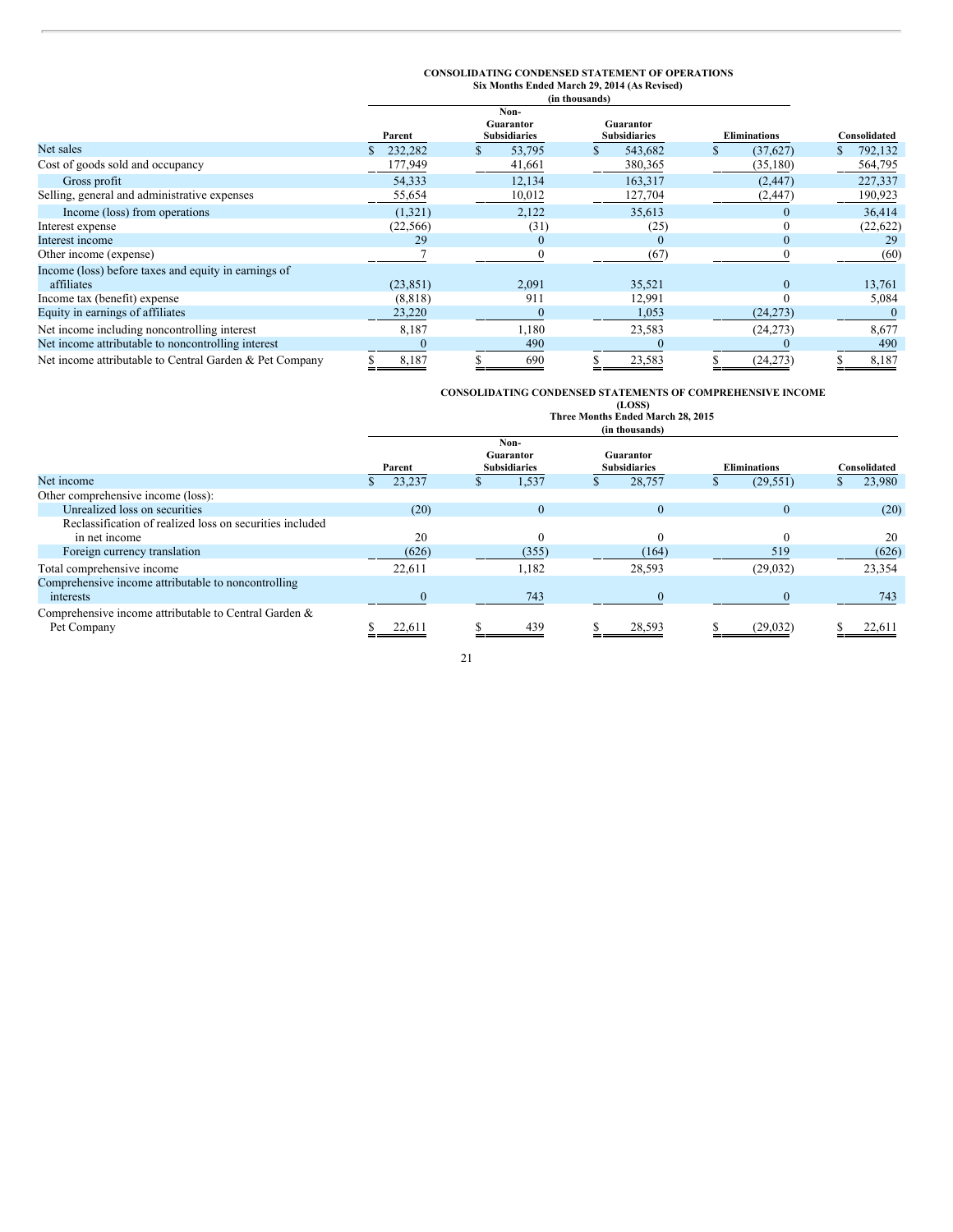|                                                                      |                                                |  | <b>CONSOLIDATING CONDENSED STATEMENTS OF COMPREHENSIVE INCOME</b> |  | Three Months Ended March 29, 2014 (As Revised)<br>(in thousands) |   |              |  |        |
|----------------------------------------------------------------------|------------------------------------------------|--|-------------------------------------------------------------------|--|------------------------------------------------------------------|---|--------------|--|--------|
|                                                                      | Non-Guarantor<br><b>Subsidiaries</b><br>Parent |  | Guarantor<br><b>Subsidiaries</b>                                  |  | <b>Eliminations</b>                                              |   | Consolidated |  |        |
| Net income                                                           | \$20,895                                       |  | 1,911                                                             |  | 23,436                                                           | Ф | (24, 753)    |  | 21,489 |
| Other comprehensive income:                                          |                                                |  |                                                                   |  |                                                                  |   |              |  |        |
| Foreign currency translation                                         |                                                |  |                                                                   |  |                                                                  |   |              |  |        |
| Total comprehensive income                                           | 20,895                                         |  | 1,913                                                             |  | 23,436                                                           |   | (24, 753)    |  | 21,491 |
| Comprehensive income attributable to noncontrolling                  |                                                |  |                                                                   |  |                                                                  |   |              |  |        |
| interests                                                            |                                                |  | 594                                                               |  | $\Omega$                                                         |   | $\Omega$     |  | 594    |
| Comprehensive income attributable to Central Garden & Pet<br>Company | \$20,895                                       |  | 1.319                                                             |  | 23.436                                                           |   | (24, 753)    |  | 20,897 |

# **CONSOLIDATING CONDENSED STATEMENTS OF COMPREHENSIVE INCOME Six Months Ended March 28, 2015**

|                                                                             |          |                     |                     | (in thousands) |                     |           |              |          |
|-----------------------------------------------------------------------------|----------|---------------------|---------------------|----------------|---------------------|-----------|--------------|----------|
|                                                                             |          | Non-Guarantor       |                     | Guarantor      |                     |           |              |          |
|                                                                             | Parent   | <b>Subsidiaries</b> | <b>Subsidiaries</b> |                | <b>Eliminations</b> |           | Consolidated |          |
| Net income                                                                  | \$17,540 | 713                 |                     | 35,259         |                     | (35, 225) |              | 18,287   |
| Other comprehensive income (loss):                                          |          |                     |                     |                |                     |           |              |          |
| Unrealized loss on securities                                               | (10)     | $\mathbf{0}$        |                     | $\mathbf{0}$   |                     | $\Omega$  |              | (10)     |
| Reclassification of realized loss on securities included in                 |          |                     |                     |                |                     |           |              |          |
| net income                                                                  | 20       |                     |                     |                |                     |           |              | 20       |
| Foreign currency translation                                                | (1,178)  | (700)               |                     | (268)          |                     | 968       |              | (1, 178) |
| Total comprehensive income                                                  | 16,372   | 13                  |                     | 34,991         |                     | (34, 257) |              | 17,119   |
| Comprehensive income attributable to noncontrolling                         |          |                     |                     |                |                     |           |              |          |
| interests                                                                   |          | 747                 |                     |                |                     |           |              | 747      |
| Comprehensive income (loss) attributable to Central<br>Garden & Pet Company | \$16,372 | (734)               |                     | 34,991         |                     | (34, 257) |              | 16,372   |

|                                                                      |        | <b>CONSOLIDATING CONDENSED STATEMENTS OF COMPREHENSIVE INCOME</b> | Six Months Ended March 29, 2014 (As Revised)<br>(in thousands) |                     |              |
|----------------------------------------------------------------------|--------|-------------------------------------------------------------------|----------------------------------------------------------------|---------------------|--------------|
|                                                                      | Parent | Non-Guarantor<br><b>Subsidiaries</b>                              | Guarantor<br><b>Subsidiaries</b>                               | <b>Eliminations</b> | Consolidated |
| Net income                                                           | 8,187  | 1,180                                                             | 23,583                                                         | (24, 273)           | 8,677        |
| Other comprehensive income:                                          |        |                                                                   |                                                                |                     |              |
| Foreign currency translation                                         |        | 87                                                                |                                                                |                     | 87           |
| Total comprehensive income                                           | 8,187  | 1,267                                                             | 23,583                                                         | (24,273)            | 8,764        |
| Comprehensive income attributable to noncontrolling                  |        |                                                                   |                                                                |                     |              |
| interests                                                            |        | 490                                                               |                                                                |                     | 490          |
| Comprehensive income attributable to Central Garden & Pet<br>Company | 8.187  | 777                                                               | 23,583                                                         | (24, 273)           | 8.274        |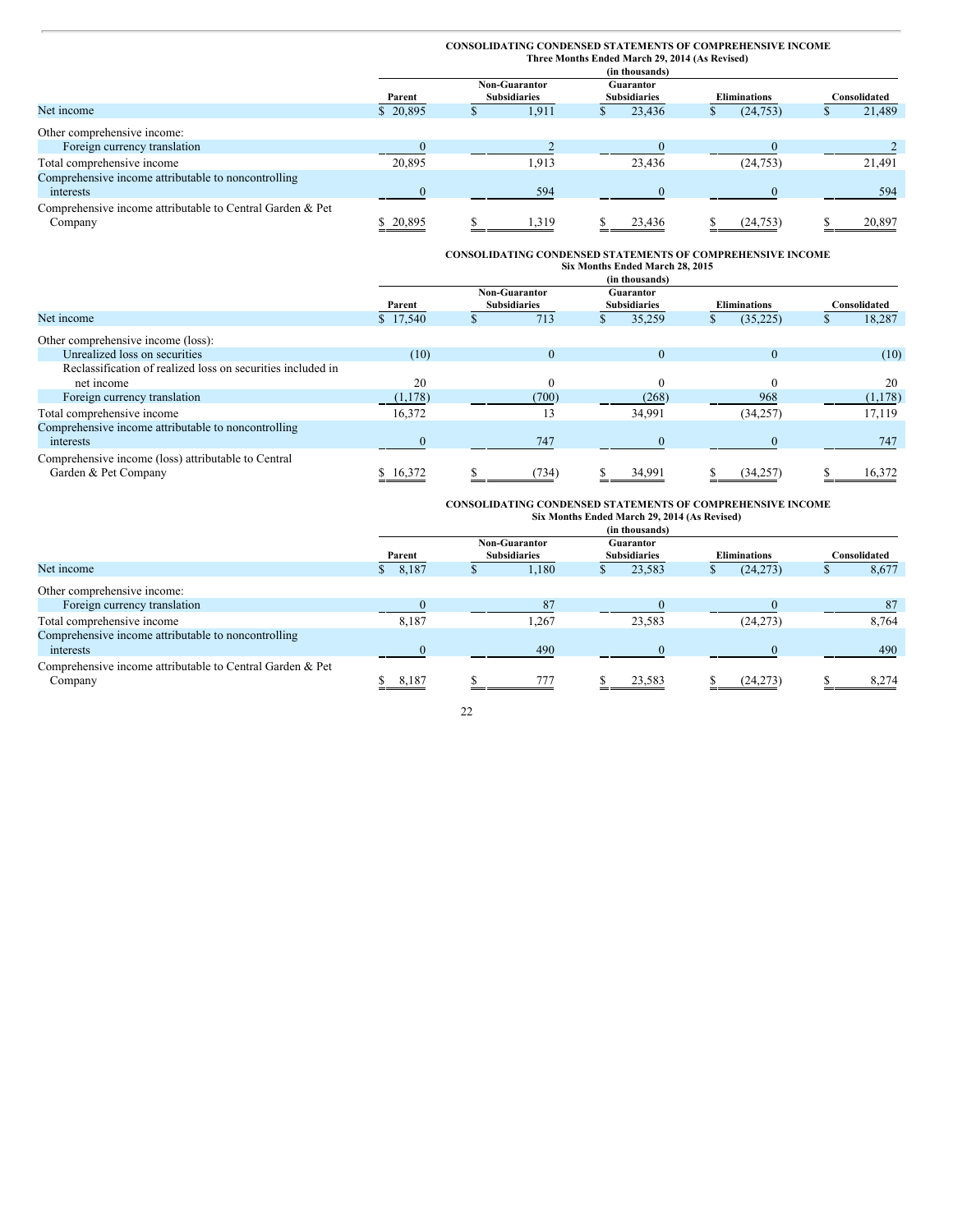|                                                  | <b>CONSOLIDATING CONDENSED BALANCE SHEET</b><br>March 28, 2015 |                                          |                                                    |                                 |              |  |  |  |
|--------------------------------------------------|----------------------------------------------------------------|------------------------------------------|----------------------------------------------------|---------------------------------|--------------|--|--|--|
|                                                  | Parent                                                         | Non-<br>Guarantor<br><b>Subsidiaries</b> | (in thousands)<br>Guarantor<br><b>Subsidiaries</b> | <b>Eliminations</b>             | Consolidated |  |  |  |
| <b>ASSETS</b>                                    |                                                                |                                          |                                                    |                                 |              |  |  |  |
| Cash and cash equivalents                        | 6.159<br>\$                                                    | 4,309<br>S                               | 1,475<br>S                                         | S<br>$\theta$                   | 11,943<br>S  |  |  |  |
| Restricted cash                                  | 12,583                                                         | $\mathbf{0}$                             | $\mathbf{0}$                                       | $\overline{0}$                  | 12,583       |  |  |  |
| Accounts receivable, net                         | 86,569                                                         | 17,099                                   | 218,097                                            | $\theta$                        | 321,765      |  |  |  |
| <b>Inventories</b>                               | 95,564                                                         | 19,429                                   | 267,335                                            | $\mathbf{0}$                    | 382,328      |  |  |  |
| Prepaid expenses and other                       | 26,013                                                         | 901                                      | 31,337                                             | $\overline{0}$                  | 58,251       |  |  |  |
| Total current assets                             | 226,888                                                        | 41,738                                   | 518,244                                            | $\mathbf{0}$                    | 786,870      |  |  |  |
| Land, buildings, improvements and equipment, net | 57,093                                                         | 3,590                                    | 102,524                                            | 0                               | 163,207      |  |  |  |
| Goodwill                                         | $\Omega$                                                       | $\theta$                                 | 209,089                                            | $\Omega$                        | 209,089      |  |  |  |
| Other long term assets                           | 34,187                                                         | 3,999                                    | 81,263                                             | (5,607)                         | 113,842      |  |  |  |
| Intercompany receivable                          | 44,855                                                         | $\mathbf{0}$                             | 293,685                                            | (338, 540)                      | $\Omega$     |  |  |  |
| Investment in subsidiaries                       | 1,017,461                                                      | $\mathbf{0}$                             | $\bf{0}$                                           | (1,017,461)                     | $\theta$     |  |  |  |
| Total                                            | \$1,380,484                                                    | 49,327<br>S.                             | \$1,204,805                                        | \$(1,361,608)                   | \$1,273,008  |  |  |  |
| <b>LIABILITIES AND EQUITY</b>                    |                                                                |                                          |                                                    |                                 |              |  |  |  |
| Accounts payable                                 | 47,277                                                         | 10,169<br>S.                             | 82,375                                             | <sup>\$</sup><br>$\overline{0}$ | 139,821<br>S |  |  |  |
| Accrued expenses                                 | 39,061                                                         | 2,857                                    | 41,524                                             | $\boldsymbol{0}$                | 83,442       |  |  |  |
| Current portion of long-term debt                | 259                                                            | $\mathbf{0}$                             | 30                                                 | $\theta$                        | 289          |  |  |  |
| Total current liabilities                        | 86,597                                                         | 13,026                                   | 123,929                                            | $\theta$                        | 223,552      |  |  |  |
| Long-term debt                                   | 514,841                                                        | $\overline{0}$                           | 83                                                 | $\mathbf{0}$                    | 514,924      |  |  |  |
| Intercompany payable                             | 288,423                                                        | 50,117                                   | $\theta$                                           | (338, 540)                      | $\Omega$     |  |  |  |
| Losses in excess of investment in subsidiaries   | $\Omega$                                                       | $\theta$                                 | 14,104                                             | (14, 104)                       | $\Omega$     |  |  |  |
| Other long-term obligations                      | 1,437                                                          | 0                                        | 48,719                                             | (5,607)                         | 44,549       |  |  |  |
| Total Central Garden & Pet shareholders' equity  | 489,186                                                        | (14,613)                                 | 1,017,970                                          | (1,003,357)                     | 489,186      |  |  |  |
| Noncontrolling interest                          | $\boldsymbol{0}$                                               | 797                                      | $\boldsymbol{0}$                                   | $\mathbf{0}$                    | 797          |  |  |  |
| Total equity                                     | 489,186                                                        | (13, 816)                                | 1,017,970                                          | (1,003,357)                     | 489,983      |  |  |  |
| Total                                            | \$1,380,484                                                    | 49,327<br>S                              | \$1,204,805                                        | \$(1,361,608)                   | \$1,273,008  |  |  |  |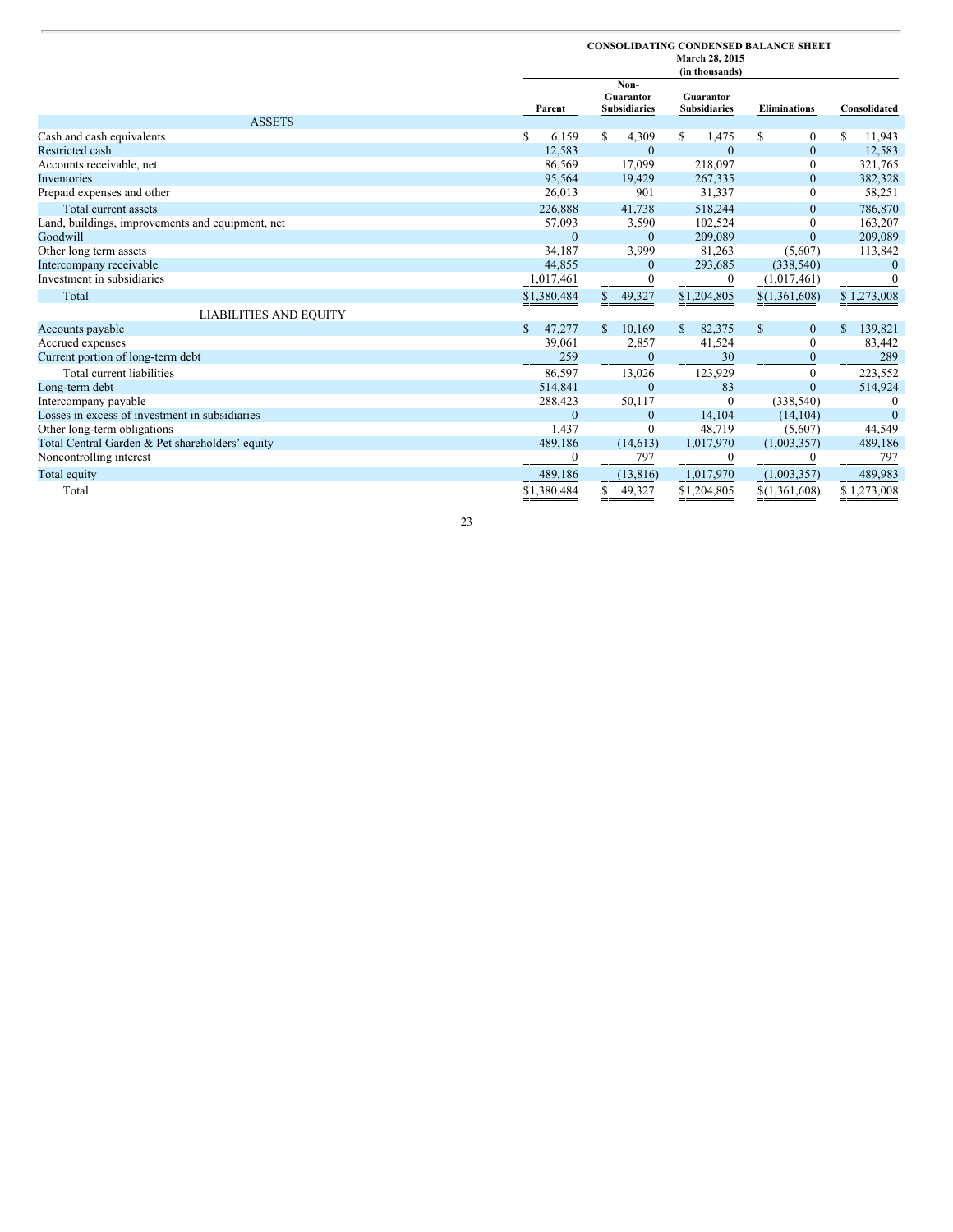|                                                  | <b>CONSOLIDATING CONDENSED BALANCE SHEET</b><br>March 29, 2014 (As Revised)<br>(in thousands) |                                          |                                  |                              |                         |  |  |  |
|--------------------------------------------------|-----------------------------------------------------------------------------------------------|------------------------------------------|----------------------------------|------------------------------|-------------------------|--|--|--|
|                                                  | Parent                                                                                        | Non-<br>Guarantor<br><b>Subsidiaries</b> | Guarantor<br><b>Subsidiaries</b> | <b>Eliminations</b>          | Consolidated            |  |  |  |
| <b>ASSETS</b>                                    |                                                                                               |                                          |                                  |                              |                         |  |  |  |
| Cash and cash equivalents                        | S<br>8,001                                                                                    | S<br>6,819                               | \$<br>1,928                      | \$<br>$\boldsymbol{0}$       | S<br>16,748             |  |  |  |
| Short term investments                           | 14,220                                                                                        | $\theta$                                 | $\Omega$                         | $\mathbf{0}$                 | 14,220                  |  |  |  |
| Accounts receivable, net                         | 81,577                                                                                        | 17,792                                   | 223,814                          | $\mathbf{0}$                 | 323,183                 |  |  |  |
| Inventories                                      | 106,858                                                                                       | 22,158                                   | 273,704                          | $\mathbf{0}$                 | 402,720                 |  |  |  |
| Prepaid expenses and other                       | 25,151                                                                                        | 740                                      | 29,991                           | $\mathbf{0}$                 | 55,882                  |  |  |  |
| Total current assets                             | 235,807                                                                                       | 47,509                                   | 529,437                          | $\mathbf{0}$                 | 812,753                 |  |  |  |
| Land, buildings, improvements and equipment, net | 75,320                                                                                        | 2,583                                    | 107,451                          | $\mathbf{0}$                 | 185,354                 |  |  |  |
| Goodwill                                         | $\Omega$                                                                                      | $\theta$                                 | 205,756                          | $\mathbf{0}$                 | 205,756                 |  |  |  |
| Other long term assets                           | 20,331                                                                                        | 3,614                                    | 72,061                           | (5, 522)                     | 90,484                  |  |  |  |
| Intercompany receivable                          | 41,540                                                                                        | $\mathbf{0}$                             | 219,454                          | (260, 994)                   | $\Omega$                |  |  |  |
| Investment in subsidiaries                       | 955,388                                                                                       | $\boldsymbol{0}$                         | $\bf{0}$                         | (955, 388)                   |                         |  |  |  |
| Total                                            | \$1,328,386                                                                                   | 53,706<br>S.                             | \$1,134,159                      | \$(1,221,904)                | \$1,294,347             |  |  |  |
| <b>LIABILITIES AND EQUITY</b>                    |                                                                                               |                                          |                                  |                              |                         |  |  |  |
| Accounts payable                                 | \$<br>49,181                                                                                  | $\mathbb{S}$<br>13,414                   | $\mathbb{S}$<br>79,557           | $\mathbb{S}$<br>$\mathbf{0}$ | $\mathbb{S}$<br>142,152 |  |  |  |
| Accrued expenses                                 | 32,409                                                                                        | 2,775                                    | 45,702                           | $\mathbf{0}$                 | 80,886                  |  |  |  |
| Current portion of long-term debt                | 270                                                                                           | $\mathbf{0}$                             | 33                               | $\mathbf{0}$                 | 303                     |  |  |  |
| Total current liabilities                        | 81.860                                                                                        | 16,189                                   | 125,292                          | $\overline{0}$               | 223,341                 |  |  |  |
| Long-term debt                                   | 544,917                                                                                       | $\Omega$                                 | 115                              | $\mathbf{0}$                 | 545,032                 |  |  |  |
| Intercompany payable                             | 215,634                                                                                       | 45,360                                   | $\Omega$                         | (260, 994)                   |                         |  |  |  |
| Losses in excess of investment in subsidiaries   | $\overline{0}$                                                                                | $\overline{0}$                           | 8,047                            | (8,047)                      | $\mathbf{0}$            |  |  |  |
| Other long-term obligations                      | 1,674                                                                                         | $\Omega$                                 | 44,318                           | (5,522)                      | 40,470                  |  |  |  |
| Total Central Garden & Pet shareholders' equity  | 484,301                                                                                       | (9,046)                                  | 956,387                          | (947, 341)                   | 484,301                 |  |  |  |
| Noncontrolling interest                          | $\boldsymbol{0}$                                                                              | 1,203                                    | $\boldsymbol{0}$                 | $\boldsymbol{0}$             | 1,203                   |  |  |  |
| Total equity                                     | 484,301                                                                                       | (7, 843)                                 | 956,387                          | (947, 341)                   | 485,504                 |  |  |  |
| Total                                            | \$1,328,386                                                                                   | 53,706                                   | \$1,134,159                      | \$(1,221,904)                | \$1,294,347             |  |  |  |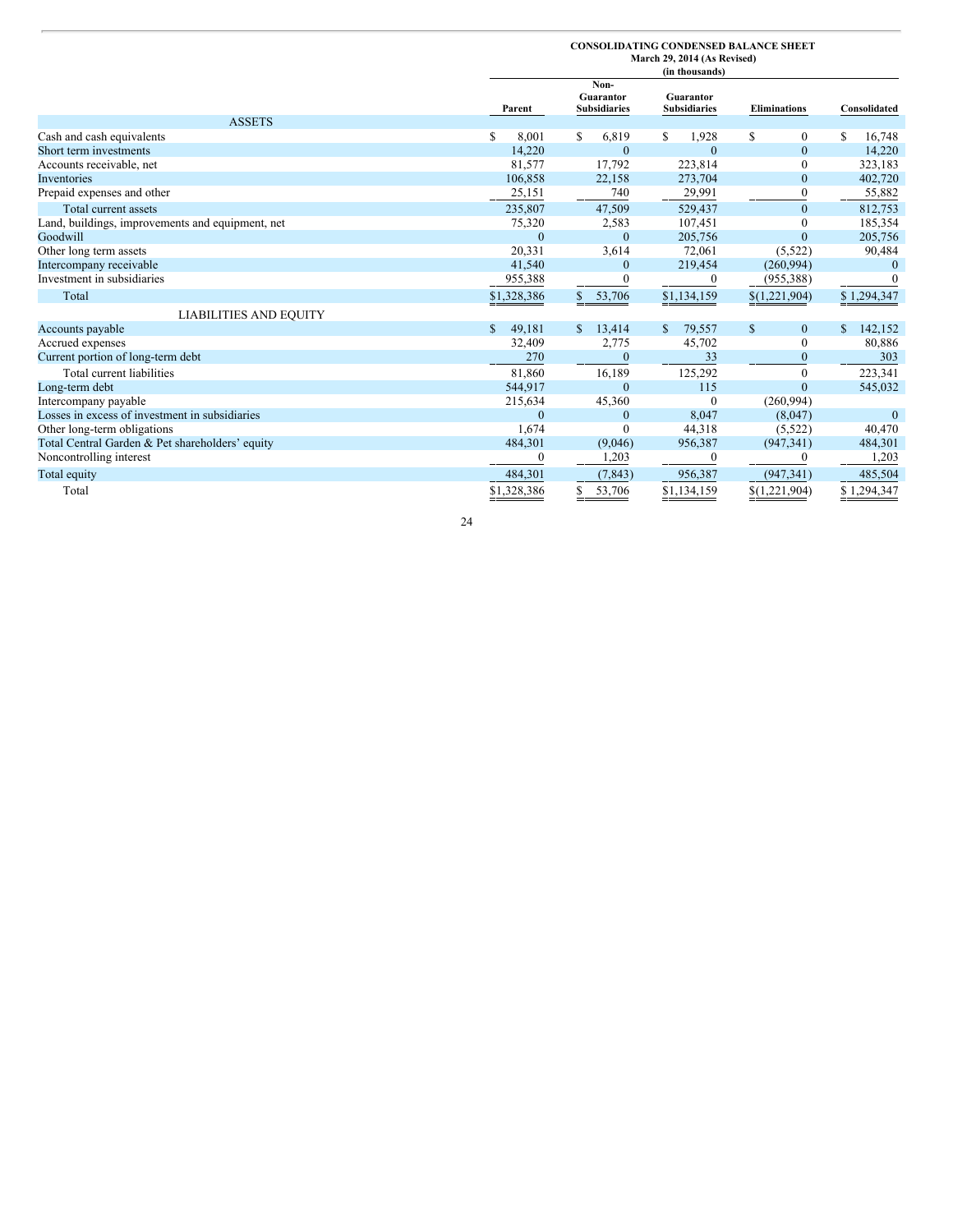|                                                       |                    | <b>CONSOLIDATING CONDENSED BALANCE SHEET</b><br>September 27, 2014<br>(in thousands) |                                  |                              |                  |  |  |  |
|-------------------------------------------------------|--------------------|--------------------------------------------------------------------------------------|----------------------------------|------------------------------|------------------|--|--|--|
|                                                       | Parent             | Non-<br>Guarantor<br><b>Subsidiaries</b>                                             | Guarantor<br><b>Subsidiaries</b> | <b>Eliminations</b>          | Consolidated     |  |  |  |
| <b>ASSETS</b>                                         |                    |                                                                                      |                                  |                              |                  |  |  |  |
| Cash and cash equivalents                             | 63,471<br>S        | 12,806<br>S.                                                                         | 2,399<br>S                       | S<br>$\mathbf{0}$            | S<br>78,676      |  |  |  |
| Restricted cash<br>Short term investments             | 14,283             | $\mathbf{0}$<br>$\theta$                                                             | $\mathbf{0}$<br>$\Omega$         | $\mathbf{0}$                 | 14,283           |  |  |  |
|                                                       | 9,990<br>41,235    | 8,268                                                                                | 144,226                          | $\mathbf{0}$<br>$\mathbf{0}$ | 9,990<br>193,729 |  |  |  |
| Accounts receivable, net<br><b>Inventories</b>        | 79,199             | 15,210                                                                               | 231,977                          | $\boldsymbol{0}$             | 326,386          |  |  |  |
| Prepaid expenses and other                            | 26,092             | 816                                                                                  | 21,580                           | $\boldsymbol{0}$             | 48,488           |  |  |  |
|                                                       |                    |                                                                                      |                                  |                              |                  |  |  |  |
| Total current assets                                  | 234,270            | 37,100                                                                               | 400,182                          | $\mathbf{0}$                 | 671,552          |  |  |  |
| Land, buildings, improvements and equipment, net      | 63,059<br>$\Omega$ | 3,649<br>$\Omega$                                                                    | 100,141                          | $\mathbf{0}$                 | 166,849          |  |  |  |
| Goodwill                                              | 25,230             | 4,244                                                                                | 208,233<br>83,713                | $\mathbf{0}$                 | 208,233          |  |  |  |
| Other long term assets                                | 16,906             |                                                                                      |                                  | (11,094)                     | 102,093          |  |  |  |
| Intercompany receivable<br>Investment in subsidiaries | 983,413            | 0<br>$\mathbf{0}$                                                                    | 351,423<br>$\bf{0}$              | (368, 329)<br>(983, 413)     | 0<br>$\theta$    |  |  |  |
|                                                       |                    |                                                                                      |                                  |                              |                  |  |  |  |
| Total                                                 | \$1,322,878        | S<br>44,993                                                                          | \$1,143,692                      | \$(1,362,836)                | \$1,148,727      |  |  |  |
| <b>LIABILITIES AND EQUITY</b>                         |                    |                                                                                      |                                  |                              |                  |  |  |  |
| Accounts payable                                      | S<br>28,937        | S<br>3,542                                                                           | 55,949<br>S                      | \$<br>$\mathbf{0}$           | S<br>88,428      |  |  |  |
| Accrued expenses                                      | 34,151             | 1,868                                                                                | 48,360                           | $\mathbf{0}$                 | 84,379           |  |  |  |
| Current portion of long term debt                     | 261                | $\mathbf{0}$                                                                         | 30                               | $\mathbf{0}$                 | 291              |  |  |  |
| Total current liabilities                             | 63,349             | 5,410                                                                                | 104,339                          | $\mathbf{0}$                 | 173,098          |  |  |  |
| Long-term debt                                        | 449,855            | $\Omega$                                                                             | 93                               | $\theta$                     | 449,948          |  |  |  |
| Intercompany payable                                  | 323,315            | 45,014                                                                               | $\mathbf{0}$                     | (368, 329)                   | $\theta$         |  |  |  |
| Losses in excess of investment in subsidiaries        | $\theta$           | $\Omega$                                                                             | 7,594                            | (7, 594)                     | $\Omega$         |  |  |  |
| Other long-term obligations                           | 1.636              | $\mathbf{0}$                                                                         | 48,686                           | (11,094)                     | 39,228           |  |  |  |
| Total Central Garden & Pet shareholders' equity       | 484,723            | (7,161)                                                                              | 982,980                          | (975, 819)                   | 484,723          |  |  |  |
| Noncontrolling interest                               | $\mathbf{0}$       | 1,730                                                                                | $\mathbf{0}$                     | $\mathbf{0}$                 | 1,730            |  |  |  |
| Total equity                                          | 484,723            | (5, 431)                                                                             | 982,980                          | (975, 819)                   | 486,453          |  |  |  |
| Total                                                 | \$1,322,878        | 44,993                                                                               | \$1,143,692                      | \$(1,362,836)                | \$1,148,727      |  |  |  |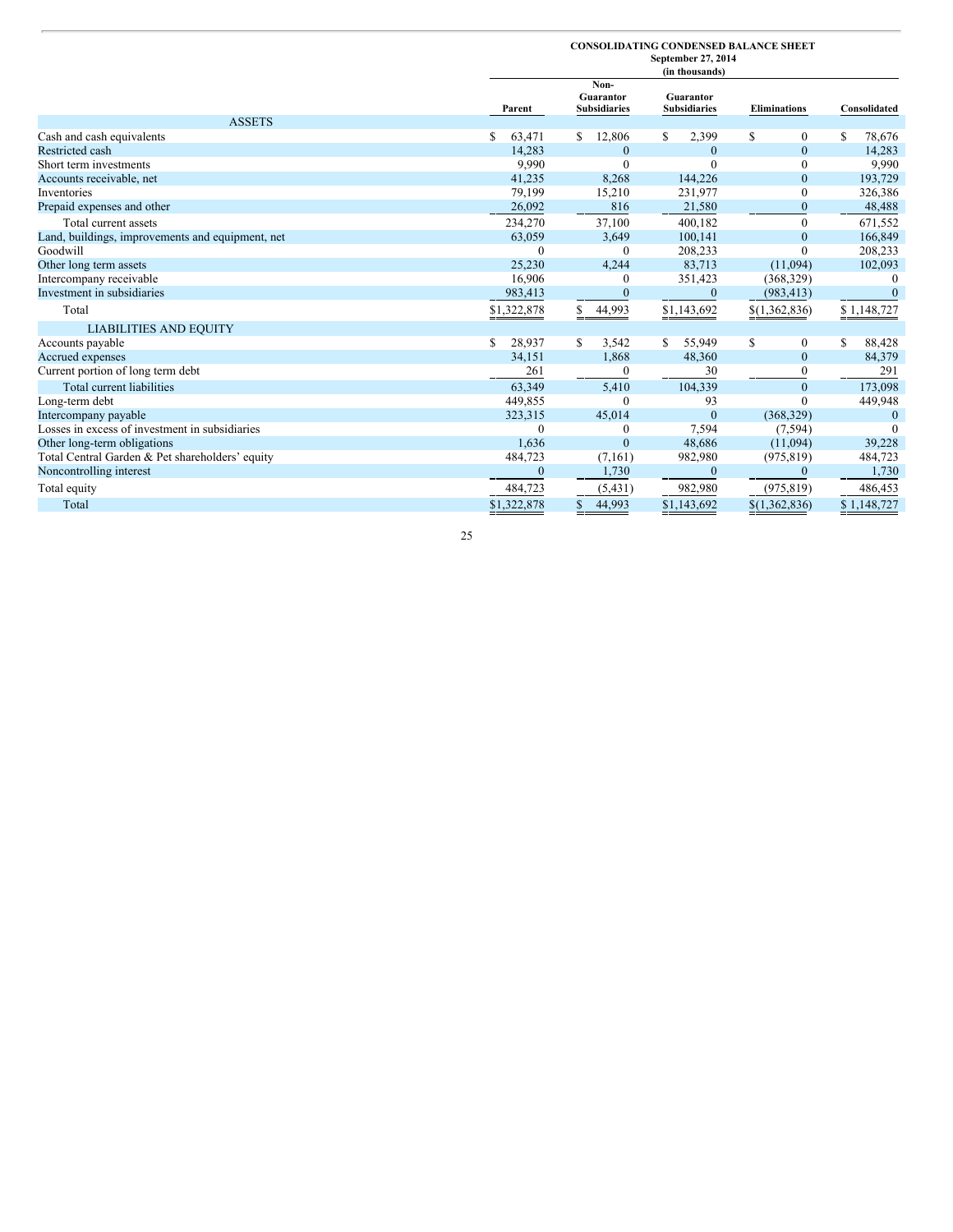|                                                     |              | <b>CONSOLIDATING CONDENSED STATEMENT OF CASH FLOWS</b><br>Six Months Ended March 28, 2015<br>(in thousands) |                                  |                     |                 |  |  |  |
|-----------------------------------------------------|--------------|-------------------------------------------------------------------------------------------------------------|----------------------------------|---------------------|-----------------|--|--|--|
|                                                     | Parent       | Non-<br>Guarantor<br><b>Subsidiaries</b>                                                                    | Guarantor<br><b>Subsidiaries</b> | <b>Eliminations</b> | Consolidated    |  |  |  |
| Net cash used by operating activities               | \$ (36,828)  | \$<br>(5,623)                                                                                               | (49,351)                         | (6,719)<br>\$       | (98, 521)<br>\$ |  |  |  |
| Additions to property, plant and equipment          | (1,359)      | (154)                                                                                                       | (9,512)                          | (0)                 | (11, 025)       |  |  |  |
| Payments to acquire companies, net of cash acquired | (16,000)     | $\Omega$                                                                                                    | $\Omega$                         | $\mathbf{0}$        | (16,000)        |  |  |  |
| Proceeds from short term investments                | 9,997        | 0                                                                                                           |                                  | $\mathbf{0}$        | 9,997           |  |  |  |
| Investment in short term investments                | (17)         | (0)                                                                                                         | (0)                              | (0)                 | (17)            |  |  |  |
| Change in restricted cash                           | 1,700        | (0)                                                                                                         | (0)                              | (0)                 | 1,700           |  |  |  |
| Other investing activities                          | (331)        | $\mathbf{0}$                                                                                                | $\theta$                         | $\mathbf{0}$        | (331)           |  |  |  |
| Intercompany investing activities                   | (27, 949)    | (0)                                                                                                         | 57,738                           | (29, 789)           | (0)             |  |  |  |
| Net cash (used) provided by investing activities    | (33,959)     | (154)                                                                                                       | 48,226                           | (29, 789)           | (15,676)        |  |  |  |
| Repayments of long-term debt                        | (50, 131)    | (0)                                                                                                         | (10)                             | (0)                 | (50, 141)       |  |  |  |
| Borrowings under revolving line of credit           | 186,000      | $\Omega$                                                                                                    | $\Omega$                         | $\mathbf{0}$        | 186,000         |  |  |  |
| Repayments on revolving line of credit              | (71,000)     |                                                                                                             | 0                                | $\mathbf{0}$        | (71,000)        |  |  |  |
| Proceeds from issuance of common stock              | 1,220        | $\Omega$                                                                                                    | $\theta$                         | $\mathbf{0}$        | 1,220           |  |  |  |
| Repurchase of common stock                          | (17, 164)    | (0)                                                                                                         | (0)                              | (0)                 | (17, 164)       |  |  |  |
| Distribution to noncontrolling interest             | $\Omega$     | (1,680)                                                                                                     | $\Omega$                         | $\bf{0}$            | (1,680)         |  |  |  |
| Excess tax benefits from stock-based awards         | 351          | 0                                                                                                           |                                  | 0                   | 351             |  |  |  |
| Distribution to parent                              | $\mathbf{0}$ | (6,719)                                                                                                     | $\mathbf{0}$                     | 6,719               | $\Omega$        |  |  |  |
| Intercompany financing activities                   | (34,891)     | 5,102                                                                                                       |                                  | 29,789              |                 |  |  |  |
| Net cash provided (used) by financing activities    | 14,385       | (3,297)                                                                                                     | (10)                             | 36,508              | 47,586          |  |  |  |
| Effect of exchange rates on cash                    | (910)        | 577                                                                                                         | 211                              | $\mathbf{0}$        | (122)           |  |  |  |
| Net decrease in cash and cash equivalents           | (57, 312)    | (8, 497)                                                                                                    | (924)                            | $\mathbf{0}$        | (66, 733)       |  |  |  |
| Cash and cash equivalents at beginning of year      | 63,471       | 12,806                                                                                                      | 2,399                            | $\mathbf{0}$        | 78,676          |  |  |  |
| Cash and cash equivalents at end of year            | 6,159        | \$<br>4,309                                                                                                 | \$<br>1,475                      | $\mathbf{0}$<br>\$  | \$<br>11,943    |  |  |  |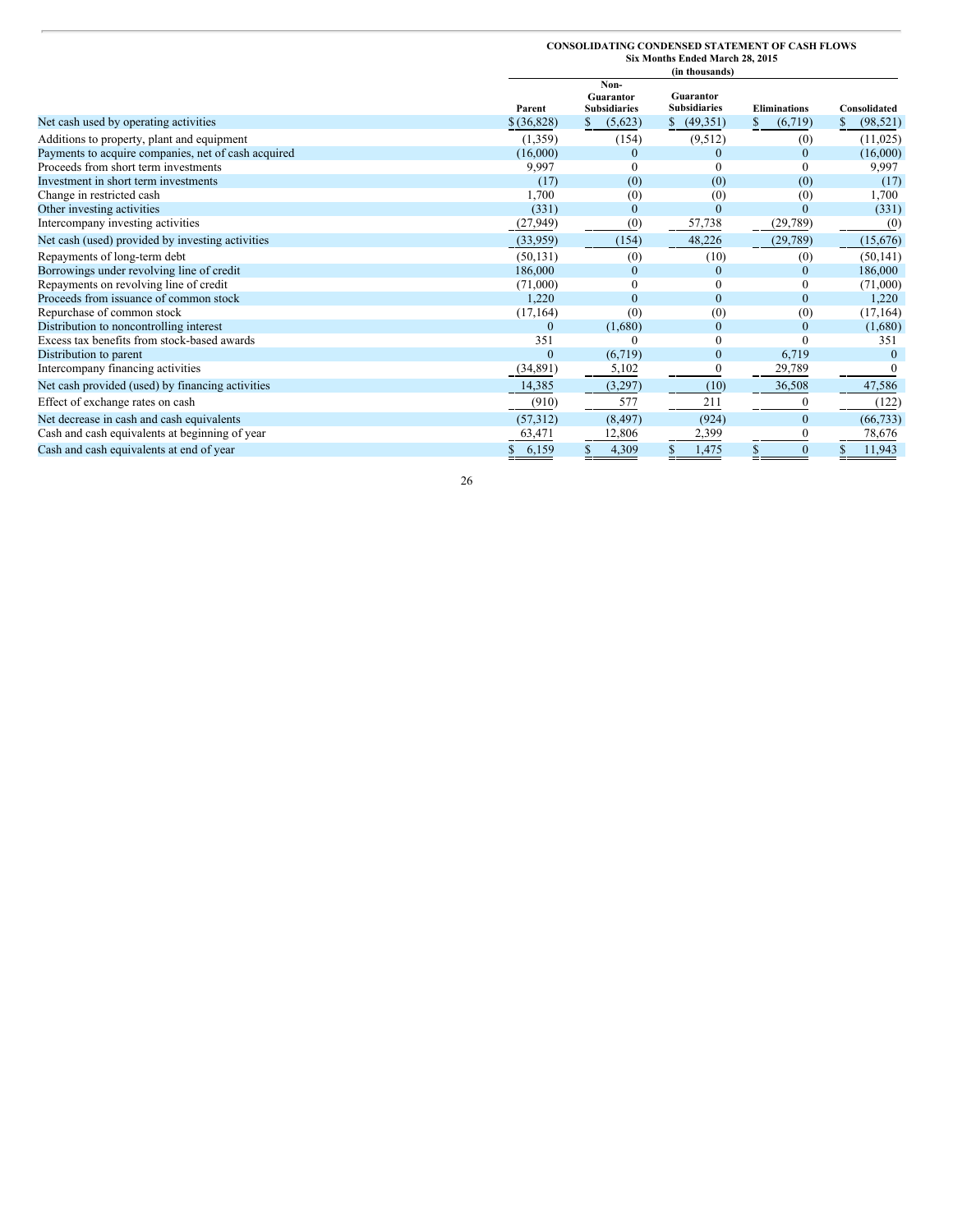|                                                      |             | <b>CONSOLIDATING CONDENSED STATEMENT OF CASH FLOWS</b><br>Six Months Ended March 29, 2014 (As Revised) |                                  |                     |                 |  |  |  |  |
|------------------------------------------------------|-------------|--------------------------------------------------------------------------------------------------------|----------------------------------|---------------------|-----------------|--|--|--|--|
|                                                      |             |                                                                                                        | (in thousands)                   |                     |                 |  |  |  |  |
|                                                      | Parent      | Non-<br>Guarantor<br><b>Subsidiaries</b>                                                               | Guarantor<br><b>Subsidiaries</b> | <b>Eliminations</b> | Consolidated    |  |  |  |  |
| Net cash (used) provided by operating activities     | \$ (35,501) | 604<br>\$                                                                                              | (22, 612)<br>S                   | (2, 534)<br>S.      | (60, 043)<br>\$ |  |  |  |  |
| Additions to property, plant and equipment           | (4,507)     | (473)                                                                                                  | (5,044)                          |                     | (10, 024)       |  |  |  |  |
| Proceeds from short term investments                 | 3,600       |                                                                                                        | 0                                | $\mathbf{0}$        | 3,600           |  |  |  |  |
| Intercompany investing activities                    | (31,360)    |                                                                                                        | 27,043                           | 4,317               |                 |  |  |  |  |
| Net cash (used) provided by investing activities     | (32, 267)   | (473)                                                                                                  | 21,999                           | 4,317               | (6, 424)        |  |  |  |  |
| Repayments of long-term debt                         | (104)       |                                                                                                        | (99)                             | $\theta$            | (203)           |  |  |  |  |
| Borrowings under revolving line of credit            | 188,000     |                                                                                                        | $\Omega$                         | $\mathbf{0}$        | 188,000         |  |  |  |  |
| Repayments on revolving line of credit               | (116,000)   |                                                                                                        | 0                                | $\mathbf{0}$        | (116,000)       |  |  |  |  |
| Proceeds from issuance of common stock               | 461         | $\Omega$                                                                                               | $\mathbf{0}$                     | $\mathbf{0}$        | 461             |  |  |  |  |
| Repurchase of common stock                           | (924)       |                                                                                                        | 0                                | $\theta$            | (924)           |  |  |  |  |
| Distribution to noncontrolling interest              | $\sqrt{ }$  | (633)                                                                                                  | 0                                | $\boldsymbol{0}$    | (633)           |  |  |  |  |
| Payment of deferred financing costs                  | (3,087)     |                                                                                                        | 0                                | $\mathbf{0}$        | (3,087)         |  |  |  |  |
| Excess tax benefits from stock-based awards          | 321         | $\theta$                                                                                               | $\Omega$                         | $\Omega$            | 321             |  |  |  |  |
| Distribution to parent                               | $\theta$    | (2, 534)                                                                                               | $\Omega$                         | 2,534               |                 |  |  |  |  |
| Intercompany financing activities                    | 1,376       | 2,941                                                                                                  | 0                                | (4,317)             |                 |  |  |  |  |
| Net cash (used) provided by financing activities     | 70,043      | (226)                                                                                                  | (99)                             | (1,783)             | 67,935          |  |  |  |  |
| Effect of exchange rates on cash                     | 288         | (89)                                                                                                   | (75)                             | $\bf{0}$            | 124             |  |  |  |  |
| Net increase (decrease) in cash and cash equivalents | 2,563       | (184)                                                                                                  | (787)                            |                     | 1,592           |  |  |  |  |
| Cash and cash equivalents at beginning of year       | 5,438       | 7,003                                                                                                  | 2,715                            |                     | 15,156          |  |  |  |  |
| Cash and cash equivalents at end of year             | 8,001       | 6,819                                                                                                  | 1,928<br>\$<br>--                | $\mathbf{0}$<br>S   | 16,748<br>S     |  |  |  |  |

Subsequent to the issuance of the Form 10-Q for the quarterly period ended June 28, 2014, management identified certain corrections that were needed in the presentation of the Consolidating Condensed Financial Statements. The Company revised its Consolidating Condensed Financial Statements to correct the presentation of intercompany activities and other classification items between the Parent, Guarantors and Non-Guarantor subsidiaries for intercompany activities. The Company has also included a new column in its Consolidating Condensed Financial Statements to present separate results for Non-Guarantor subsidiaries. There were no changes to any of the Company's Consolidated Financial Statements. The Company assessed the materiality of these items on previously issued financial statements in accordance with SEC Staff Accounting Bulletins No. 99 and No. 108, and concluded that the revisions were not material to the Consolidating Condensed Financial Statements. The impact of these revisions is shown in the following tables:

|                                                 | <b>CONSOLIDATING CONDENSED STATEMENT OF OPERATIONS</b> |                        |   |                                   |            |           |  |  |  |
|-------------------------------------------------|--------------------------------------------------------|------------------------|---|-----------------------------------|------------|-----------|--|--|--|
|                                                 |                                                        |                        |   | Three Months Ended March 29, 2014 |            |           |  |  |  |
|                                                 |                                                        | As previously reported |   | <b>Adjustments</b>                | As revised |           |  |  |  |
| Parent                                          |                                                        | 9,935                  |   | (3,142)                           |            | 6,793     |  |  |  |
| Non-guarantor subsidiaries                      |                                                        |                        |   | 3,162                             |            | 3,162     |  |  |  |
| Guarantor subsidiaries                          |                                                        | 34.834                 |   | (20)                              |            | 34.814    |  |  |  |
| Eliminations                                    |                                                        |                        |   |                                   |            |           |  |  |  |
| <b>Income from operations</b>                   |                                                        | 44,769                 |   | $\Omega$                          |            | 44,769    |  |  |  |
| Parent                                          |                                                        | 20,895                 |   | $\theta$                          |            | 20,895    |  |  |  |
| Non-guarantor subsidiaries                      |                                                        | $\mathbf{0}$           |   | 1.317                             |            | 1.317     |  |  |  |
| Guarantor subsidiaries                          |                                                        | 23.516                 |   | (80)                              |            | 23,436    |  |  |  |
| Eliminations                                    |                                                        | (23,516)               |   | (1,237)                           |            | (24, 753) |  |  |  |
| Net income attributable to Central Garden & Pet |                                                        |                        |   |                                   |            |           |  |  |  |
| Company                                         |                                                        | 20.895                 | Ф | $\theta$                          |            | 20.895    |  |  |  |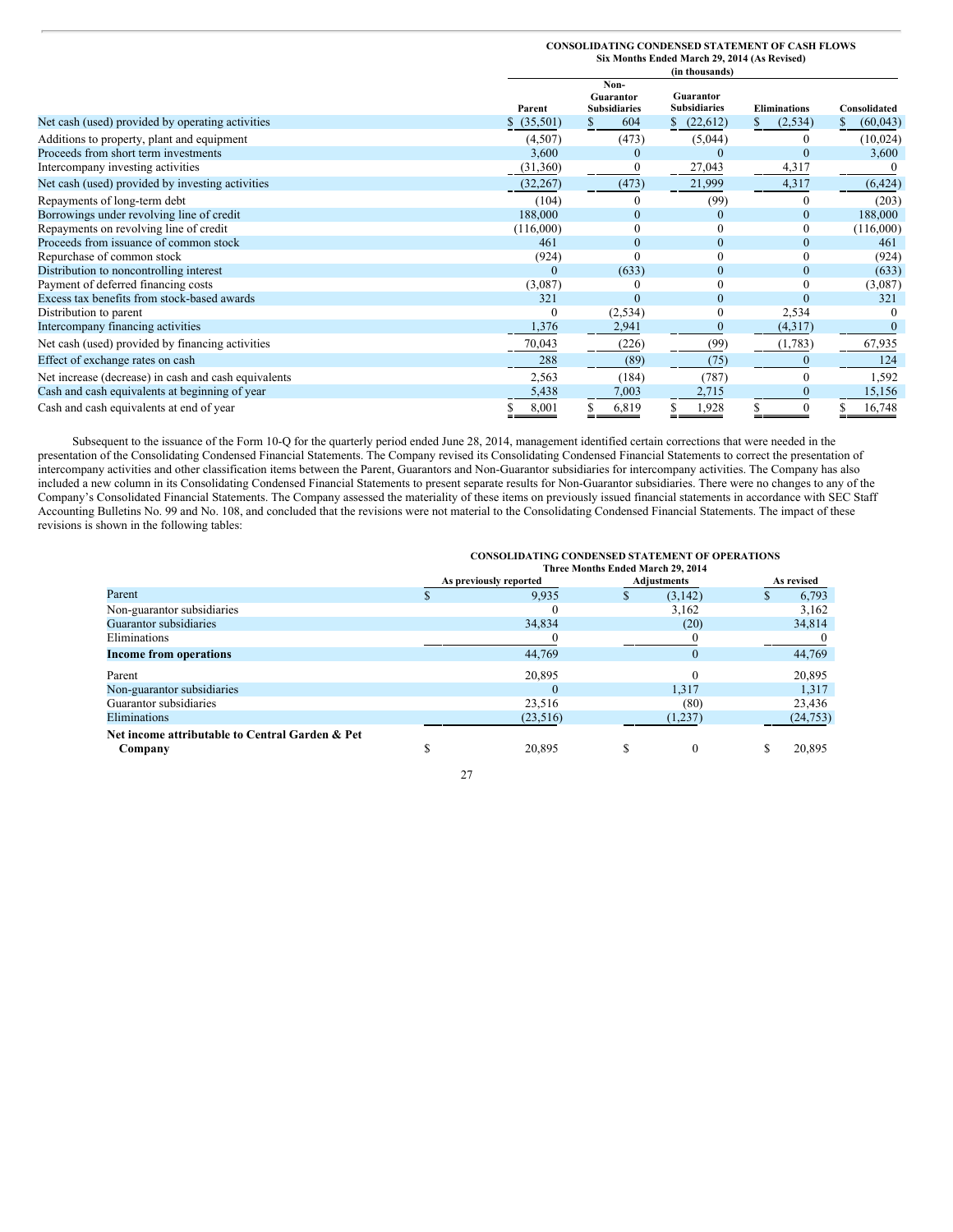|                                             | <b>CONSOLIDATING CONDENSED STATEMENT OF OPERATIONS</b><br>Six Months Ended March 29, 2014 |                        |  |             |   |                   |
|---------------------------------------------|-------------------------------------------------------------------------------------------|------------------------|--|-------------|---|-------------------|
|                                             |                                                                                           | As previously reported |  | Adjustments |   | <b>As revised</b> |
| Parent                                      |                                                                                           | 1.152                  |  | (2, 473)    | Ф | (1,321)           |
| Non-guarantor subsidiaries                  |                                                                                           |                        |  | 2,122       |   | 2,122             |
| Guarantor subsidiaries                      |                                                                                           | 35,262                 |  | 351         |   | 35,613            |
| Eliminations                                |                                                                                           |                        |  |             |   |                   |
| Income (loss) from operations               |                                                                                           | 36,414                 |  | $\theta$    |   | 36,414            |
| Parent                                      |                                                                                           | 8,187                  |  |             |   | 8,187             |
| Non-guarantor subsidiaries                  |                                                                                           | 0                      |  | 690         |   | 690               |
| Guarantor subsidiaries                      |                                                                                           | 23,408                 |  | 175         |   | 23,583            |
| Eliminations                                |                                                                                           | (23, 408)              |  | (865)       |   | (24, 273)         |
| Net income attributable to Central Garden & |                                                                                           |                        |  |             |   |                   |
| <b>Pet Company</b>                          |                                                                                           | 8.187                  |  | 0           |   | 8,187             |

In the Consolidating Condensed Statement of Operations, the Company now presents the Non-Guarantor subsidiaries separate from the Parent. The Company also recorded the equity in earnings of Non-Guarantor subsidiaries, which are owned by Guarantor subsidiaries, within the Guarantor subsidiary column, and have appropriately eliminated intercompany earnings between Non-Guarantor and Guarantor subsidiaries.

|                                                     | <b>CONSOLIDATING CONDENSED STATEMENT</b><br>OF COMPREHENSIVE INCOME<br><b>Three Months Ended</b> |                        |              |                    |           |
|-----------------------------------------------------|--------------------------------------------------------------------------------------------------|------------------------|--------------|--------------------|-----------|
|                                                     |                                                                                                  |                        |              | March 29, 2014     | As        |
|                                                     |                                                                                                  | As previously reported |              | <b>Adjustments</b> | revised   |
| Parent                                              | \$                                                                                               | (2,027)                | $\mathbb{S}$ | 22,922             | \$20,895  |
| Non-guarantor subsidiaries                          |                                                                                                  | 0                      |              | 1,911              | 1,911     |
| Guarantor subsidiaries                              |                                                                                                  | 23,516                 |              | (80)               | 23,436    |
| Eliminations                                        |                                                                                                  | $\theta$               |              | (24, 753)          | (24, 753) |
| Net income (loss)                                   |                                                                                                  | 21,489                 |              | $\Omega$           | 21,489    |
| Parent                                              |                                                                                                  | (2,025)                |              | 22,920             | 20,895    |
| Non-guarantor subsidiaries                          |                                                                                                  | $\Omega$               |              | 1,913              | 1,913     |
| Guarantor subsidiaries                              |                                                                                                  | 23,516                 |              | (80)               | 23,436    |
| Eliminations                                        |                                                                                                  | $\theta$               |              | (24, 753)          | (24, 753) |
| Total comprehensive income (loss)                   |                                                                                                  | 21,491                 |              | 0                  | 21,491    |
| Parent                                              |                                                                                                  | (2,619)                |              | 23,514             | 20,895    |
| Non-guarantor subsidiaries                          |                                                                                                  | $\theta$               |              | 1,319              | 1,319     |
| Guarantor subsidiaries                              |                                                                                                  | 23,516                 |              | (80)               | 23,436    |
| Eliminations                                        |                                                                                                  | 0                      |              | (24, 753)          | (24, 753) |
| Comprehensive income (loss) attributable to Central |                                                                                                  |                        |              |                    |           |
| <b>Garden &amp; Pet Company</b>                     | \$                                                                                               | 20,897                 | $\mathbb{S}$ | $\mathbf{0}$       | \$20,897  |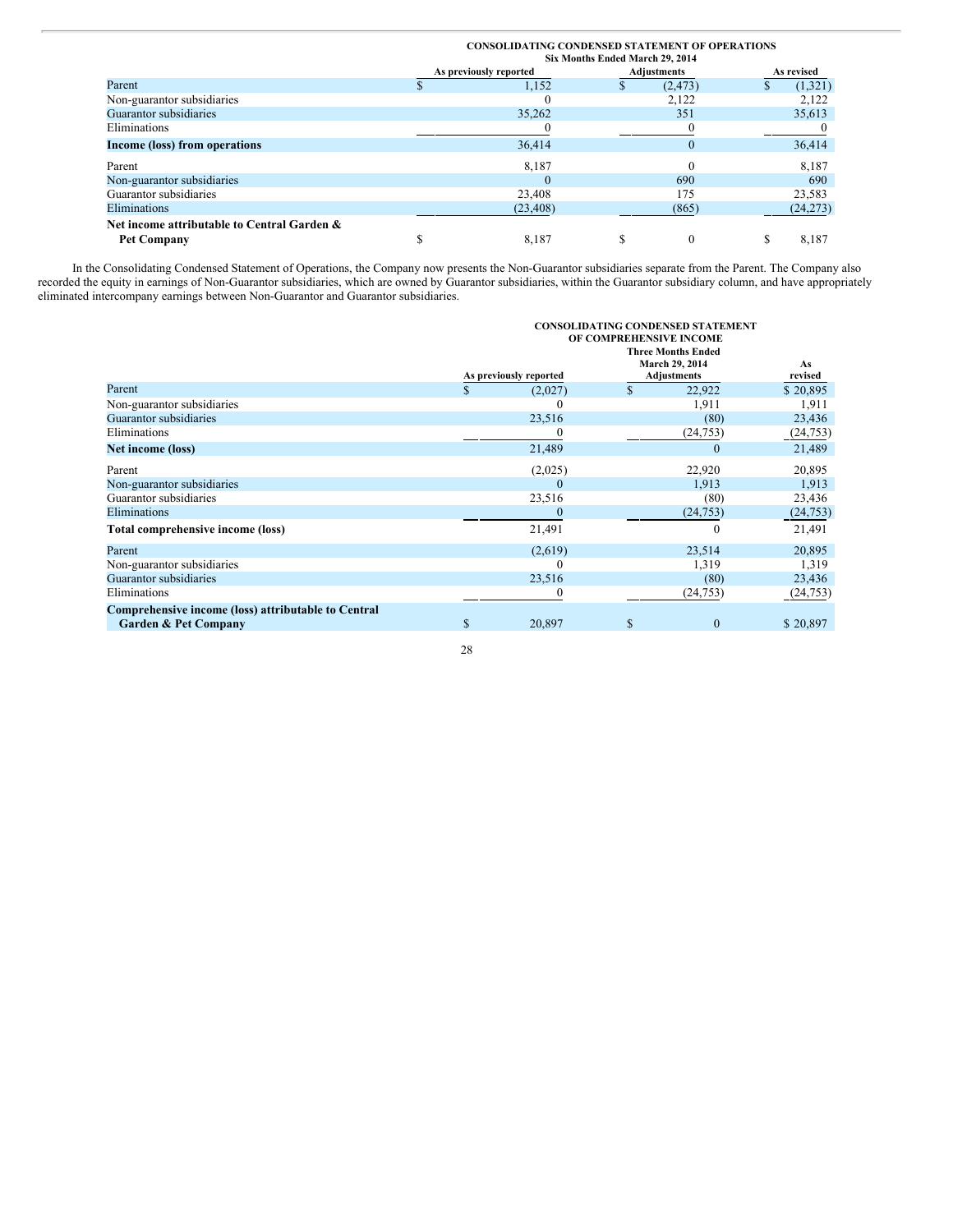|                                                                          | <b>CONSOLIDATING CONDENSED STATEMENT</b><br>OF COMPREHENSIVE INCOME |                        |  |                                           |          |
|--------------------------------------------------------------------------|---------------------------------------------------------------------|------------------------|--|-------------------------------------------|----------|
|                                                                          |                                                                     |                        |  | <b>Six Months Ended</b><br>March 29, 2014 | As       |
|                                                                          |                                                                     | As previously reported |  | <b>Adjustments</b>                        | revised  |
| Parent                                                                   |                                                                     | (14, 731)              |  | 22,918                                    | \$8,187  |
| Non-guarantor subsidiaries                                               |                                                                     |                        |  | 1,180                                     | 1,180    |
| Guarantor subsidiaries                                                   |                                                                     | 23,408                 |  | 175                                       | 23,583   |
| Eliminations                                                             |                                                                     |                        |  | (24, 273)                                 | (24,273) |
| Net income (loss)                                                        |                                                                     | 8,677                  |  | $\mathbf{0}$                              | 8,677    |
| Parent                                                                   |                                                                     | (14, 644)              |  | 22,831                                    | 8,187    |
| Non-guarantor subsidiaries                                               |                                                                     | $\Omega$               |  | 1,267                                     | 1,267    |
| Guarantor subsidiaries                                                   |                                                                     | 23,408                 |  | 175                                       | 23,583   |
| Eliminations                                                             |                                                                     | $\theta$               |  | (24, 273)                                 | (24,273) |
| Total comprehensive income (loss)                                        |                                                                     | 8,764                  |  | $\theta$                                  | 8,764    |
| Parent                                                                   |                                                                     | (15, 134)              |  | 23,321                                    | 8,187    |
| Non-guarantor subsidiaries                                               |                                                                     | $\theta$               |  | 777                                       | 777      |
| Guarantor subsidiaries                                                   |                                                                     | 23,408                 |  | 175                                       | 23,583   |
| Eliminations                                                             |                                                                     |                        |  | (24,273)                                  | (24,273) |
| Comprehensive income (loss) attributable to Central Garden & Pet Company |                                                                     | 8,274                  |  | $\mathbf{0}$                              | \$8,274  |

In the Consolidating Condensed Statement of Comprehensive Income, the Company now presents the Non-Guarantor subsidiaries separate from the Parent. The Company also recorded an adjustment to correct the beginning net income of the Parent to reflect equity in the earnings from affiliates.

|                            | <b>CONSOLIDATING CONDENSED BALANCE SHEET</b> |                        |    |              |               |             |
|----------------------------|----------------------------------------------|------------------------|----|--------------|---------------|-------------|
|                            | March 29, 2014                               |                        |    |              |               |             |
|                            |                                              | As previously reported |    | Adjustments  |               | As revised  |
| Parent                     |                                              | 288,510                | \$ | (52,703)     | \$.           | 235,807     |
| Non-Guarantor subsidiaries |                                              | $\bf{0}$               |    | 47,509       |               | 47,509      |
| Guarantor subsidiaries     |                                              | 532,265                |    | (2,828)      |               | 529,437     |
| Eliminations               |                                              | (8,022)                |    | 8,022        |               |             |
| <b>Current assets</b>      |                                              | 812,753                |    | $\mathbf{0}$ |               | 812,753     |
| Parent                     |                                              | 1,165,145              |    | 163,241      |               | 1,328,386   |
| Non-Guarantor subsidiaries |                                              | $\bf{0}$               |    | 53,706       |               | 53,706      |
| Guarantor subsidiaries     |                                              | 878,709                |    | 255,450      |               | 1,134,159   |
| Eliminations               |                                              | (749, 507)             |    | (472, 397)   |               | (1,221,904) |
| <b>Total assets</b>        | ъ.                                           | 1,294,347              | S  | $\mathbf{0}$ | S.            | 1,294,347   |
| Parent                     | \$.                                          | 99,258                 | \$ | (17, 398)    | <sup>\$</sup> | 81,860      |
| Non-Guarantor subsidiaries |                                              | $\theta$               |    | 16,189       |               | 16,189      |
| Guarantor subsidiaries     |                                              | 132,105                |    | (6, 813)     |               | 125,292     |
| Eliminations               |                                              | (8,022)                |    | 8,022        |               |             |
| <b>Current liabilities</b> |                                              | 223,341                |    | $\mathbf{0}$ |               | 223,341     |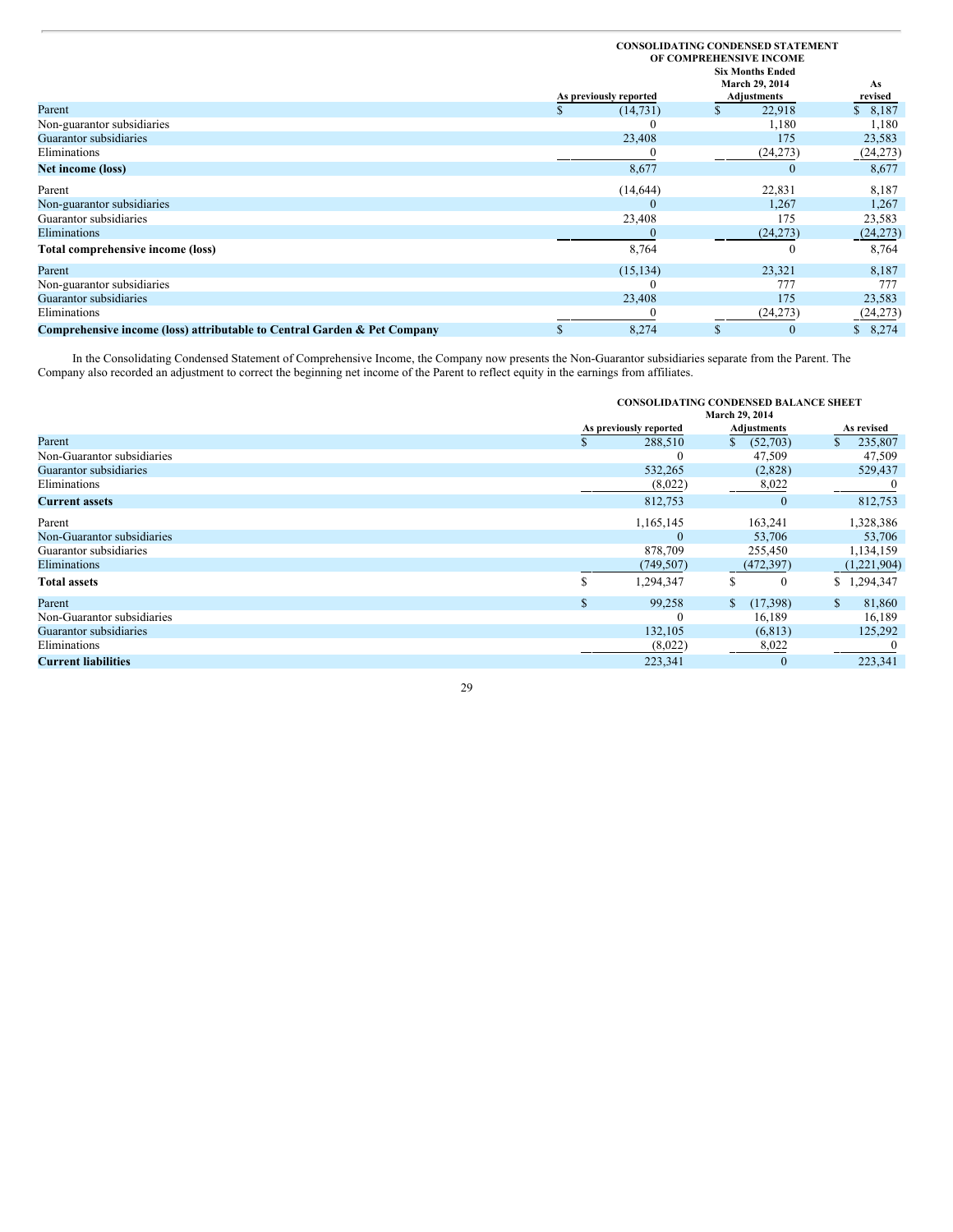| Parent                     | 485.504   | (1.203)   | 484.301   |
|----------------------------|-----------|-----------|-----------|
| Non-Guarantor subsidiaries |           | (7.843)   | (7, 843)  |
| Guarantor subsidiaries     | 741.485   | 214,902   | 956.387   |
| Eliminations               | (741.485) | (205.856) | (947.341) |
| <b>Total equity</b>        | \$485,504 |           | \$485,504 |

In the Consolidating Condensed Balance Sheet, the Company now presents the Non-Guarantor subsidiaries separate from the Parent. The Company also recorded adjustments to present intercompany receivables and payables between legal entities of the Guarantor, Non-Guarantor and Parent on a gross basis instead of net. These adjustments impacted the Parent's total long term assets and liabilities and the Guarantor subsidiaries' total long term assets and equity. The Company also corrected the presentation of certain deferred tax balances to present on a gross basis by legal entity.

|                                                     | <b>CONSOLIDATING CONDENSED STATEMENT OF CASH FLOWS</b><br>Six Months Ended March 29, 2014 |                        |    |              |    |                   |
|-----------------------------------------------------|-------------------------------------------------------------------------------------------|------------------------|----|--------------|----|-------------------|
|                                                     |                                                                                           | As previously reported |    | Adjustments  |    | <b>As revised</b> |
| Parent                                              |                                                                                           | (16,606)               | \$ | (18, 895)    | \$ | (35,501)          |
| Non-Guarantor subsidiaries                          |                                                                                           |                        |    | 604          |    | 604               |
| Guarantor subsidiaries                              |                                                                                           | (20, 029)              |    | (2, 583)     |    | (22, 612)         |
| Eliminations                                        |                                                                                           | (23, 408)              |    | 20,874       |    | (2, 534)          |
| Net cash provided by (used in) operating activities |                                                                                           | (60, 043)              |    | $\mathbf{0}$ |    | (60, 043)         |
| Parent                                              |                                                                                           | (49,249)               |    | 16,982       |    | (32, 267)         |
| Non-Guarantor subsidiaries                          |                                                                                           |                        |    | (473)        |    | (473)             |
| Guarantor subsidiaries                              |                                                                                           | 19,417                 |    | 2,582        |    | 21,999            |
| <b>Eliminations</b>                                 |                                                                                           | 23,408                 |    | (19,091)     |    | 4,317             |
| Net cash provided by (used in) investing activities |                                                                                           | (6,424)                |    | 0            |    | (6,424)           |
| Parent                                              |                                                                                           | 68,034                 |    | 2,009        |    | 70,043            |
| Non-Guarantor subsidiaries                          |                                                                                           |                        |    | (226)        |    | (226)             |
| Guarantor subsidiaries                              |                                                                                           | (99)                   |    | $\Omega$     |    | (99)              |
| Eliminations                                        |                                                                                           |                        |    | (1,783)      |    | (1,783)           |
| Net cash provided by (used in) financing activities |                                                                                           | 67,935                 |    | $\bf{0}$     | S  | 67,935            |

In the Consolidating Condensed Statement of Cash Flows, the Company now presents the Non-Guarantor subsidiaries separate from the Parent. The Company also presents changes in receivable balances between affiliates as investing activities and changes in payable balances between affiliates as financing activities because these changes are a result of subsidiaries' deposits to or borrowings from the Parent's cash account under a cash pooling arrangement. The Company also corrected the presentation of the Parent's cash flow from operating activities to reflect equity in earnings of affiliates as a non-cash operating activity. The Company previously presented changes of intercompany receivables and payables in investing activities.

## **13. Contingencies**

The Company may from time to time become involved in legal proceedings in the ordinary course of business. Currently, the Company is not a party to any legal proceedings that management believes would have a material effect on the Company's financial position or results of operations.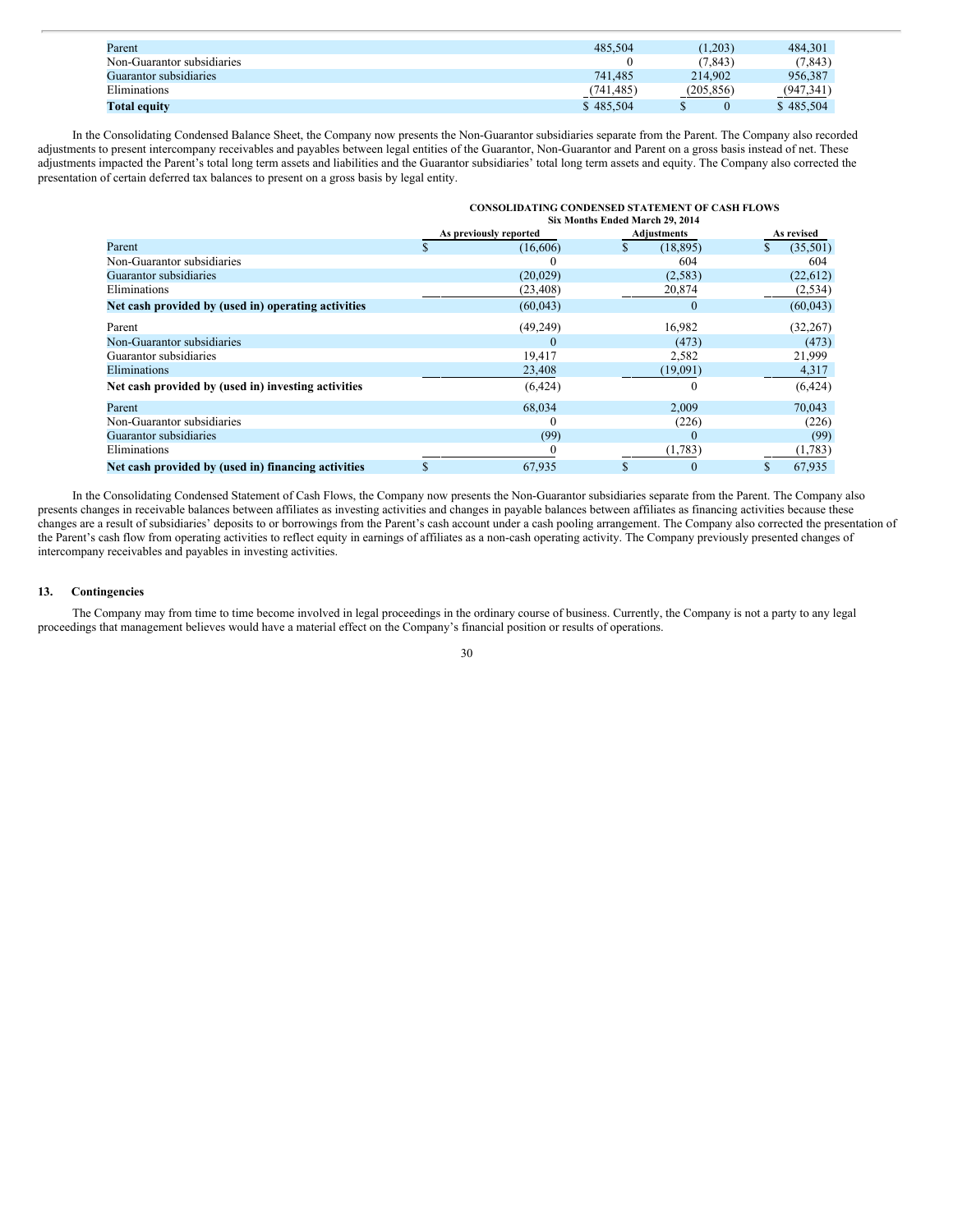#### <span id="page-30-0"></span>**Item 2. Management's Discussion and Analysis of Financial Condition and Results of Operations**

#### **Our Company**

Central Garden & Pet Company ("Central") is a leading innovator, marketer and producer, of quality branded products and distributor of third-party products in the pet and lawn and garden supplies industries in the United States. The total pet food and supplies industry in 2013 was estimated to have been over \$42.0 billion in annual retail sales. We estimate the annual retail sales of the pet supplies and super premium pet food markets in the categories in which we participate to be approximately \$25.4 billion. According to The Freedonia Group, the total lawn and garden consumables industry in the United States is estimated to be approximately \$17.2 billion in annual retail sales, including fertilizer, pesticides, growing media, seeds, mulch and other consumables. We estimate the annual retail sales of the lawn and garden consumables markets in the categories in which we participate to be approximately \$10.2 billion. In addition, we participate in the pottery and seasonal décor markets.

Our pet supplies products include products for dogs and cats, including edible bones, premium healthy edible and non-edible chews, super premium dog and cat food and treats, toys, pet carriers, grooming supplies and other accessories; products for birds, small animals and specialty pets, including food, cages and habitats, toys, chews and related accessories; animal and household health and insect control products; products for fish, reptiles and other aquarium-based pets, including aquariums, furniture and lighting fixtures, pumps, filters, water conditioners, food and supplements, and information and knowledge resources; and products for horses and livestock. These products are sold under the master brands including AdamsTM, Aqueon®, Avoderm®, Bio Spot Active CareTM, Farnam®, Four Paws®, Kaytee®, Nylabone®, Pinnacle®, TFHTM, Zilla® as well as a number of other brands including Altosid, Comfort Zone®, Coralife®, Interpet, Kent Marine®, Oceanic Systems®, Pet Select®, Pre-Strike®, Super Pet®, and Zodiac®.

Our lawn and garden supplies products include proprietary and non-proprietary grass seed; wild bird feed, bird feeders, bird houses and other birding accessories; weed, grass, ant and other herbicide, insecticide and pesticide products; and decorative outdoor lifestyle and lighting products including pottery, trellises and other wood products and holiday lighting. These products are sold under the master brands AMDRO®, GKI/Bethlehem Lighting®, Ironite®, Pennington®, and Sevin®, as well as a number of other brand names including Lilly Miller®, Over-N-Out®, Smart Seed® and The Rebels®.

In fiscal 2014, our consolidated net sales were \$1.6 billion, of which our Pet segment, or Pet, accounted for approximately \$846 million and our Lawn and Garden segment, or Garden, accounted for approximately \$759 million. In fiscal 2014, our income from operations before corporate expenses and eliminations of \$72.9 million was \$129.1 million, of which the Pet segment accounted for \$88.1 million and the Garden segment accounted for \$41.0 million. See Note 11 to our consolidated financial statements for financial information about our two operating segments.

We were incorporated in Delaware in June 1992 as the successor to a California corporation that was formed in 1955. Our executive offices are located at 1340 Treat Boulevard, Suite 600, Walnut Creek, California 94597, and our telephone number is (925) 948-4000. Our website is www.central.com. The information on our website is not incorporated by reference in this annual report.

#### **Recent Developments**

*Fiscal 2015 Second Quarter Financial Performance:*

- Our net sales decreased \$4.0 million, or 0.8%, to \$497.6 million from the prior year quarter.
- Gross margin increased 80 basis points to 30.2%.
- Selling, general & administrative expenses decreased as a percentage of net sales to 20.1% from 20.5% in the prior year quarter.
- Operating earnings improved by \$5.2 million from the prior year quarter, to \$50.0 million in the second quarter of fiscal 2015.
- Our net income in the second quarter of fiscal 2015 was \$23.2 million, or \$0.47 per diluted share, compared to \$20.9 million, or \$0.43 per diluted share, in the second quarter of fiscal 2014.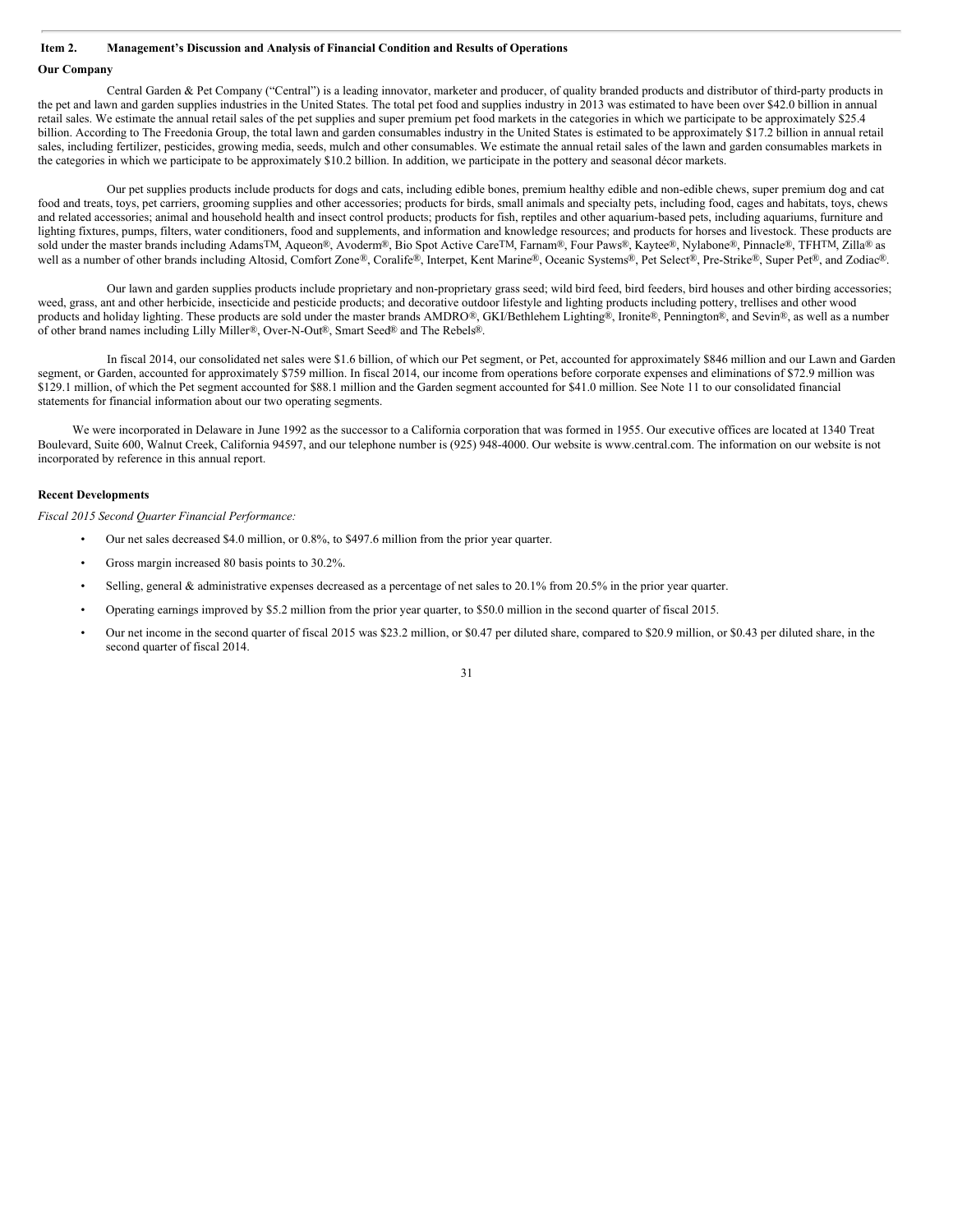*Stock Repurchase –* During the three months ended March 28, 2015, we repurchased \$10.0 million of our common stock, which consisted of 0.3 million shares of our voting common stock (CENT) at an aggregate cost of approximately \$2.7 million, or approximately \$9.11 per share, and 0.8 million shares of our non-voting Class A common stock (CENTA) at an aggregate cost of approximately \$7.3 million, or approximately \$9.68 per share. As of March 28, 2015, approximately \$35.0 million remained available under our current share repurchase authorization for future share repurchases.

Bond Redemption – In March 2015, we redeemed \$50.0 million of our 8.25% senior subordinated notes due March 2018 (2018 Notes) at a price of 102.063%. In conjunction with this transaction, we recognized a charge of approximately \$1.6 million in our second fiscal quarter as part of interest expense related to the payment of the call premium and the write-off of unamortized financing costs.

*Investment in Joint Ventures*- On December 30, 2014, we invested \$16 million in cash for a 50% interest in two newly formed entities. The two entities own rights to commercialize products which incorporate features covered by certain patents, technology and associated intellectual property rights in the fields of animal health and pesticide applications. The investment is being accounted for under the equity method of accounting and is not expected to contribute to earnings in the near future.

#### **Results of Operations**

#### **Three Months Ended March 28, 2015 Compared with Three Months Ended March 29, 2014**

#### *Net Sales*

Net sales for the three months ended March 28, 2015 decreased \$4.0 million, or 0.8%, to \$497.6 million from \$501.6 million for the three months ended March 29, 2014. Our branded product sales decreased \$12.0 million and sales of other manufacturers' products increased \$8.0 million.

Pet segment net sales increased \$4.8 million, or 2.2%, to \$221.5 million for the three months ended March 28, 2015 from \$216.7 million for the three months ended March 29, 2014. The increase in sales was due primarily to a \$6.2 million increase in sales of other manufacturers' products, partially offset by decreased pet branded product sales. Pet branded product sales decreased \$1.4 million, due primarily to a \$5.2 million decrease in our wild bird feed category, related to both price and volume decreases, and a \$3.3 million decrease in our dog and cat category. A principal reason for the decrease in the dog and cat category was lost retail space for our dog food products. These decreases were partially offset by a \$7.1 million increase in our animal health category, due primarily to increased sales in our active ingredient professional business including \$2.9 million from an acquisition which was completed in 2014.

Garden segment net sales decreased \$8.8 million, or 3.1%, to \$276.1 million for the three months ended March 28, 2015 from \$284.9 million for the three months ended March 29, 2014. Garden branded product sales decreased \$10.6 million and sales of other manufacturers' products increased \$1.8 million. The sales decrease in our garden branded products was due primarily to a decrease of \$14.3 million in grass seed and a \$3.5 million decrease in wild bird feed, partially offset by an \$11.3 million increase in Garden controls and fertilizers. The decrease in sales in grass seed was primarily volume driven as the prior year quarter was bolstered by an early inventory build at retail that we believe shifted sales from April into our fiscal 2014 second quarter. The decrease in sales in wild bird feed was primarily volume driven reflecting decreased distribution. The increase in sales in Garden controls and fertilizers was due primarily to increased sales in our private label business.

#### *Gross Profit*

Gross profit for the three months ended March 28, 2015 increased \$2.5 million, or 1.7%, to \$150.1 million from \$147.6 million for the three months ended March 29, 2014. Gross margin improved to 30.2% for the three months ended March 28, 2015 from 29.4% for the three months ended March 29, 2014 due to gross margin improvement in both our Garden and Pet operating segments.

Gross profit improved in the Pet segment due primarily to increases in both sales and gross margin in our animal health category. Our animal health category was favorably impacted by increased volumes in our professional active ingredients business and the nonrecurrence of certain costs in our flea and tick business in the prior year. These gains were partially offset by decreased sales and margins in our bird and small animal business, impacted by reduced customer pricing associated with declining raw material commodity costs. Gross profit declined slightly in our Garden segment due to decreased sales while gross margin in Garden improved due primarily to increased sales and margin improvement in Garden controls and fertilizers. A principal reason for this improvement in Garden controls and fertilizers was increased volume due to new distribution of our private label products.

#### *Selling, General and Administrative Expenses*

Selling, general and administrative expenses decreased \$2.7 million, or 2.7%, to \$100.1 million for the three months ended March 28, 2015 from \$102.8 million for the three months ended March 29, 2014. As a percentage of net sales, selling, general and administrative expenses decreased to 20.1% for the three months ended March 28, 2015, compared to 20.5% in the comparable prior year quarter.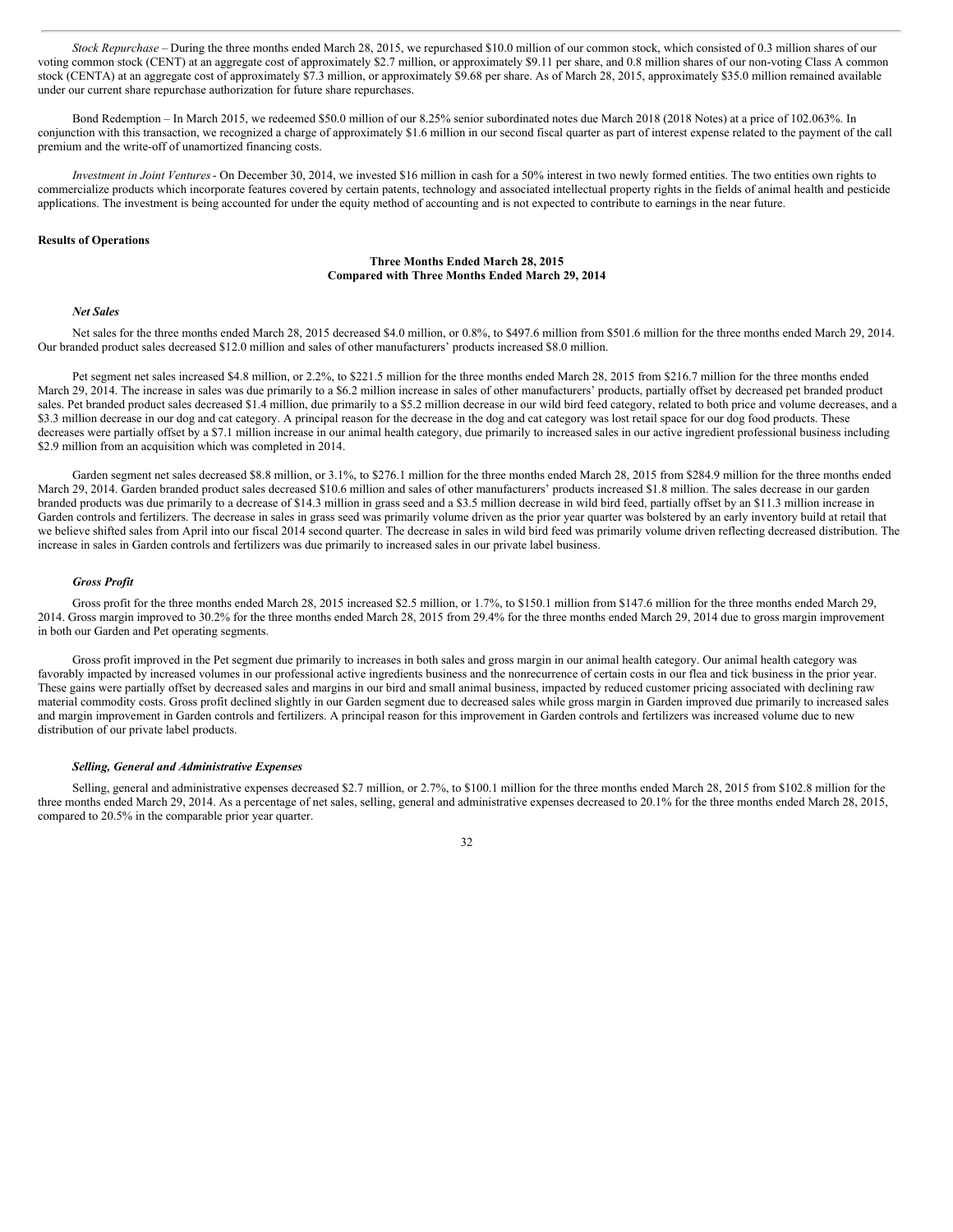Selling and delivery expense decreased \$1.4 million, or 2.5%, to \$55.3 million for the three months ended March 28, 2015 from \$56.7 million for the three months ended March 29, 2014. The decrease was due primarily to decreased marketing program expenses, including advertising, and reduced delivery expenses favorably impacted by lower sales volume and distribution efficiency gains in our Garden segment.

Warehouse and administrative expense decreased \$1.3 million, or 2.8%, to \$44.8 million for the quarter ended March 28, 2015 from \$46.1 million in the quarter ended March 29, 2014. The improvement was primarily attributable to decreased warehouse costs in our Garden segment due to lower volumes and temporary labor expense reduction efforts. Corporate expenses are included within administrative expense and relate to the costs of unallocated executive, administrative, finance, legal, human resource, and informational technology functions.

#### *Operating Income*

Operating income increased \$5.2 million, or 11.6%, to \$50.0 million for the three months ended March 28, 2015 from \$44.8 million for the three months ended March 29, 2014. Operating income increased due to lower selling, general and administrative costs and an improved gross margin that were partially offset by lower sales. Operating income increased in both our Pet and Garden segments, partially offset by an increase in operating expense in Corporate. Operating income as a percentage of net sales improved due to the decrease in selling, general and administrative expenses and improved gross margin.

Pet operating income increased \$2.9 million, or 12.0% to \$27.1 million for the three months ended March 28, 2015 from \$24.2 million for the three months ended March 29, 2014. The increase was due primarily to improved gross margin and increased sales. Garden operating income increased \$2.5 million, or 6.8%, to \$39.3 million for the fiscal 2015 quarter from \$36.8 million in the fiscal 2014 quarter due primarily to lower selling, general and administrative costs. Corporate operating expense increased \$0.2 million.

#### *Net Interest Expense*

Net interest expense for the three months ended March 28, 2015 increased \$1.5 million, or 14.1%, to \$11.9 million from \$10.4 million for the three months ended March 29, 2014. Interest expense increased due primarily to the redemption of notes during our second fiscal quarter. In March 2015, we redeemed \$50.0 million of our 8.25% senior subordinated notes due March 2018 (2018 Notes) at a price of 102.063%. In conjunction with this transaction, we recognized a charge of approximately \$1.6 million in our second fiscal quarter as part of interest expense related to the payment of the call premium and the non-cash write-off of unamortized financing costs. Debt outstanding on March 28, 2015 was \$515.2 million compared to \$545.3 million as of March 29, 2014. Our average borrowing rate for the current quarter increased slightly to 7.8% from 7.7% for the prior year quarter.

#### *Other Income / Expense*

Other income (expense) decreased \$0.2 million to a \$0.1 million expense for the three months ended March 28, 2015 from \$0.1 million income for the three months ended March 29, 2014. Other income (expense) was comprised primarily of income from investments accounted for under the equity method of accounting and foreign currency exchange gains and losses. The decrease was primarily due to the losses from our investment in two newly formed entities, accounted for under the equity method of accounting, and increased foreign currency exchange losses.

#### *Income Taxes*

Our effective income tax rate was 36.9% for the quarter ended March 28, 2015 and 37.7% for the quarter ended March 29, 2014. The income tax rate decrease was due primarily to additional tax credits available in the current year quarter that were not available in the prior year quarter.

### **Six Months Ended March 28, 2015 Compared with Six Months Ended March 29, 2014**

#### *Net Sales*

Net sales for the six months ended March 28, 2015 increased \$12.8 million, or 1.6%, to \$804.9 million from \$792.1 million for the six months ended March 29, 2014. Our branded product sales decreased \$8.3 million, while sales of other manufacturers' products increased \$21.1 million.

Pet Products' net sales increased \$19.5 million, or 4.9%, to \$420.8 million for the six months ended March 28, 2015 from \$401.3 million for the six months ended March 29, 2014. Pet branded product sales increased \$4.8 million from the prior year period, due primarily to a \$14.7 million increase in our animal health category, driven by increased sales in our active ingredient professional business, including \$5.5 million from a prior year acquisition. The increase was partially offset by a \$4.6 million decrease in our wild bird feed category, due to both price and volume decreases, and a \$2.0 million decrease in our aquatic category. Sales of other manufacturers' products increased approximately \$14.7 million compared to the prior year six month period.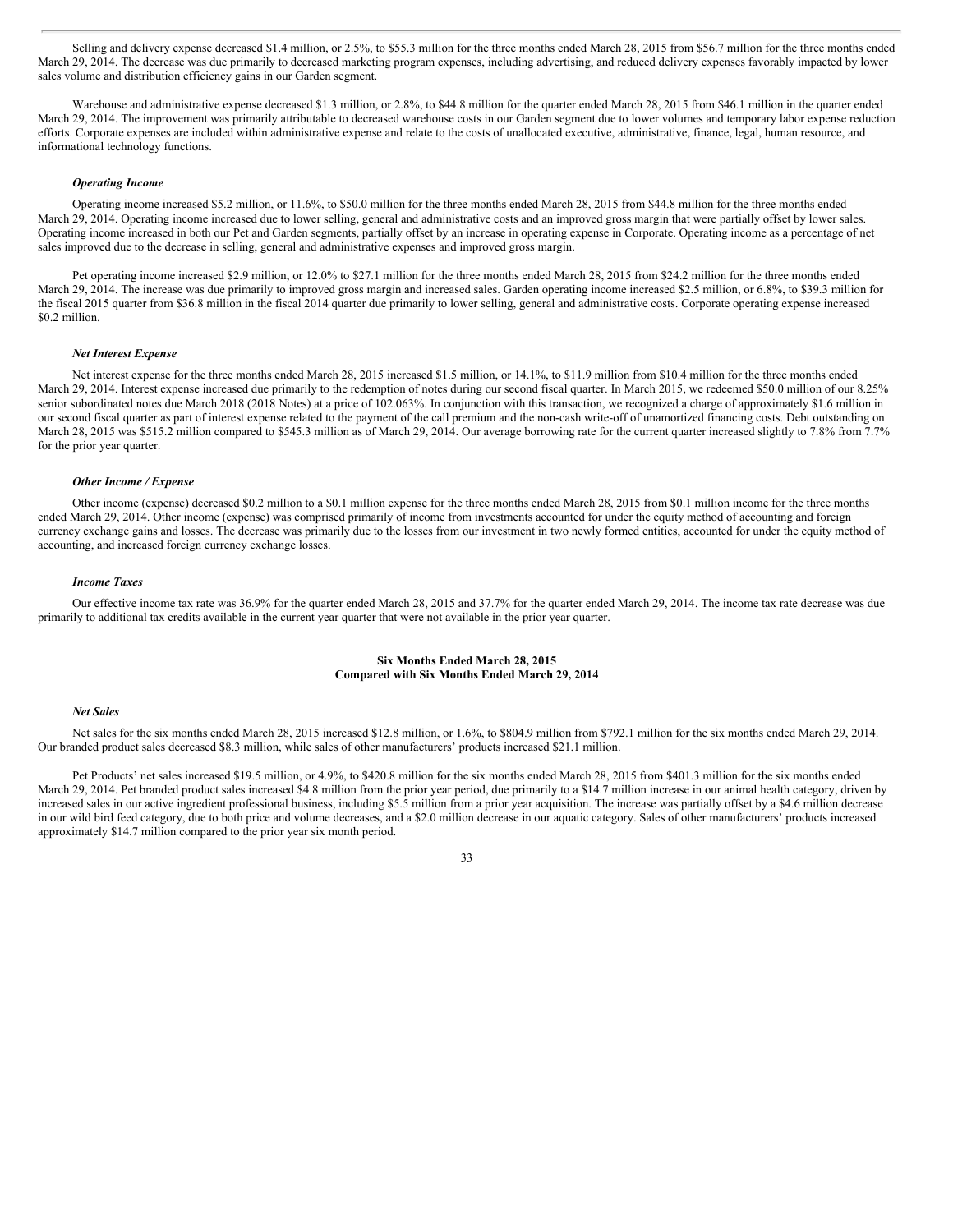Garden Products' net sales decreased \$6.7 million, or 1.7%, to \$384.1 million for the six months ended March 28, 2015 from \$390.8 million for the six months ended March 29, 2014. Garden branded product sales decreased \$13.1 million due primarily to a decrease of \$15.0 million in grass seed, a \$6.0 million decrease in wild bird feed and an \$8.5 million decrease in Decor, partially offset by a \$15.9 million increase in Garden controls and fertilizers. The decrease in sales in grass seed was primarily volume driven as an early inventory build at retail in the comparable prior year period shifted sales from April into our second fiscal quarter of 2014. The decrease in sales in wild bird feed was volume driven reflecting decreased distribution. The Decor business was impacted by lower volumes as a result of reduced store listings and higher retail inventory levels. The increase in sales in Garden controls and fertilizers was due primarily to increased sales in our private label business. Sales of other manufacturers' products increased approximately \$6.4 million compared to the comparable prior year period.

#### *Gross Profit*

Gross profit for the six months ended March 28, 2015 increased \$10.7 million, or 4.7%, to \$238.0 million from \$227.3 million for the six months ended March 29, 2014. Gross profit as a percentage of net sales increased to 29.6% for the six months ended March 28, 2015 from 28.7% for the six months ended March 29, 2014.

Gross profit and gross margin improved in the Pet segment primarily due to both increased sales and gross margin in our animal health category which was favorably impacted by increased volumes in our professional actives business. In our Garden segment, gross profit declined slightly due to decreased sales while the gross margin improved due primarily to increased sales and margin improvement in Garden controls and fertilizers which was favorably impacted by increased volume due to new distribution of our private label products.

#### *Selling, General and Administrative Expenses*

Selling, general and administrative expenses decreased \$4.0 million, or 2.1%, to \$186.9 million for the six months ended March 28, 2015 from \$190.9 million for the six months ended March 29, 2014. As a percentage of net sales, selling, general and administrative expenses decreased to 23.2% for the six months ended March 28, 2015, compared to 24.1% in the comparable prior year six month period.

Selling and delivery expense decreased \$1.6 million, or 1.6%, to \$99.8 million for the six months ended March 28, 2015 from \$101.4 million for the six months ended March 29, 2014. The decrease was due primarily to decreased marketing program expenditures, including marketing program expenditures and headcount reductions, in our Garden segment. The decrease was partially offset by an increase in our Pet segment due to higher variable expenses associated with the increased sales.

Warehouse and administrative expense decreased \$2.4 million to \$87.1 million for the six months ended March 28, 2015 from \$89.5 million in the six months ended March 29, 2014. The improvement was primarily attributable to decreased warehouse costs in our Garden segment due to lower volumes and temporary labor expense reduction and reduced administrative costs due to headcount reductions.

#### *Operating Income*

Operating income increased \$14.7 million, or 40.4%, to \$51.1 million for the six months ended March 28, 2015 from \$36.4 million for the six months ended March 29, 2014. Operating income increased due to increased sales, an improved gross margin and lower selling, general and administrative expenses. Increased operating income in the Garden and Pet segments and decreased operating expense in Corporate all contributed to the increased operating income.

Pet operating income increased \$9.0 million to \$47.6 million due to increased sales of \$19.5 million and an improved gross margin which were partially offset by increased selling, general and administrative costs. Garden operating income increased \$5.3 million to \$35.8 million due to lower selling, general and administrative costs and an improved gross margin partially offset by decreased sales of \$6.7 million. Corporate operating expense decreased \$0.4 million.

#### *Net Interest Expense*

Net interest expense for the six months ended March 28, 2015 decreased \$0.3 million or 1.3%, to \$22.3 million from \$22.6 million for the six months ended March 29, 2014. A non-cash charge of \$1.7 million in the first quarter of fiscal 2014 related to the termination of our prior revolving credit facility was partially offset by a \$1.6 million charge related to the redemption of \$50 million of our 8.25% senior subordinated notes during the second quarter of fiscal 2015.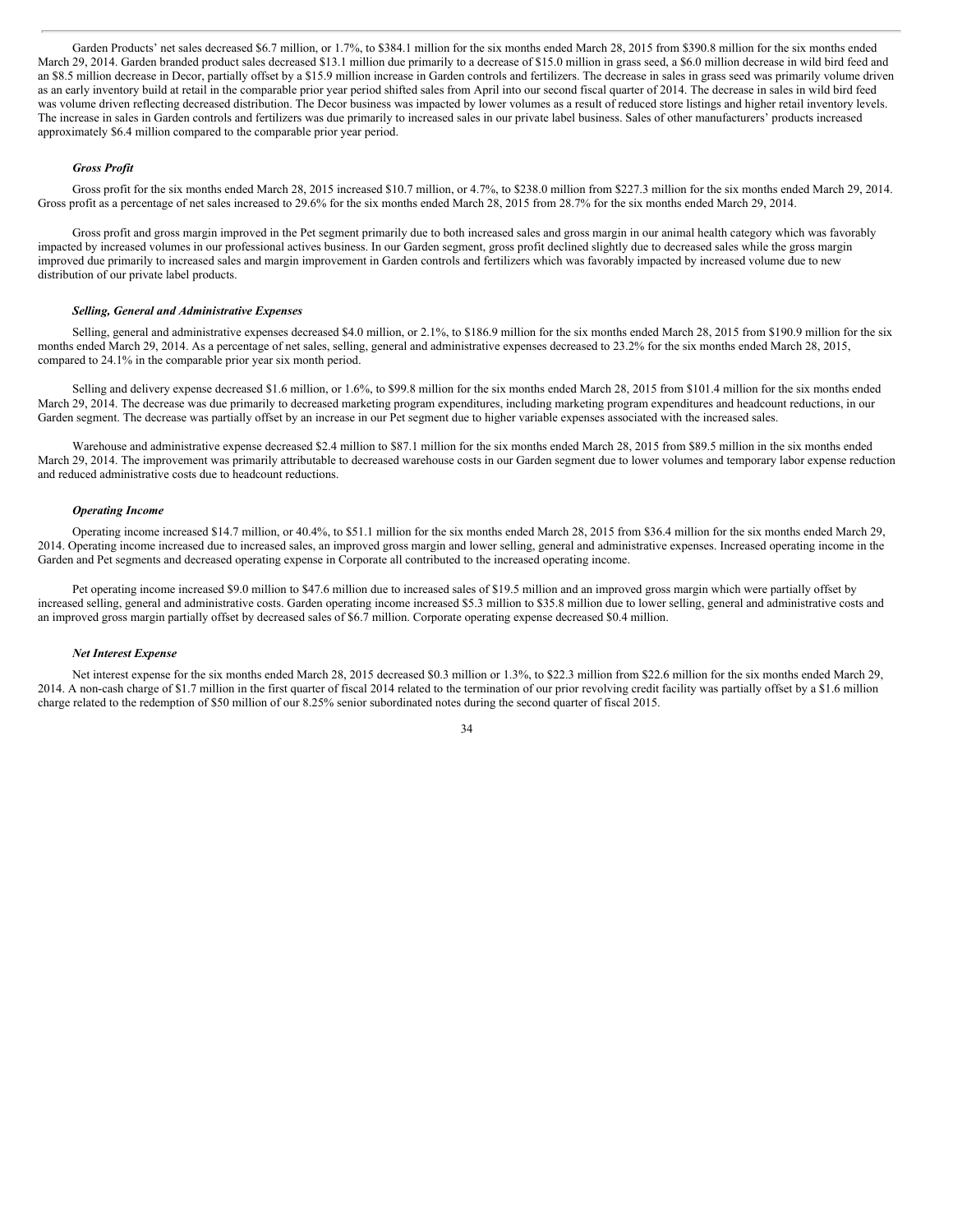#### *Other Expense*

Other expense increased \$0.4 million to \$0.5 million for the six months ended March 28, 2015, from \$0.1 million for the six months ended March 29, 2014. The increase in other expense was due primarily to increased foreign currency exchange losses and to the losses from our investment in two newly formed entities, accounted for under the equity method of accounting.

#### *Income Taxes*

Our effective income tax rate was 35.5% for the six months ended March 28, 2015 and 36.9% for the six months ended March 29, 2014. Our 2015 tax rate benefited primarily from additional tax benefits available in 2015.

#### **Inflation**

Our revenues and margins are dependent on various economic factors, including rates of inflation, energy costs, consumer attitudes toward discretionary spending, currency fluctuations, and other macro-economic factors which may impact levels of consumer spending. Historically, in certain fiscal periods, we have been adversely impacted by rising input costs related to domestic inflation, particularly related to grain and seed prices, fuel prices and the ingredients used in our Garden controls and fertilizer. Rising costs have made it difficult for us to increase prices to our retail customers at a pace sufficient to enable us to maintain margins.

In recent years, our business has been negatively impacted by low consumer confidence, as well as other macro-economic factors. In fiscal 2012 and throughout most of fiscal 2013, commodity costs continued to increase. Recently, many of our commodity costs have been declining although we have seen increases in our grass seed costs. We continue to monitor commodity prices in order to take action to mitigate the impact of increasing raw material costs.

#### **Weather and Seasonality**

Our sales of lawn and garden products are influenced by weather and climate conditions in the different markets we serve. Additionally, our Garden segment's business is highly seasonal. In fiscal 2014, approximately 65% of our Garden segment's net sales and 59% of our total net sales occurred during our second and third fiscal quarters. Substantially all of the Garden segment's operating income is typically generated in this period, which has historically offset the operating loss incurred during the first fiscal quarter of the year.

#### **Liquidity and Capital Resources**

We have financed our growth through a combination of internally generated funds, bank borrowings, supplier credit, and sales of equity and debt securities to the public.

Our business is seasonal and our working capital requirements and capital resources track closely to this seasonal pattern. Generally, during the first fiscal quarter, accounts receivable reach their lowest level while inventory, accounts payable and short-term borrowings begin to increase. During the second fiscal quarter, receivables, accounts payable and short-term borrowings increase, reflecting the build-up of inventory and related payables in anticipation of the peak lawn and garden selling season. During the third fiscal quarter, inventory levels remain relatively constant while accounts receivable peak and short-term borrowings start to decline as cash collections are received during the peak selling season. During the fourth fiscal quarter, inventory levels are at their lowest, and accounts receivable and payables are substantially reduced through conversion of receivables to cash.

We service two broad markets: pet supplies and lawn and garden supplies. Our pet supplies businesses involve products that have a year round selling cycle with a slight degree of seasonality. As a result, it is not necessary to maintain large quantities of inventory to meet peak demands. On the other hand, our lawn and garden businesses are highly seasonal with approximately 65% of our Garden segment's net sales occurring during the second and third fiscal quarters. This seasonality requires the shipment of large quantities of product well ahead of the peak consumer buying periods. To encourage retailers and distributors to stock large quantities of inventory, industry practice has been for manufacturers to give extended credit terms and/or promotional discounts.

#### *Operating Activities*

Net cash used in operating activities increased by \$38.5 million, to \$98.5 million used for the six months ended March 28, 2015 from \$60.0 million of cash used in operating activities for the six months ended March 29, 2014. The increase in cash used in operating activities was due primarily to an increased seasonal inventory build in the current period compared to the prior year period, partially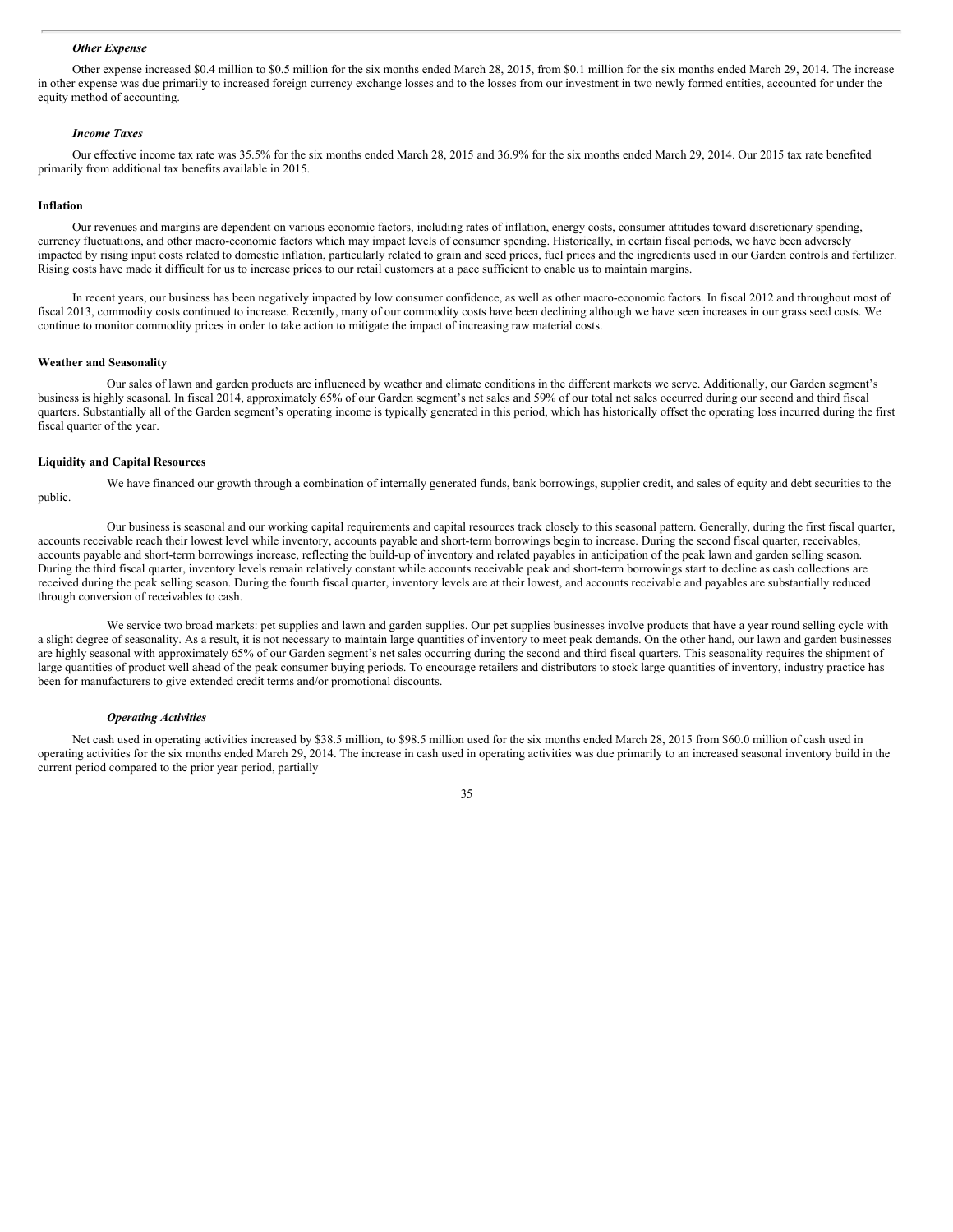offset by increased payables in support of the inventory build. While inventory levels were lower for the period ended March 28, 2015 compared to the prior year period, the seasonal build was higher due to the lower levels of inventory for the fiscal year ending September 27, 2014, compared to inventory levels as of September 28, 2013. We remain focused on bringing our investment in inventory down over time, while maintaining high fill rates and service levels to our customers.

#### *Investing Activities*

Net cash used in investing activities increased \$9.3 million, from \$6.4 million for the six months ended March 29, 2014 to \$15.7 million for the six months ended March 28, 2015. The increase in cash used in investing activities was due primarily to our \$16 million investment for a 50% interest in two newly formed entities, partially offset by an increase in proceeds from short-term investments.

#### *Financing Activities*

Net cash provided by financing activities decreased \$20.3 million, from \$67.9 million of cash provided by financing activities for the six months ended March 29, 2014 to \$47.6 million provided for the six months ended March 28, 2015. The decrease in cash provided was due primarily to our redemption of \$50 million aggregate principal of our 2018 Notes during the current year period at 102.063%, as well as increased purchases of our common stock compared to the prior year. During the six months ended March 28, 2015, we repurchased \$15.1 million of our common stock, which consisted of 0.5 million shares of our voting common stock (CENT) at an aggregate cost of approximately \$4.5 million, or approximately \$9.00 per share, and 1.2 million shares of our non-voting Class A common stock (CENTA) at an aggregate cost of approximately \$10.6 million, or approximately \$8.83 per share. These uses of cash were partially offset by higher net borrowings under our revolving credit facility during the six months ended March 28, 2015 compared to the prior year period.

We expect that our principal sources of funds will be cash generated from our operations and, if necessary, borrowings under our \$390 million asset backed loan facility. Based on our anticipated cash needs, availability under our asset backed loan facility and the scheduled maturity of our debt, we believe that our sources of liquidity should be adequate to meet our working capital, capital spending and other cash needs for at least the next 12 months. However, we cannot assure you that these sources will continue to provide us with sufficient liquidity and, should we require it, that we will be able to obtain financing on terms satisfactory to us, or at all.

We believe that cash flows from operating activities, funds available under our asset backed loan facility, and arrangements with suppliers will be adequate to fund our presently anticipated working capital requirements for the foreseeable future. We anticipate that our capital expenditures, which are related primarily to replacements and upgrades to plant and equipment and investment in our implementation of a scalable enterprise-wide information technology platform, will not exceed \$30 million during fiscal 2015. We are investing in this information technology platform to improve existing operations, support future growth and enable us to take advantage of new applications and technologies. We invested approximately \$83 million from fiscal 2005 through fiscal 2014 in this initiative. Capital expenditures for 2015 and beyond will depend upon the pace of conversion of those remaining legacy systems. This initiative, when complete, will combine our numerous information systems, which should create greater efficiency and effectiveness.

As part of our growth strategy, we have acquired a number of companies in the past, and we anticipate that we will continue to evaluate potential acquisition candidates in the future. If one or more potential acquisition opportunities, including those that would be material, become available in the near future, we may require additional external capital. In addition, such acquisitions would subject us to the general risks associated with acquiring companies, particularly if the acquisitions are relatively large.

At March 28, 2015, our total debt outstanding was \$515.2 million, as compared with \$545.3 million at March 29, 2014.

#### *Senior Subordinated Notes*

On March 8, 2010, we issued \$400 million aggregate principal amount of 2018 Notes. On February 13, 2012, we issued an additional \$50 million aggregate principal amount of our 2018 Notes at a price of 98.501%, plus accrued interest from September 1, 2011, in a private placement. We used the net proceeds from the offering to pay a portion of the outstanding balance under our prior credit facility.

The 2018 Notes require semiannual interest payments, which commenced on September 1, 2010. The 2018 Notes are unsecured senior subordinated obligations and are subordinated to all of our existing and future senior debt, including our Credit Facility. The obligations under the 2018 Notes are fully and unconditionally guaranteed on a senior subordinated basis by each of our existing and future domestic restricted subsidiaries with certain exceptions. The guarantees are general unsecured senior subordinated obligations of the guarantors and are subordinated to all existing and future senior debt of the guarantors.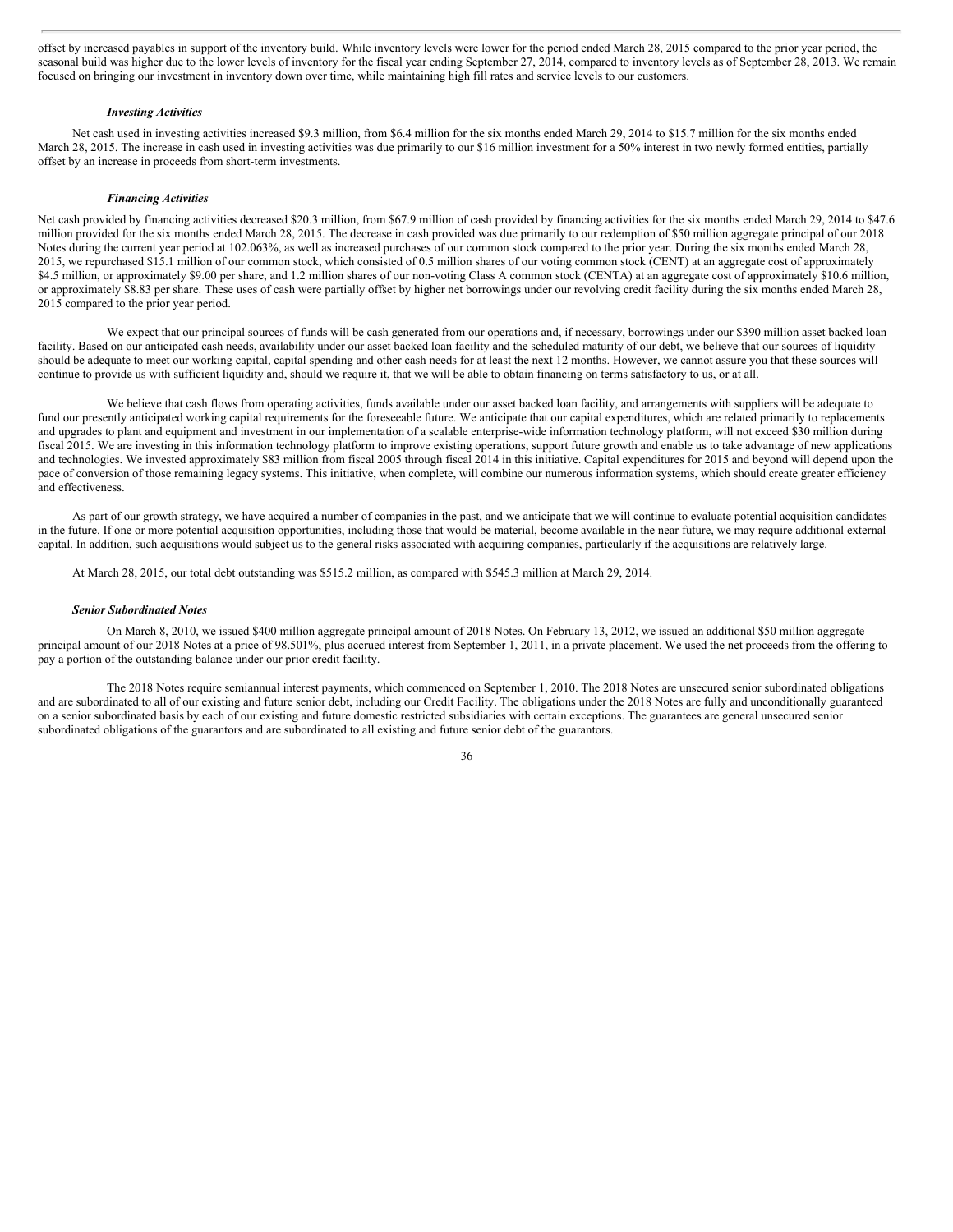In March 2015, we redeemed \$50.0 million of our 8.25% senior subordinated notes due March 2018 at a price of 102.063% and recorded a charge of approximately \$1.6 million related to the payment of the call premium and the non-cash write-off of unamortized deferred financing costs.

We may redeem some or all of the remaining 2018 Notes on or after March 1, 2015 for 102.063% and on or after March 1, 2016 for 100%, plus accrued and unpaid interest. The holders of the 2018 Notes have the right to require us to repurchase all or a portion of the 2018 Notes at a purchase price equal to 101% of the principal amount of the notes repurchased, plus accrued and unpaid interest upon the occurrence of a change of control.

The estimated fair value of our \$400 million remaining aggregate principal amount of the 2018 Notes as of March 28, 2015 was approximately \$409.5 million. The estimated fair value is based on quoted market prices for these notes.

The 2018 Notes contain customary high yield covenants, including covenants limiting debt incurrence and restricted payments, subject to certain baskets and exceptions. We were in compliance with all financial covenants as March 28, 2015.

#### *Asset Backed Loan Facility*

On December 5, 2013, we entered into a credit agreement which provides up to a \$390 million principal amount senior secured asset-based revolving credit facility, with up to an additional \$200 million principal amount available with the consent of the Lenders if we exercise the accordion feature set forth therein (collectively, the "Credit Facility"). The Credit Facility matures on December 5, 2018 and replaced our prior revolving credit facility. We may borrow, repay and reborrow amounts under the Credit Facility until its maturity date, at which time all amounts outstanding under the Credit Facility must be repaid in full. As of March 28, 2015, there were borrowings of \$115 million outstanding and no letters of credit outstanding under the Credit Facility. There were other letters of credit of \$12.6 million outstanding as of March 28, 2015.

The Credit Facility is subject to a borrowing base, calculated using a formula based upon eligible receivables and inventory, minus certain reserves and subject to restrictions. The borrowing availability as of March 28, 2015 was \$165 million. Borrowings under the Credit Facility bear interest at an index based on LIBOR or, at our option, the Base Rate (defined as the highest of (a) the SunTrust prime rate, (b) the Federal Funds Rate plus 0.5% and (c) one-month LIBOR plus 1.00%), plus, in either case, an applicable margin based on our total outstanding borrowings. Such applicable margin for LIBOR-based borrowings fluctuates between 1.25%-1.75% (1.25% at March 28,  $2015$ ) and such applicable margin for Base Rate borrowings fluctuates between 0.25%-0.75% (0.25% at March 28, 2015). As of March 28, 2015, the applicable interest rate related to Base Rate borrowings was 3.5%, and the applicable interest rate related to LIBOR-based borrowings was 1.4%.

The Credit Facility contains customary covenants, including financial covenants which require us to maintain a minimum fixed charge coverage ratio of 1.00:1.00 upon reaching certain borrowing levels. The Credit Facility is secured by substantially all of our assets. We were in compliance with all covenants under the Credit Facility during the period ended March 28, 2015.

In fiscal 2014, we incurred approximately \$3.1 million of costs in conjunction with the new facility, which included banking fees and legal expenses. These costs will be amortized over the term of the Credit Facility.

We recorded a non-cash charge of \$1.7 million for the three month period ended December 28, 2013 as part of interest expense, related to the non-cash write-off of unamortized deferred financing costs under the prior revolving credit facility.

#### **Off-Balance Sheet Arrangements**

There have been no material changes to the information provided in our Annual Report on Form 10-K for the fiscal year ended September 27, 2014 regarding off-balance sheet arrangements.

#### **Contractual Obligations**

There have been no material changes outside the ordinary course of business in our contractual obligations set forth in the Management's Discussion and Analysis of Financial Condition and Results of Operations - Liquidity and Capital Resources in our Annual Report on Form 10-K for the fiscal year ended September 27, 2014.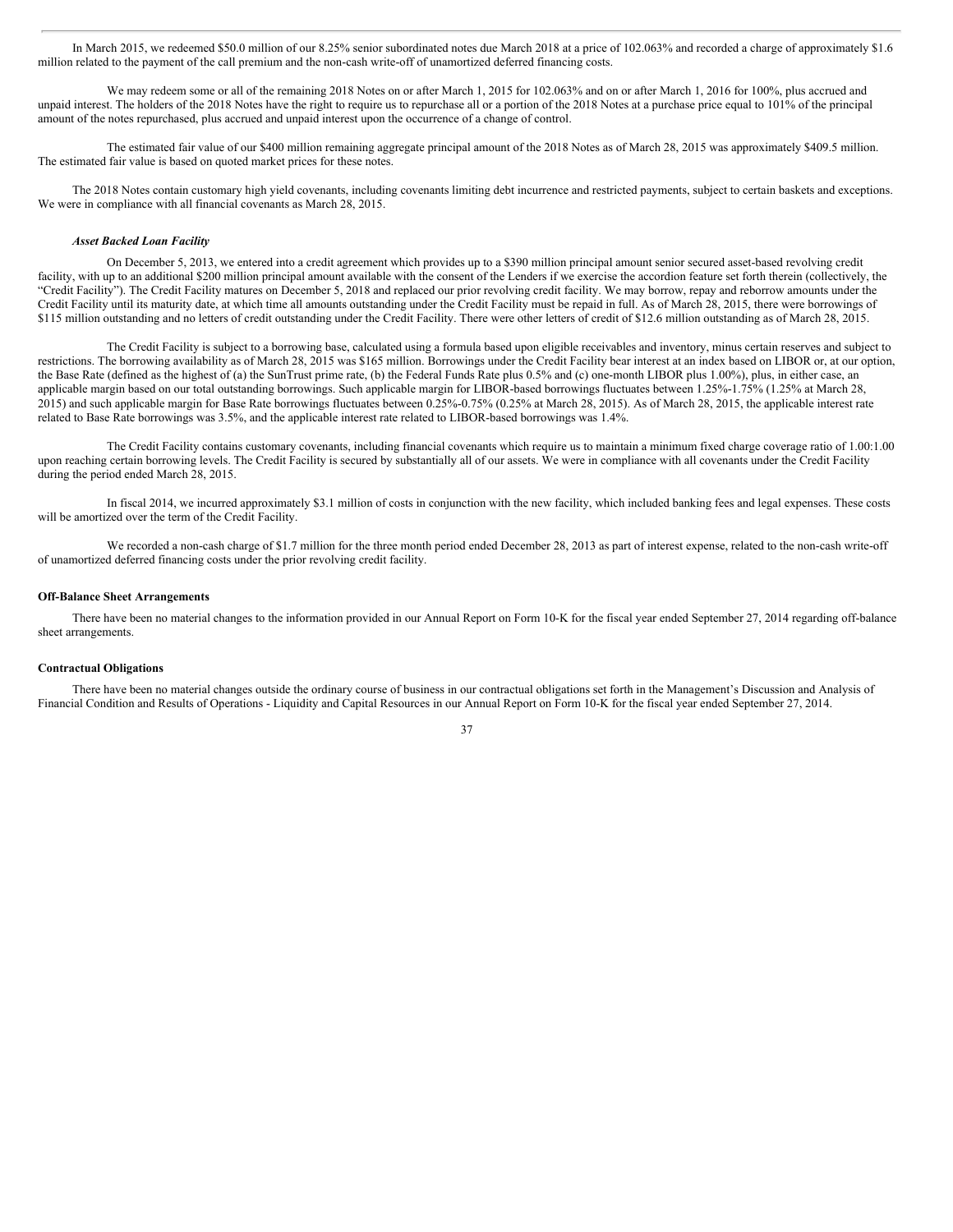#### **New Accounting Pronouncements**

Refer to Footnote 1 in the notes to the condensed consolidated financial statements for new accounting pronouncements.

#### **Critical Accounting Policies, Estimates and Judgments**

There have been no material changes to our critical accounting policies, estimates and assumptions or the judgments affecting the application of those accounting policies since our Annual Report on Form 10-K for the fiscal year ended September 27, 2014.

#### <span id="page-37-0"></span>**Item 3. Quantitative and Qualitative Disclosures About Market Risk**

There has been no material change in our exposure to market risk from that discussed in our Annual Report on Form10-K for the fiscal year ended September 27, 2014.

#### <span id="page-37-1"></span>**Item 4. Controls and Procedures**

(a) *Evaluation of Disclosure Controls and Procedures*. Our Chief Executive Officer and Chief Financial Officer have reviewed, as of the end of the period covered by this report, the "disclosure controls and procedures" (as defined in the Securities Exchange Act of 1934 Rules 13a-15(e) and 15d-15(e)) that ensure that information relating to the Company required to be disclosed by us in the reports that we file or submit under the Exchange Act is recorded, processed, summarized and reported in a timely and proper manner and that such information is accumulated and communicated to our management, including our Chief Executive Officer and Chief Financial Officer, as appropriate to allow timely decisions regarding required disclosure. Based upon this review, such officers concluded that our disclosure controls and procedures were effective as of March 28, 2015.

(b) *Changes in Internal Control Over Financial Reporting*. Our management, with the participation of our Chief Executive Officer and Chief Financial Officer, has evaluated whether any change in our internal control over financial reporting occurred during the second quarter of fiscal 2015. Based on that evaluation, management concluded that there has been no change in our internal control over financial reporting during the second quarter of fiscal 2015 that has materially affected, or is reasonably likely to materially affect, our internal control over financial reporting.

# <span id="page-37-2"></span>**PART II. OTHER INFORMATION**

#### <span id="page-37-3"></span>**Item 1. Legal Proceedings**

From time to time, we are involved in certain legal proceedings in the ordinary course of business. Currently, we are not a party to any legal proceedings that management believes would have a material effect on our financial position or results of operations.

#### <span id="page-37-4"></span>**Item 1A. Risk Factors**

There have been no material changes from the risk factors previously disclosed in Item 1A to Part I of our Form 10-K for the fiscal year ended September 27, 2014.

#### <span id="page-37-5"></span>**Item 2. Unregistered Sales of Equity Securities and Use of Proceeds**

The following table sets forth the repurchases of any equity securities during the fiscal quarter ended March 28, 2015 and the dollar amount of authorized share repurchases remaining under our stock repurchase program.

|                                      | <b>Total Number</b><br>of Shares<br>(or Units) | Average<br><b>Price Paid</b><br>per Share | <b>Total Number</b><br>of Shares<br>(or Units)<br>Purchased as<br><b>Part of Publicly</b><br><b>Announced Plans</b> |   | <b>Maximum Number (or</b><br><b>Approximate Dollar Value)</b><br>of Shares<br>(or Units)<br>that May Yet Be Purchased<br><b>Under the Plans or</b> |
|--------------------------------------|------------------------------------------------|-------------------------------------------|---------------------------------------------------------------------------------------------------------------------|---|----------------------------------------------------------------------------------------------------------------------------------------------------|
| Period                               | Purchased <sup>(2)</sup>                       | (or Units)                                | or Programs                                                                                                         |   | Programs (1)                                                                                                                                       |
| December 28, 2014 – January 31, 2015 | 444,437                                        | 9.46                                      | 401,454                                                                                                             | S | 41,180,000                                                                                                                                         |
| February 1, 2015 – February 28, 2015 | 516.192                                        | 9.52                                      | 511.357                                                                                                             |   | 36.315,000                                                                                                                                         |
| March 1, 2015 – March 28, 2015       | 144,811                                        | 9.64                                      | 139,800                                                                                                             |   | 34,968,000                                                                                                                                         |
| Total                                | 1.105.440                                      | 9.51                                      | 1.052.611                                                                                                           |   | 34,968,000                                                                                                                                         |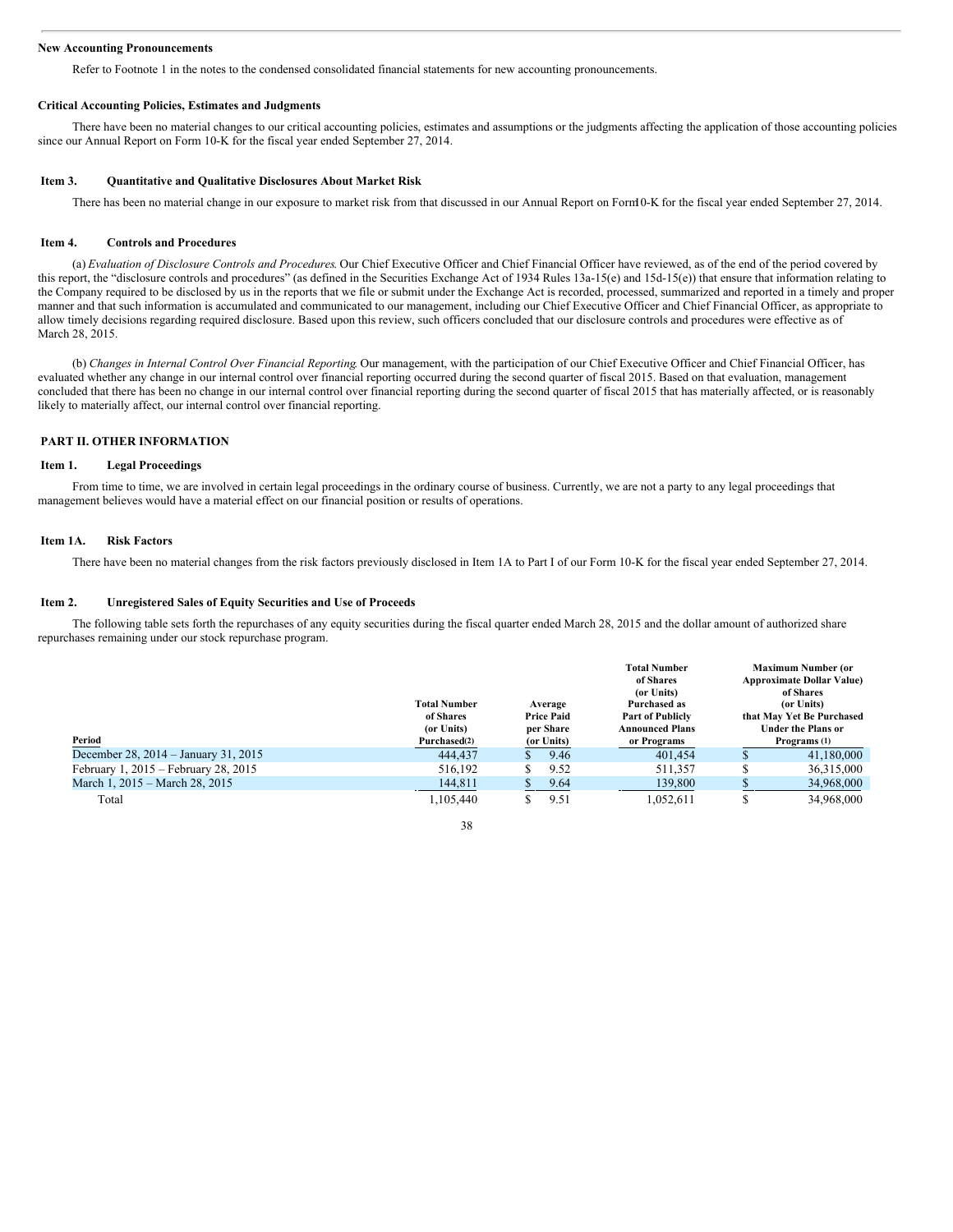- (1) During the third quarter of fiscal 2011, our Board of Directors authorized a \$100 million share repurchase program. The program has no expiration date and expires when the amount authorized has been used or the Board withdraws its authorization. The repurchase of shares may be limited by certain financial covenants in our credit facility and indenture that restrict our ability to repurchase our stock.
- (2) Shares purchased during the period indicated represent withholding of a portion of shares to cover taxes in connection with the vesting of restricted stock and the exercise of stock options.

# <span id="page-38-0"></span>**Item 3. Defaults Upon Senior Securities**

Not applicable

# <span id="page-38-1"></span>**Item 4. Mine Safety Disclosures**

Not applicable

#### <span id="page-38-2"></span>**Item 5. Other Information**

Not applicable

#### <span id="page-38-3"></span>**Item 6. Exhibits**

| 31.1    | Certification of Principal Executive Officer Pursuant to Section 302 of the Sarbanes-Oxley Act of 2002. |
|---------|---------------------------------------------------------------------------------------------------------|
| 31.2    | Certification of Principal Financial Officer Pursuant to Section 302 of the Sarbanes-Oxley Act of 2002. |
| 32.1    | Certification of Principal Executive Officer Pursuant to 18 U.S.C. Section 1350.                        |
| 32.2    | Certification of Principal Financial Officer Pursuant to 18 U.S.C. Section 1350.                        |
| 101.INS | <b>XBRL</b> Instance Document                                                                           |
| 101.SCH | <b>XBRL Taxonomy Extension Schema Document</b>                                                          |
| 101.CAL | XBRL Taxonomy Extension Calculation Linkbase Document                                                   |
| 101.DEF | XBRL Taxonomy Extension Definition Linkbase Document                                                    |
| 101.LAB | XBRL Taxonomy Extension Label Linkbase Document                                                         |
| 101.PRE | <b>XBRL Taxonomy Extension Presentation Linkbase Document</b>                                           |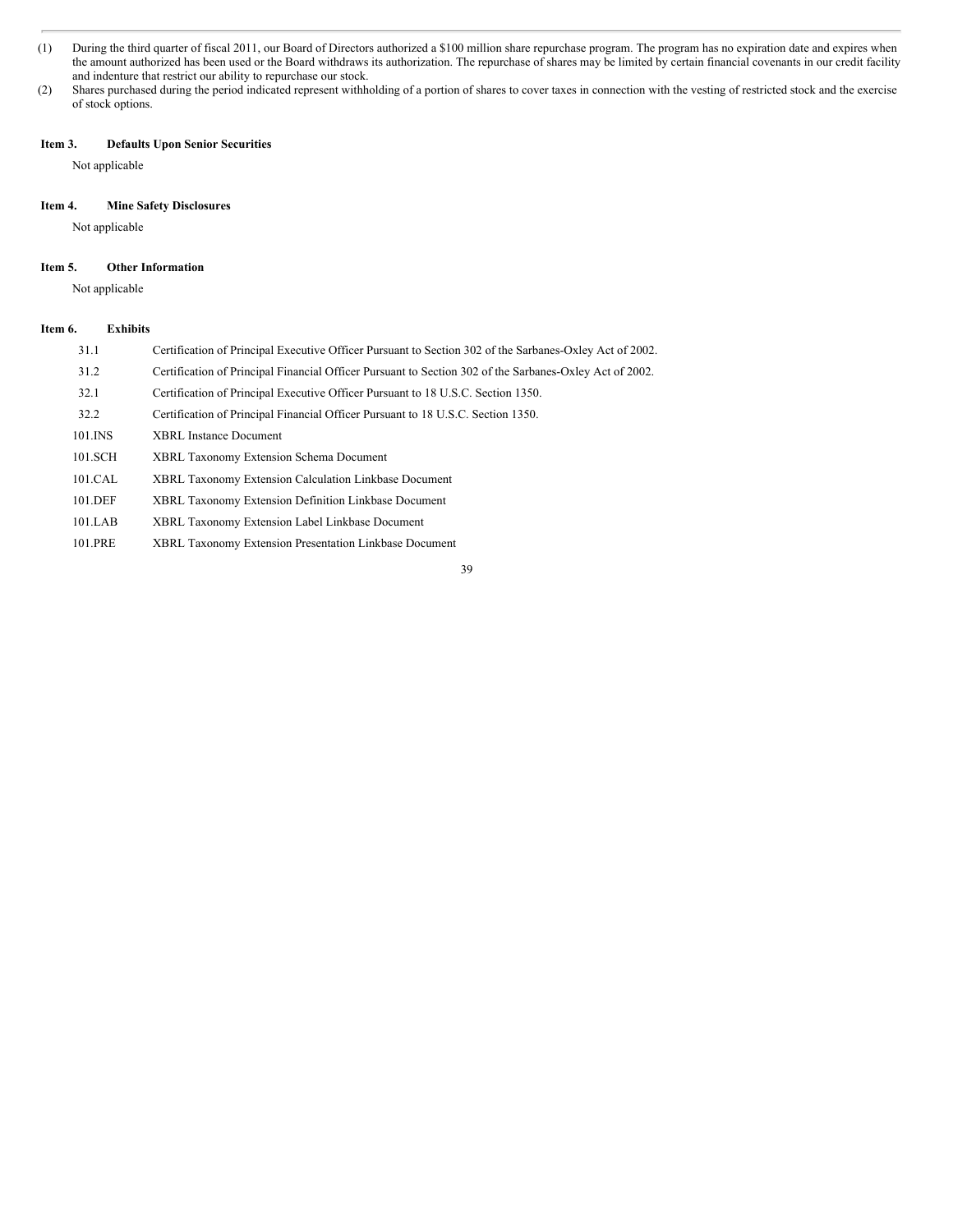# **SIGNATURES**

Pursuant to the requirements of the Securities Act of 1934, the registrant has duly caused this report to be signed on its behalf by the undersigned thereunder duly authorized.

# CENTRAL GARDEN & PET COMPANY Registrant

Dated: May 7, 2015

/s/ JOHN R. RANELLI

John R. Ranelli President and Chief Executive Officer *(Principal Executive Of icer)*

/s/ LORI A. VARLAS

Lori A. Varlas Chief Financial Officer *(Principal Financial Of icer)*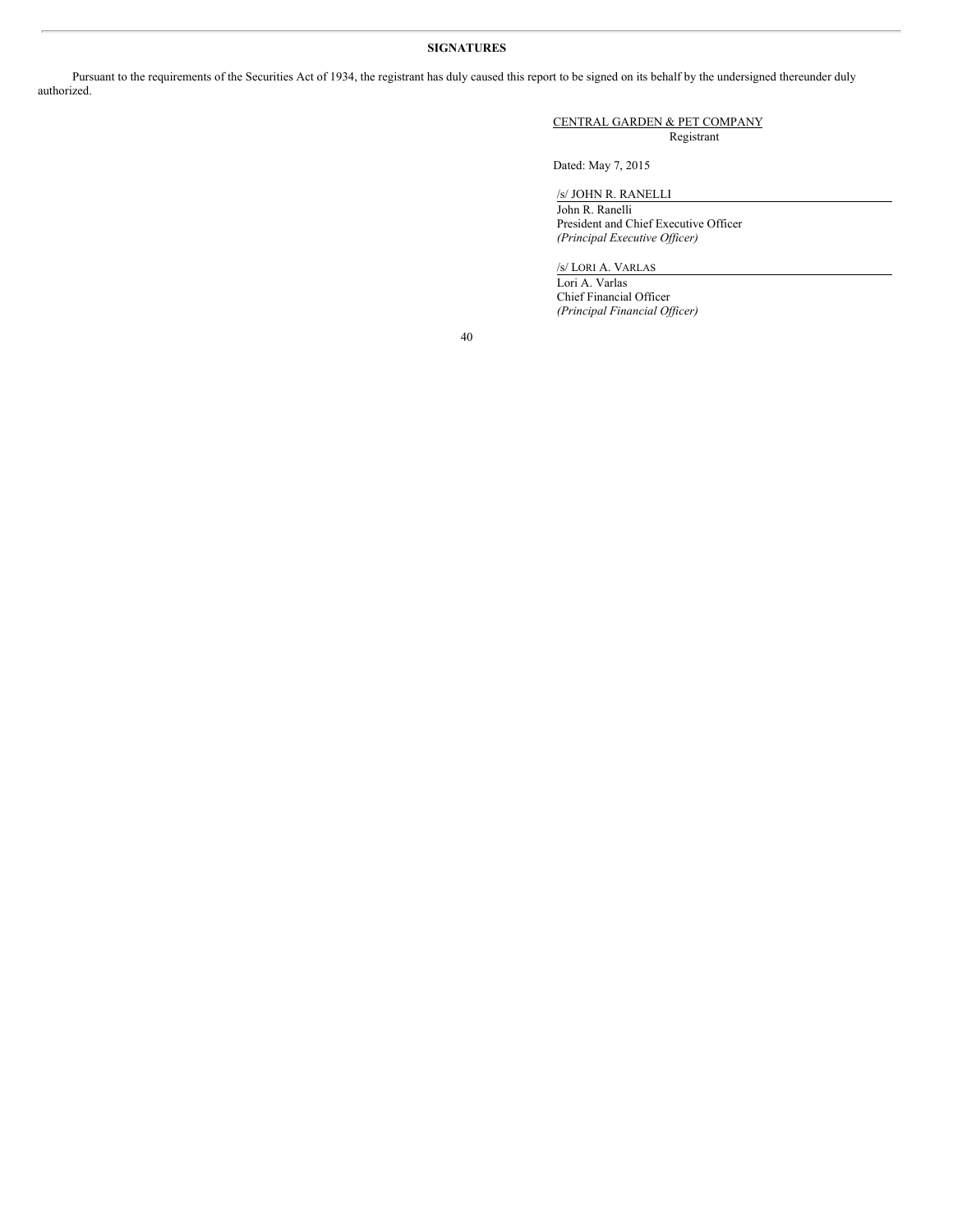I, John R. Ranelli, certify that:

- 1. I have reviewed this report on Form 10-Q for the quarter ended March 28, 2015 of Central Garden & Pet Company;
- 2. Based on my knowledge, this report does not contain any untrue statement of a material fact or omit to state a material fact necessary to make the statements made, in light of the circumstances under which such statements were made, not misleading with respect to the period covered by this report;
- 3. Based on my knowledge, the financial statements, and other financial information included in this report, fairly present in all material respects the financial condition, results of operations and cash flows of the registrant as of, and for, the periods presented in this report;
- 4. The registrant's other certifying officer and I are responsible for establishing and maintaining disclosure controls and procedures (as defined in Exchange Act Rules 13a- $15(e)$  and  $15d-15(e)$  and internal control over financial reporting (as defined in Exchange Act Rules  $13a-15(f)$  and  $15d-15(f)$ ) for the registrant and have:
	- a) designed such disclosure controls and procedures, or caused such disclosure controls and procedures to be designed under our supervision, to ensure that material information relating to the registrant, including its consolidated subsidiaries, is made known to us by others within those entities, particularly during the period in which this report is being prepared:
	- b) designed such internal control over financial reporting, or caused such internal control over financial reporting to be designed under our supervision, to provide reasonable assurance regarding the reliability of financial reporting and the preparation of financial statements for external purposes in accordance with generally accepted accounting principles;
	- c) evaluated the effectiveness of the registrant's disclosure controls and procedures and presented in this report our conclusions about the effectiveness of the disclosure controls and procedures, as of the end of the period covered by this report based on such evaluation; and
	- d) disclosed in this report any change in the registrant's internal control over financial reporting that occurred during the registrant's most recent fiscal quarter (the registrant's fourth fiscal quarter in the case of an annual report) that has materially affected, or is reasonably likely to materially affect, the registrant's internal control over financial reporting; and
- 5. The registrant's other certifying officer and I have disclosed, based on our most recent evaluation of internal control over financial reporting, to the registrant's auditors and the audit committee of the registrant's board of directors (or persons performing the equivalent functions):
	- a) all significant deficiencies and material weaknesses in the design or operation of internal control over financial reporting which are reasonably likely to adversely affect the registrant's ability to record, process, summarize and report financial information; and
	- b) any fraud, whether or not material, that involves management or other employees who have a significant role in the registrant's internal control over financial reporting.

Date: May 7, 2015

/s/ JOHN R. RANELLI

John R. Ranelli President and Chief Executive Officer *(Principal Executive Of icer)*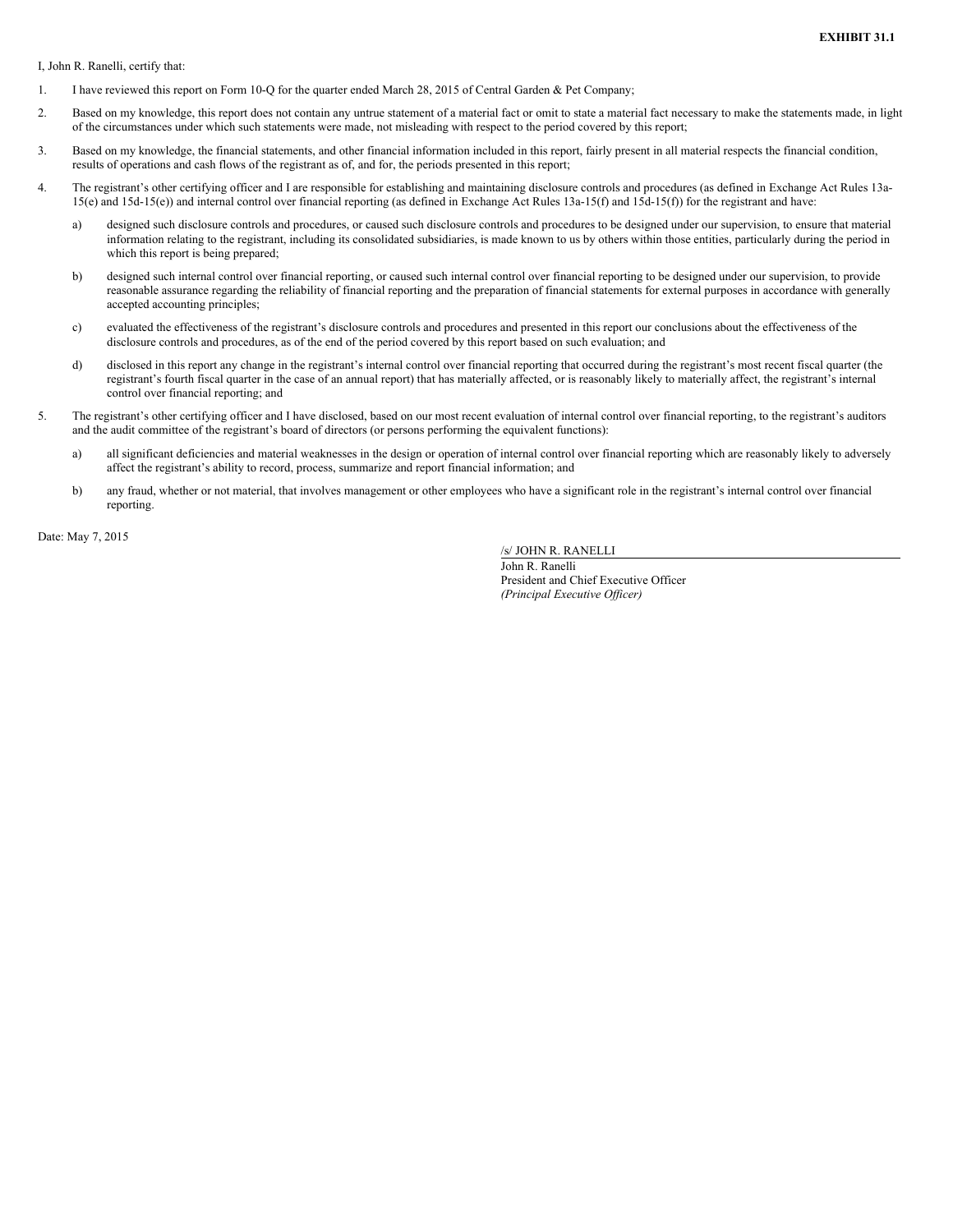I, Lori A. Varlas, certify that:

- 1. I have reviewed this report on Form 10-Q for the quarter ended March 28, 2015 of Central Garden & Pet Company;
- 2. Based on my knowledge, this report does not contain any untrue statement of a material fact or omit to state a material fact necessary to make the statements made, in light of the circumstances under which such statements were made, not misleading with respect to the period covered by this report;
- 3. Based on my knowledge, the financial statements, and other financial information included in this report, fairly present in all material respects the financial condition, results of operations and cash flows of the registrant as of, and for, the periods presented in this report;
- 4. The registrant's other certifying officer and I are responsible for establishing and maintaining disclosure controls and procedures (as defined in Exchange Act Rules 13a- $15(e)$  and  $15d-15(e)$  and internal control over financial reporting (as defined in Exchange Act Rules  $13a-15(f)$  and  $15d-15(f)$ ) for the registrant and have:
	- a) designed such disclosure controls and procedures, or caused such disclosure controls and procedures to be designed under our supervision, to ensure that material information relating to the registrant, including its consolidated subsidiaries, is made known to us by others within those entities, particularly during the period in which this report is being prepared:
	- b) designed such internal control over financial reporting, or caused such internal control over financial reporting to be designed under our supervision, to provide reasonable assurance regarding the reliability of financial reporting and the preparation of financial statements for external purposes in accordance with generally accepted accounting principles;
	- c) evaluated the effectiveness of the registrant's disclosure controls and procedures and presented in this report our conclusions about the effectiveness of the disclosure controls and procedures, as of the end of the period covered by this report based on such evaluation; and
	- d) disclosed in this report any change in the registrant's internal control over financial reporting that occurred during the registrant's most recent fiscal quarter (the registrant's fourth fiscal quarter in the case of an annual report) that has materially affected, or is reasonably likely to materially affect, the registrant's internal control over financial reporting; and
- 5. The registrant's other certifying officer and I have disclosed, based on our most recent evaluation of internal control over financial reporting, to the registrant's auditors and the audit committee of the registrant's board of directors (or persons performing the equivalent functions):
	- a) all significant deficiencies and material weaknesses in the design or operation of internal control over financial reporting which are reasonably likely to adversely affect the registrant's ability to record, process, summarize and report financial information; and
	- b) any fraud, whether or not material, that involves management or other employees who have a significant role in the registrant's internal control over financial reporting.

Date: May 7, 2015

/s/ LORI A. VARLAS

Lori A. Varlas Chief Financial Officer *(Principal Financial Of icer)*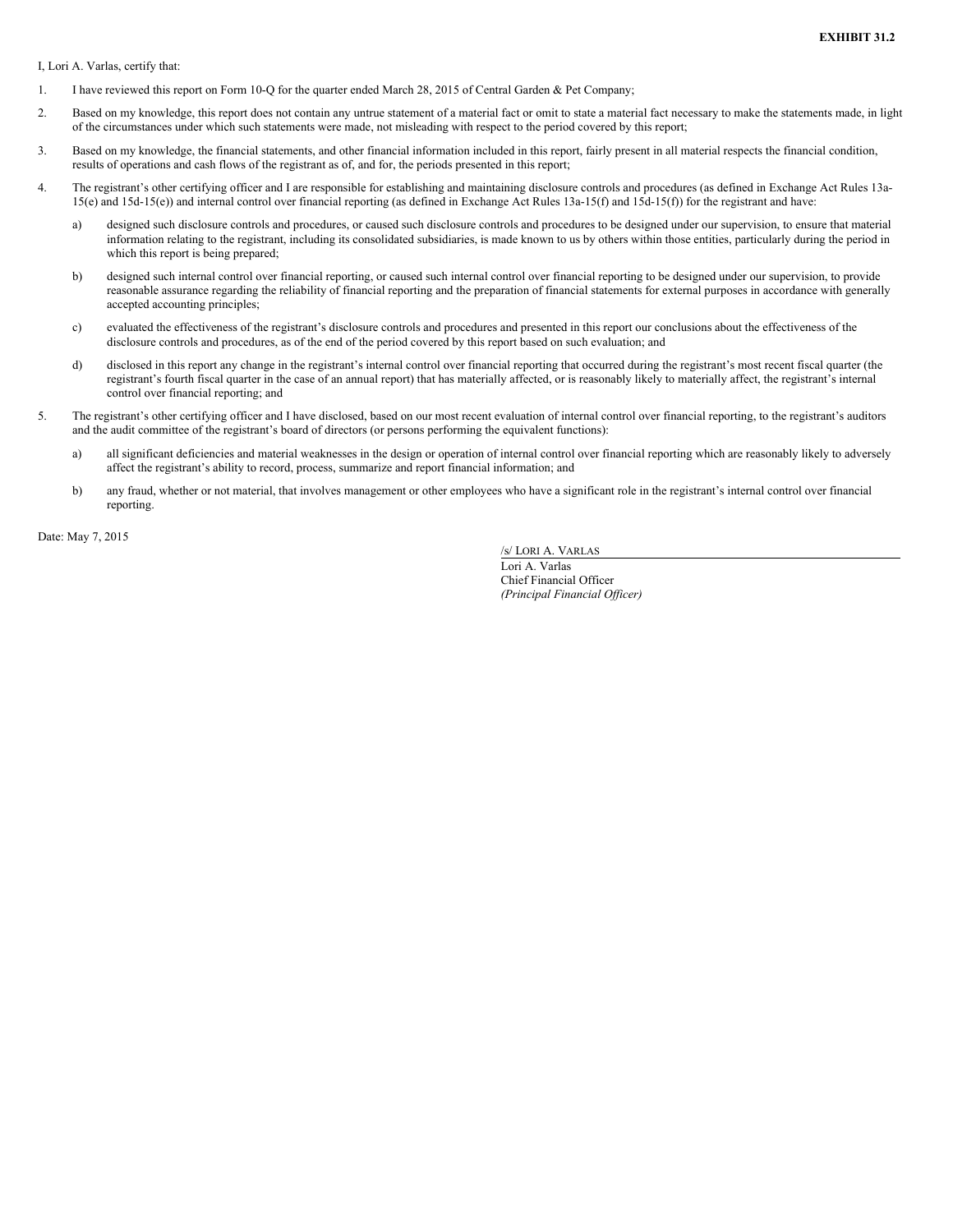#### **CERTIFICATION OF PRINCIPAL EXECUTIVE OFFICER PURSUANT TO 18 U.S.C. SECTION 1350**

In connection with the accompanying quarterly report on Form 10-Q of Central Garden & Pet Company for the quarter ended March 28, 2015 (the "Report"), I, John R. Ranelli, President and Chief Executive Officer of Central Garden & Pet Company, hereby certify pursuant to 18 U.S.C. § 1350, as adopted pursuant to § 906 of the Sarbanes-Oxley Act of 2002, that:

- (1) such Report fully complies with the requirements of section 13(a) or 15(d) of the Securities Exchange Act of 1934; and
- (2) the information contained in such Report presents, in all material respects, the financial condition and results of operations of Central Garden & Pet Company.

May 7, 2015

/s/ JOHN R. RANELLI

John R. Ranelli President and Chief Executive Officer *(Principal Executive Of icer)*